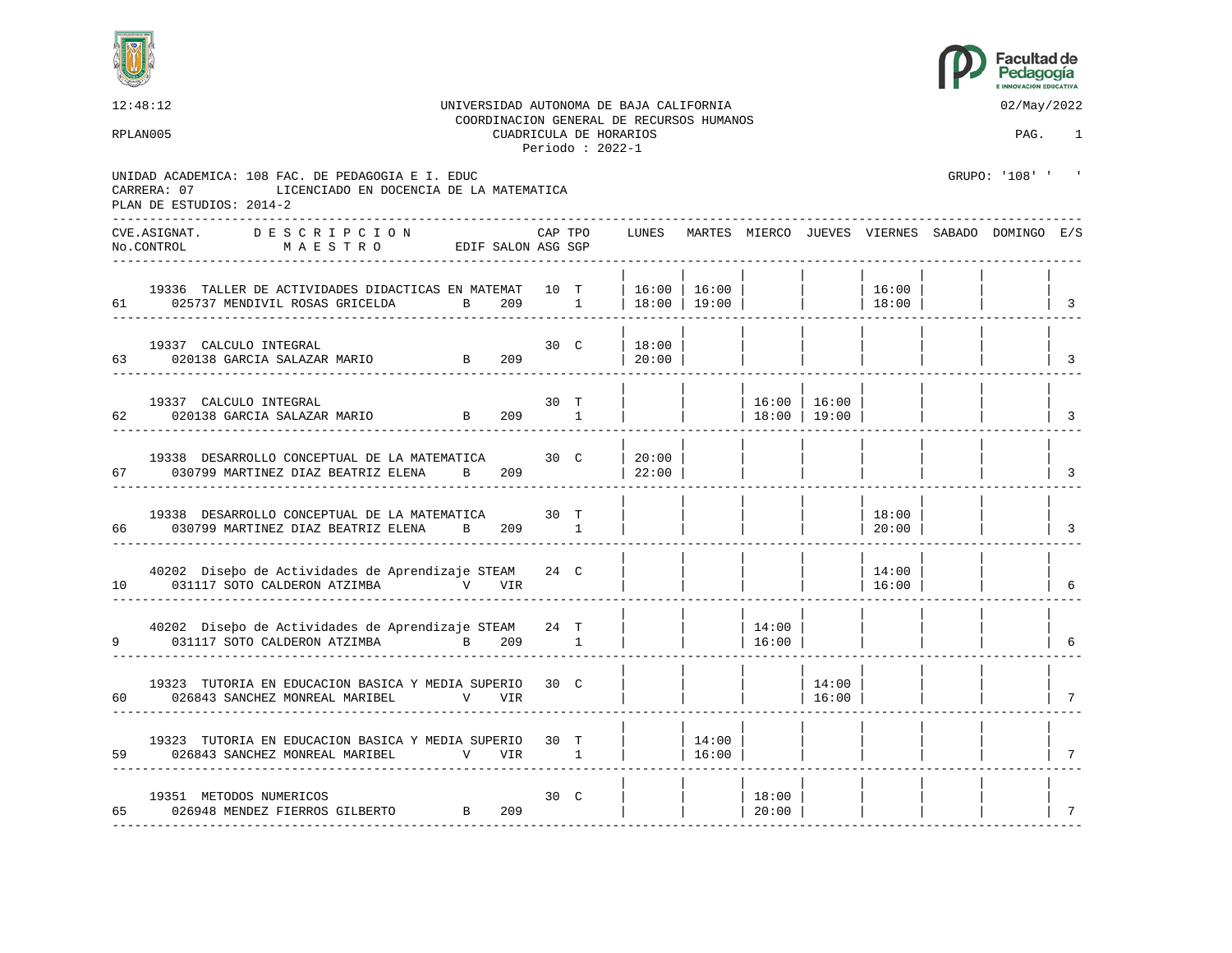



| 12:48:12                                |                                                                                              |   |                    |         | UNIVERSIDAD AUTONOMA DE BAJA CALIFORNIA                                                  |                |        |                |         |        | 02/May/2022  |     |
|-----------------------------------------|----------------------------------------------------------------------------------------------|---|--------------------|---------|------------------------------------------------------------------------------------------|----------------|--------|----------------|---------|--------|--------------|-----|
| RPLAN005                                |                                                                                              |   |                    |         | COORDINACION GENERAL DE RECURSOS HUMANOS<br>CUADRICULA DE HORARIOS<br>Periodo : $2022-1$ |                |        |                |         |        | PAG.         | 2   |
| CARRERA: 07<br>PLAN DE ESTUDIOS: 2014-2 | UNIDAD ACADEMICA: 108 FAC. DE PEDAGOGIA E I. EDUC<br>LICENCIADO EN DOCENCIA DE LA MATEMATICA |   |                    |         |                                                                                          |                |        |                |         |        | GRUPO: '108' |     |
| CVE.ASIGNAT.<br>No.CONTROL              | DESCRIPCION<br>MAESTRO                                                                       |   | EDIF SALON ASG SGP | CAP TPO | LUNES                                                                                    | MARTES         | MIERCO | JUEVES         | VIERNES | SABADO | DOMINGO      | E/S |
| 19351<br>64                             | METODOS NUMERICOS<br>026948 MENDEZ FIERROS GILBERTO                                          | B | 209                | $30$ T  |                                                                                          | 19:00<br>21:00 |        | 19:00<br>21:00 |         |        |              |     |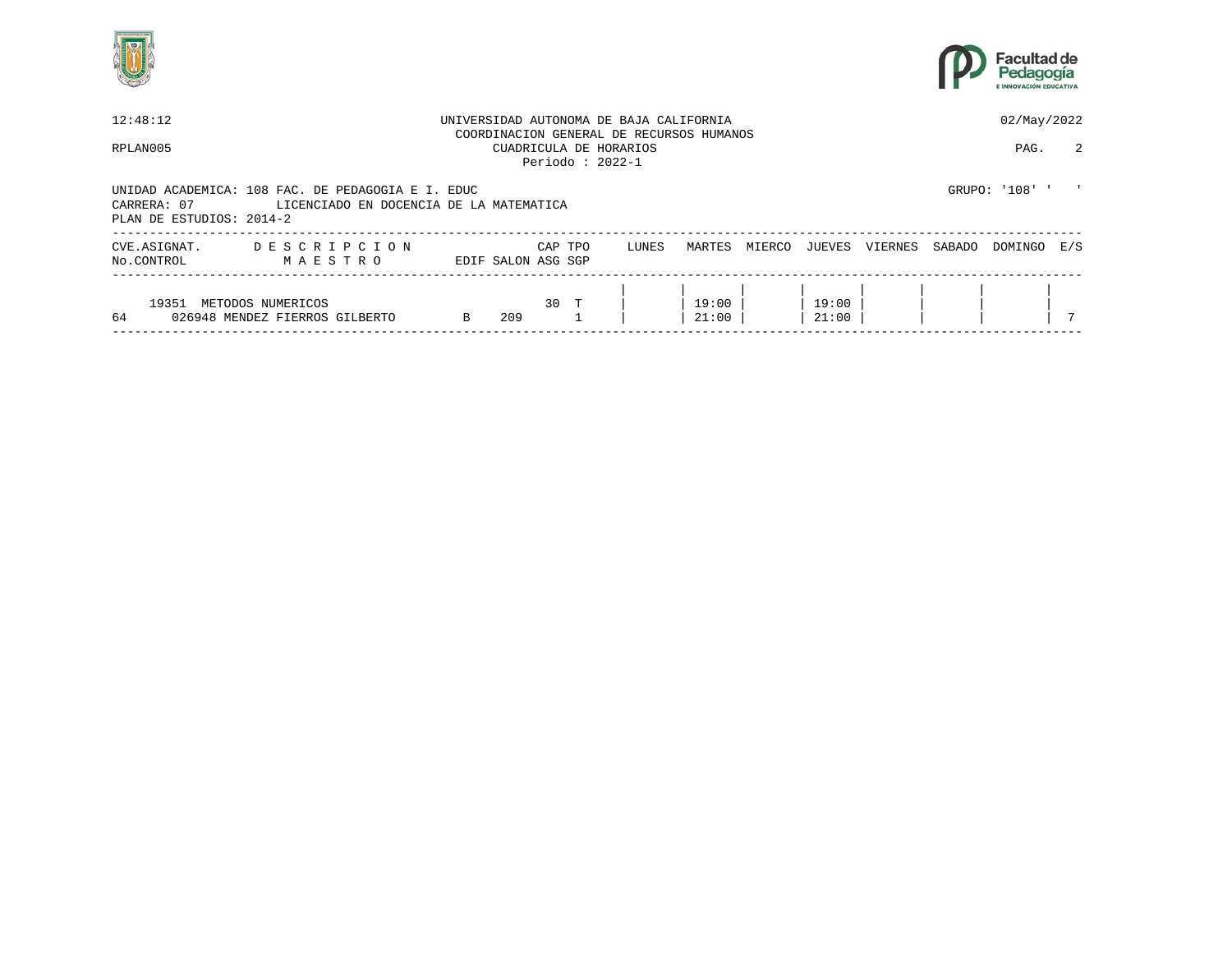



| 12:48:12                                                                                     |                                                                      |                                         |                    |           |         |                   | UNIVERSIDAD AUTONOMA DE BAJA CALIFORNIA                            |                |        |        |                |        | 02/May/2022  |   |
|----------------------------------------------------------------------------------------------|----------------------------------------------------------------------|-----------------------------------------|--------------------|-----------|---------|-------------------|--------------------------------------------------------------------|----------------|--------|--------|----------------|--------|--------------|---|
| RPLAN005                                                                                     |                                                                      |                                         |                    |           |         | Periodo: $2022-1$ | COORDINACION GENERAL DE RECURSOS HUMANOS<br>CUADRICULA DE HORARIOS |                |        |        |                |        | PAG.         | 3 |
| UNIDAD ACADEMICA: 108 FAC. DE PEDAGOGIA E I. EDUC<br>CARRERA: 07<br>PLAN DE ESTUDIOS: 2014-2 |                                                                      | LICENCIADO EN DOCENCIA DE LA MATEMATICA |                    |           |         |                   |                                                                    |                |        |        |                |        | GRUPO: '118' |   |
| CVE.ASIGNAT.<br>No.CONTROL                                                                   | DESCRIPCION<br>MAESTRO                                               |                                         | EDIF SALON ASG SGP |           | CAP TPO |                   | LUNES                                                              | MARTES         | MIERCO | JUEVES | VIERNES        | SABADO | DOMINGO E/S  |   |
| 19336<br>68<br>000000                                                                        | TALLER DE ACTIVIDADES DIDACTICAS EN MATEMAT<br>*** V A C A N T E *** |                                         | $\mathbf{B}$       | <b>SC</b> | 16 T    |                   | 16:00<br>18:00                                                     | 16:00<br>19:00 |        |        | 16:00<br>18:00 |        |              |   |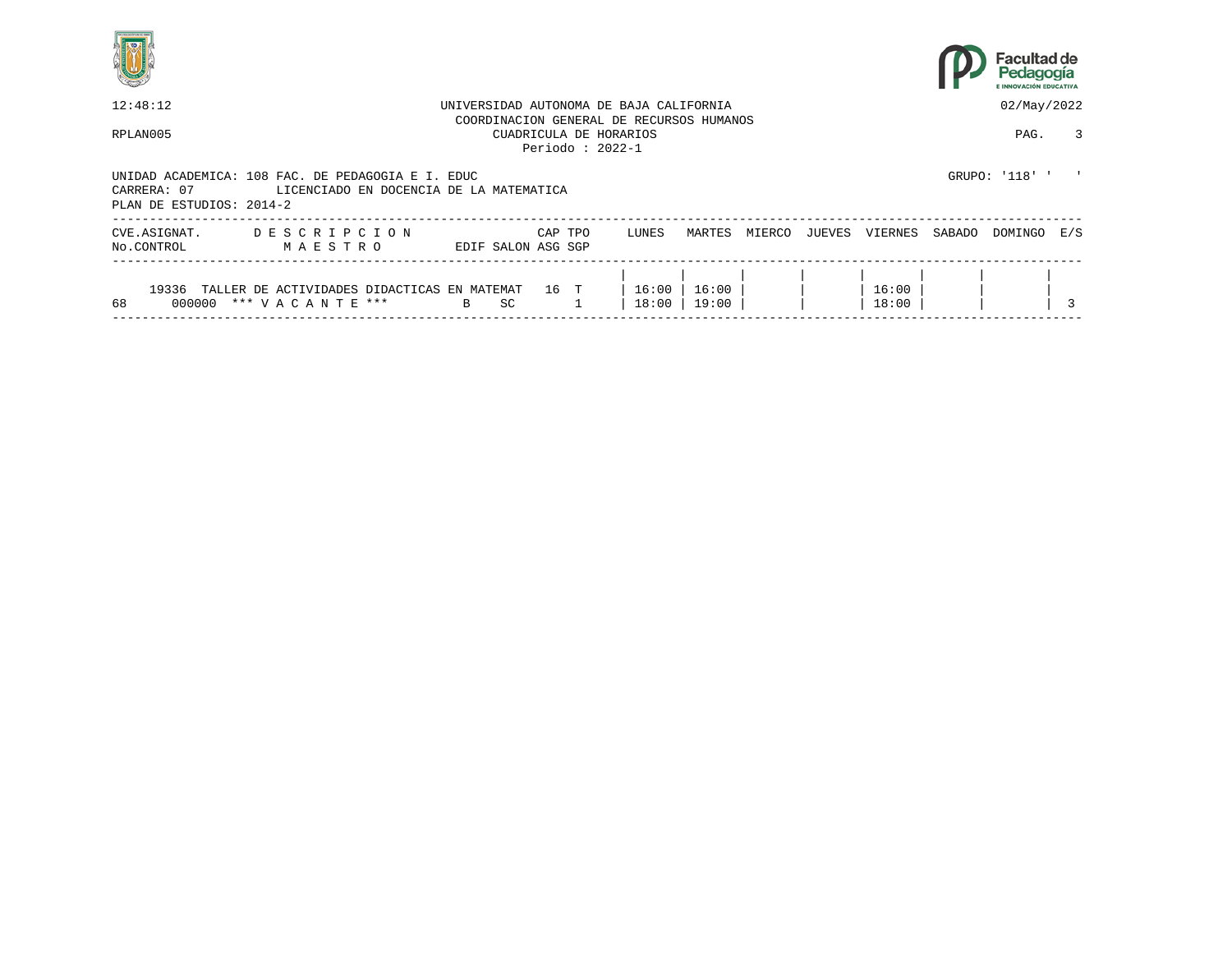



12:48:12 UNIVERSIDAD AUTONOMA DE BAJA CALIFORNIA 02/May/2022 COORDINACION GENERAL DE RECURSOS HUMANOS RPLAN005 CUADRICULA DE HORARIOS PAG. 4 Periodo : 2022-1 UNIDAD ACADEMICA: 108 FAC. DE PEDAGOGIA E I. EDUC GRUPO: '401' ' CARRERA: 07 LICENCIADO EN DOCENCIA DE LA MATEMATICA PLAN DE ESTUDIOS: 2014-2 ---------------------------------------------------------------------------------------------------------------------------------- CVE.ASIGNAT. D E S C R I P C I O N CAP TPO LUNES MARTES MIERCO JUEVES VIERNES SABADO DOMINGO E/S No.CONTROL M A E S T R O EDIF SALON ASG SGP ---------------------------------------------------------------------------------------------------------------------------------- | | | | | | | | 19324 DIDACTICA DE LA MATEMATICA 30 C | | | 19:00 | 19:00 | | | | 16 030800 GONZALEZ CORTEZ CAROLINA A 203 ---------------------------------------------------------------------------------------------------------------------------------- | | | | | | | | 19324 DIDACTICA DE LA MATEMATICA 30 T | | | 17:00 | 17:00 | | | | 15 030800 GONZALEZ CORTEZ CAROLINA A 203 1 | | | 19:00 | 19:00 | | | | | ---------------------------------------------------------------------------------------------------------------------------------- | | | | | | | | 19325 ARITMETICA 30 C | | | | | 14:00 | | | 12 029667 VALENZUELA CABANILLAS DIANA MARLENEA 203 | | | | | 16:00 | | | 2 ---------------------------------------------------------------------------------------------------------------------------------- | | | | | | | | 19325 ARITMETICA 30 T | | | 15:00 | 15:00 | | | | 11 029667 VALENZUELA CABANILLAS DIANA MARLENEA 203 1 | | | 17:00 | 17:00 | | | | | | | 2 ---------------------------------------------------------------------------------------------------------------------------------- | | | | | | | | 19326 GEOMETRIA 30 C | 20:00 | | | | 16:00 | | | 18 029612 GONZALEZ PEDROZA LUISA LLUVIANA A 203 | 21:00 | | | | | 17:00 | | | | ---------------------------------------------------------------------------------------------------------------------------------- | | | | | | | | 19326 GEOMETRIA 30 T | 18:00 | | | | 17:00 | | | 17 029612 GONZALEZ PEDROZA LUISA LLUVIANA A 203 1 | 20:00 | | | | 19:00 | | | 2 ---------------------------------------------------------------------------------------------------------------------------------- | | | | | | | | 19327 ALGEBRA BASICA 30 C | 17:00 | 17:00<br>027558 ARMENTA GONZALEZ MARIA ALEJANDRAA 203 | 18:00 | 18:00 | 18:00 14 027558 ARMENTA GONZALEZ MARIA ALEJANDRAA 203 | 18:00 | 18:00 | | | | | | | | | 2 ---------------------------------------------------------------------------------------------------------------------------------- | | | | | | | | 19327 ALGEBRA BASICA 30 T | 15:00 | 15:00 | | | | | | 13 027558 ARMENTA GONZALEZ MARIA ALEJANDRAA 203 1 | 17:00 | 17:00 | | | | | | 2 ---------------------------------------------------------------------------------------------------------------------------------- | | | | | | | | 19300 DESARROLLO DEL ADOLESCENTE Y LA JUVENTUD 30 C  $\begin{array}{|c|c|c|c|c|c|c|c|c|} \hline \rule{0pt}{1ex} & & \multicolumn{3}{|c|}{20:00} & & \multicolumn{3}{|c|}{20:00} & \multicolumn{3}{|c|}{22:00} & \multicolumn{3}{|c|}{22:00} & \multicolumn{3}{|c|}{22:00} & \multicolumn{3}{|c|}{22:00} & \multicolumn{3}{|c|}{22:00} & \multic$ 22 020547 SANTILLAN ANGUIANO ERNESTO ISRAELV VIR | | | 22:00 | | | | | 6 ---------------------------------------------------------------------------------------------------------------------------------- | | | | | | | | 19300 DESARROLLO DEL ADOLESCENTE Y LA JUVENTUD 30 T | | | | | 19:00 | | | 21 020547 SANTILLAN ANGUIANO ERNESTO ISRAELV VIR 1 | | | | | | | 21:00 | | | |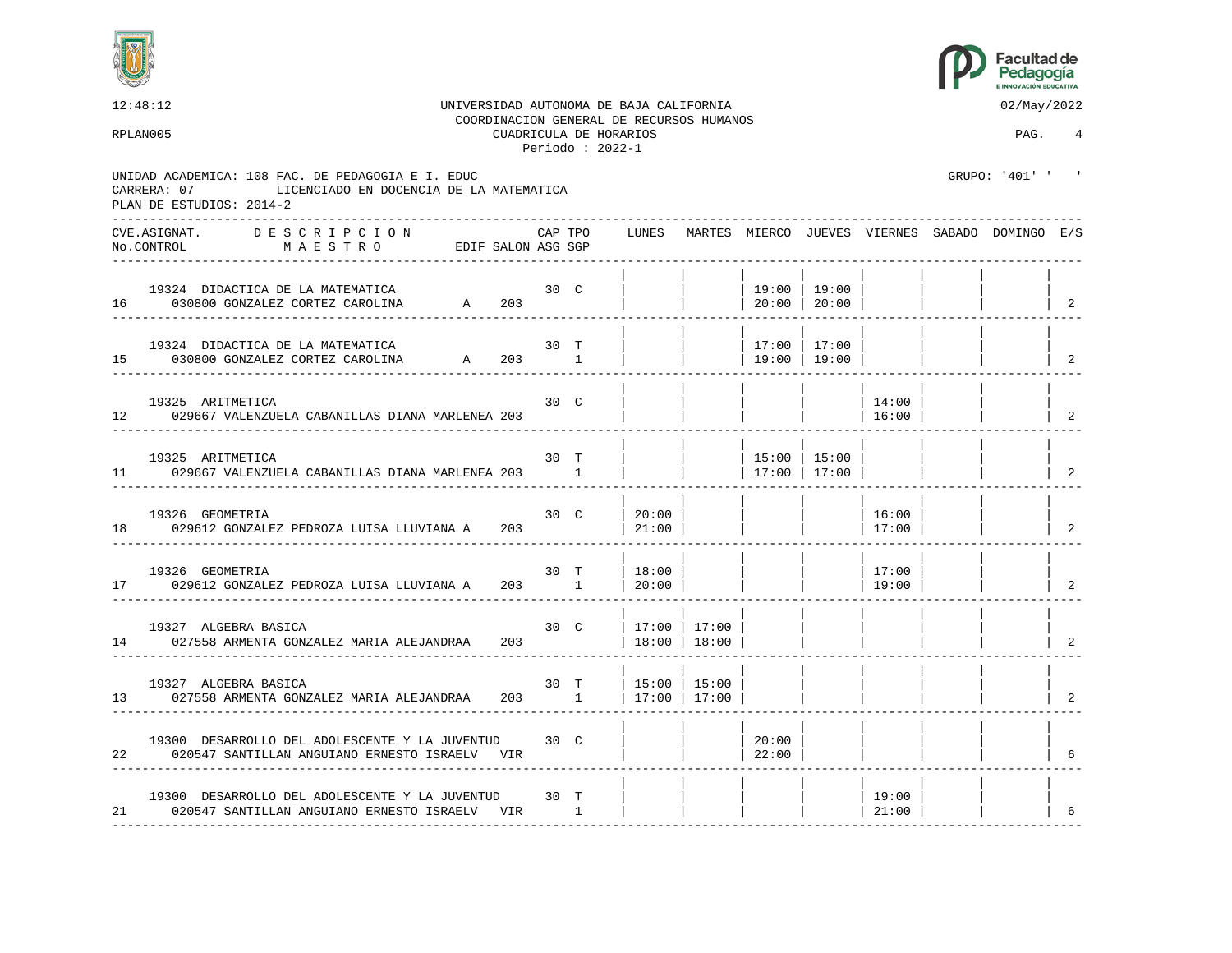



| 12:48:12                                                                                                                                |   |                    |         |                                              | UNIVERSIDAD AUTONOMA DE BAJA CALIFORNIA |                                          |        |                |         |        | 02/May/2022    |     |
|-----------------------------------------------------------------------------------------------------------------------------------------|---|--------------------|---------|----------------------------------------------|-----------------------------------------|------------------------------------------|--------|----------------|---------|--------|----------------|-----|
| RPLAN005                                                                                                                                |   |                    |         | CUADRICULA DE HORARIOS<br>Periodo : $2022-1$ |                                         | COORDINACION GENERAL DE RECURSOS HUMANOS |        |                |         |        | PAG.           | 5.  |
| UNIDAD ACADEMICA: 108 FAC. DE PEDAGOGIA E I. EDUC<br>CARRERA: 07<br>LICENCIADO EN DOCENCIA DE LA MATEMATICA<br>PLAN DE ESTUDIOS: 2014-2 |   |                    |         |                                              |                                         |                                          |        |                |         |        | GRUPO: '401' ' |     |
| CVE.ASIGNAT.<br>DESCRIPCION<br>No.CONTROL<br>MAESTRO                                                                                    |   | EDIF SALON ASG SGP | CAP TPO |                                              | LUNES                                   | MARTES                                   | MIERCO | JUEVES         | VIERNES | SABADO | DOMINGO        | E/S |
| 19347<br>PLANEACION DIDACTICA EN LA MATEMATICA<br>20<br>027582 AVELAR OROZCO CLAUDIA VALERIA                                            | A | 203                | 30 C    |                                              |                                         | 18:00<br>21:00                           |        |                |         |        |                |     |
| 19347<br>PLANEACION DIDACTICA EN LA MATEMATICA<br>19<br>027582 AVELAR OROZCO CLAUDIA VALERIA                                            | A | 203                | 30 T    |                                              |                                         |                                          |        | 20:00<br>22:00 |         |        |                |     |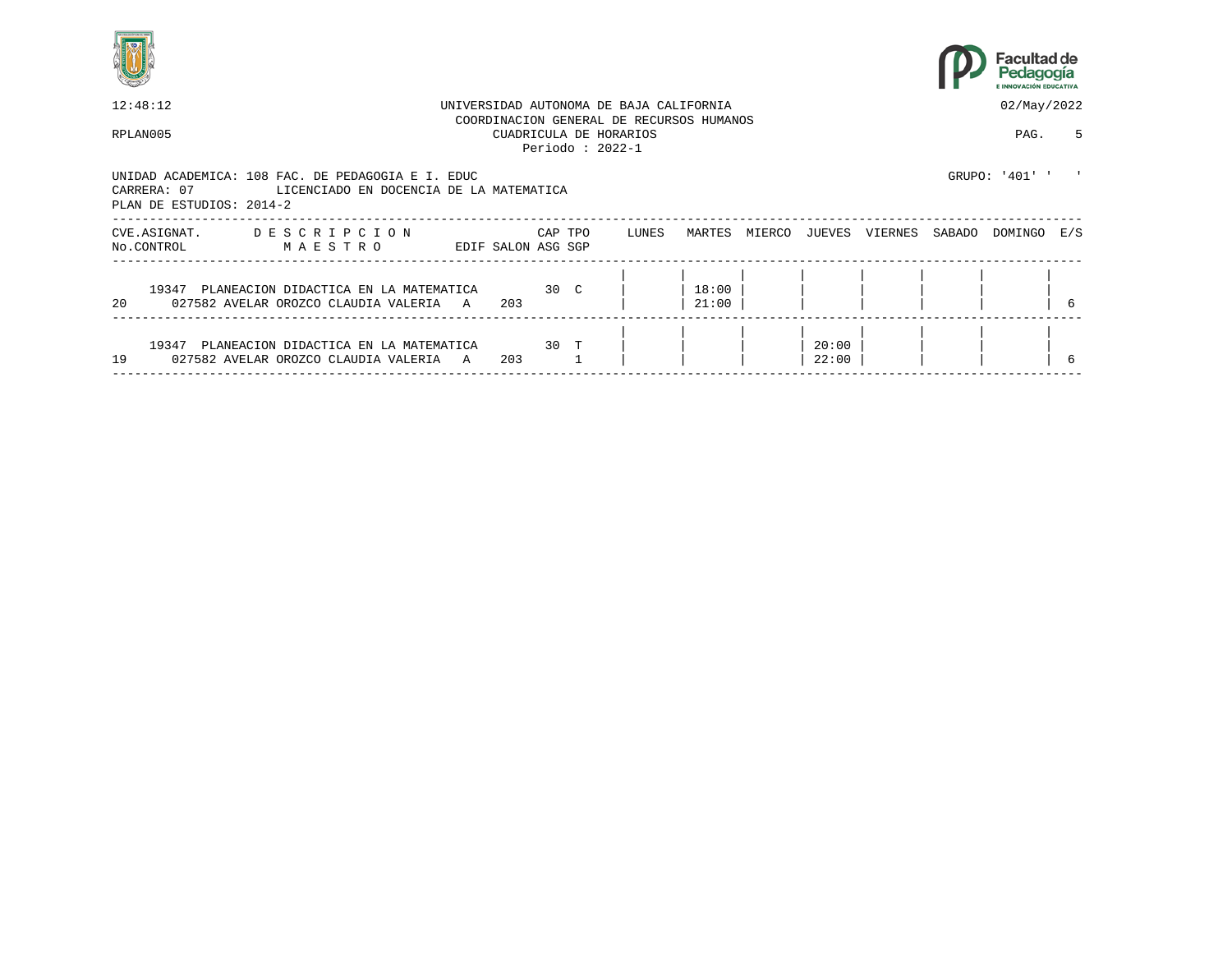



| 12:48:12                                                                                     |                                         |        |             |                                             | UNIVERSIDAD AUTONOMA DE BAJA CALIFORNIA<br>COORDINACION GENERAL DE RECURSOS HUMANOS |                                  |                    |                 |                    | 02/May/2022                                           |                                        |
|----------------------------------------------------------------------------------------------|-----------------------------------------|--------|-------------|---------------------------------------------|-------------------------------------------------------------------------------------|----------------------------------|--------------------|-----------------|--------------------|-------------------------------------------------------|----------------------------------------|
| RPLAN005                                                                                     |                                         |        |             | CUADRICULA DE HORARIOS<br>Periodo: $2022-1$ |                                                                                     |                                  |                    |                 |                    | PAG.                                                  | 6                                      |
| UNIDAD ACADEMICA: 108 FAC. DE PEDAGOGIA E I. EDUC<br>CARRERA: 07<br>PLAN DE ESTUDIOS: 2014-2 | LICENCIADO EN DOCENCIA DE LA MATEMATICA |        |             |                                             |                                                                                     |                                  |                    |                 |                    | GRUPO: '501' ' '                                      |                                        |
| CVE.ASIGNAT. DESCRIPCION<br>No.CONTROL<br>M A E S T R O                                      | EDIF SALON ASG SGP                      |        | CAP TPO     |                                             |                                                                                     |                                  |                    |                 |                    | LUNES MARTES MIERCO JUEVES VIERNES SABADO DOMINGO E/S |                                        |
| 19283 EVALUACION DEL APRENDIZAJE<br>24 030799 MARTINEZ DIAZ BEATRIZ ELENA A 204              | 25 C                                    |        |             |                                             |                                                                                     |                                  |                    | 14:00<br> 16:00 |                    |                                                       | $\overline{2}$                         |
| 19283 EVALUACION DEL APRENDIZAJE<br>23 030799 MARTINEZ DIAZ BEATRIZ ELENA A 204 1            |                                         |        | 25 T        |                                             |                                                                                     | $14:00$ 14:00<br>  16:00   16:00 |                    |                 |                    |                                                       | 2                                      |
| 19328 TRIGONOMETRIA<br>32 027558 ARMENTA GONZALEZ MARIA ALEJANDRAA                           |                                         |        | 25 C<br>204 |                                             | 20:00 20:00<br>  $21:00$   $21:00$                                                  |                                  |                    |                 |                    |                                                       | 2                                      |
| 19328 TRIGONOMETRIA<br>027558 ARMENTA GONZALEZ MARIA ALEJANDRAA<br>31                        |                                         | 204 1  | 25 T        |                                             | 18:00   18:00<br> 20:00 20:00                                                       |                                  |                    |                 |                    |                                                       | 2                                      |
| 19329 ALGEBRA SUPERIOR<br>28 020138 GARCIA SALAZAR MARIO                                     | $\overline{A}$                          | 204    | 25 C        |                                             |                                                                                     |                                  |                    |                 | 16:00<br> 18:00    |                                                       | $\overline{2}$                         |
| 19329 ALGEBRA SUPERIOR<br>27 020138 GARCIA SALAZAR MARIO                                     | A 204 1   18:00   18:00                 |        | 25 T        |                                             | $16:00$   $16:00$                                                                   |                                  |                    |                 |                    |                                                       | $\overline{2}$                         |
| 19330 ESTADISTICA INFERENCIAL<br>019191 SOLIS CORTES FERNANDO FELIX A 204<br>26              |                                         |        |             | 25 C                                        | 15:00<br>16:00                                                                      |                                  |                    |                 | 15:00<br>16:00     |                                                       | $\begin{array}{ccc} \ & 2 \end{array}$ |
| 19330 ESTADISTICA INFERENCIAL<br>25 019191 SOLIS CORTES FERNANDO FELIX A 204 1               |                                         |        | 25 T        |                                             | 13:00<br>15:00                                                                      |                                  |                    |                 | 13:00<br>15:00     |                                                       | 2                                      |
| 19342 ANALISIS DE LA PRACTICA EDUCATIVA<br>34 029855 VILLA MARTINEZ YOLANDA SARAI A 204      |                                         | $25$ C |             |                                             |                                                                                     |                                  |                    |                 | 18:00<br>  $20:00$ |                                                       | 6                                      |
| 19342 ANALISIS DE LA PRACTICA EDUCATIVA<br>33 029855 VILLA MARTINEZ YOLANDA SARAI A 204 1    |                                         | 25 T   |             |                                             |                                                                                     |                                  | 18:00<br>  $20:00$ |                 |                    |                                                       | 6                                      |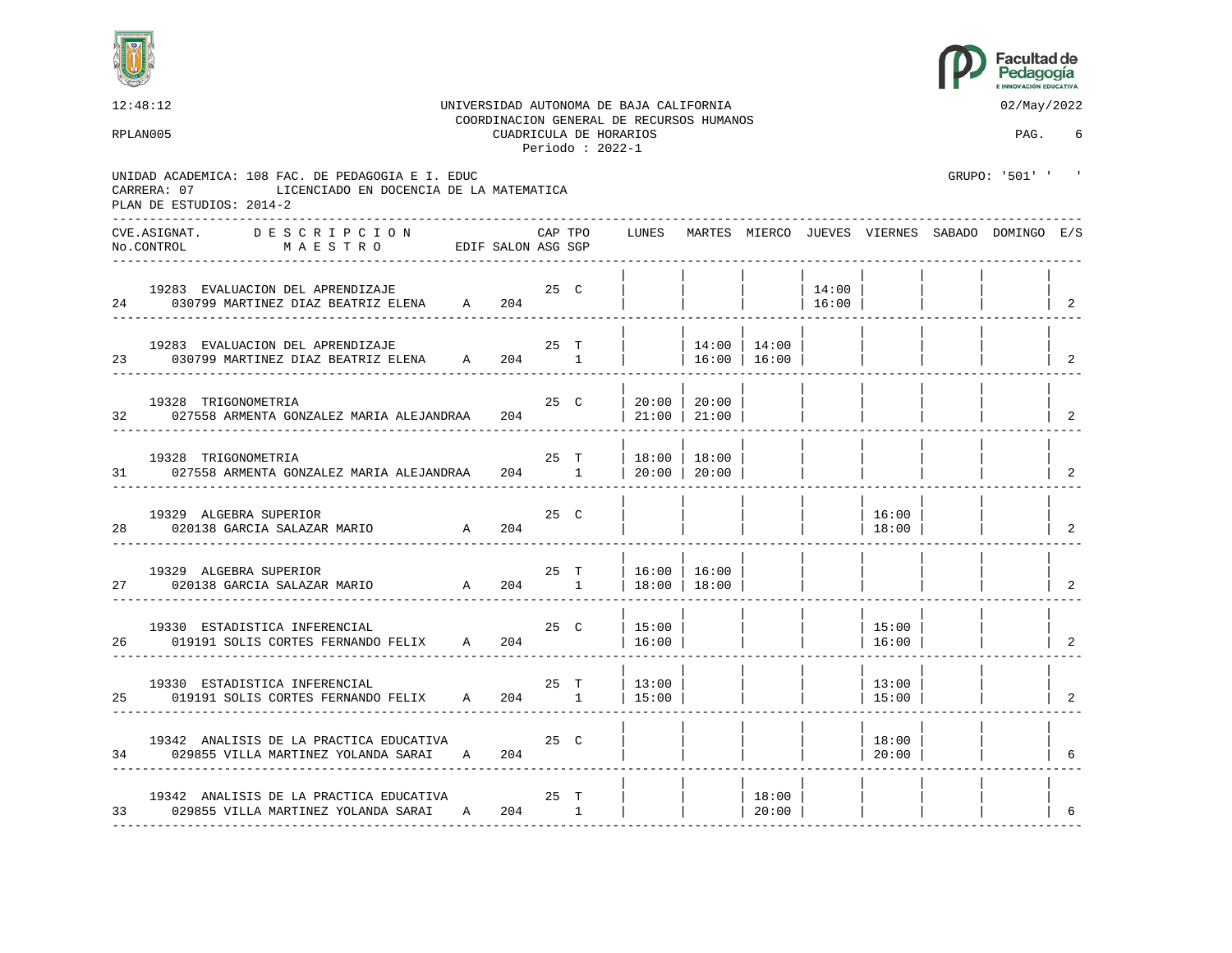



| 12:48:12 |                                                                                                                                      |                    |     |      | UNIVERSIDAD AUTONOMA DE BAJA CALIFORNIA<br>COORDINACION GENERAL DE RECURSOS HUMANOS |                |                |  | 02/May/2022                                     |   |
|----------|--------------------------------------------------------------------------------------------------------------------------------------|--------------------|-----|------|-------------------------------------------------------------------------------------|----------------|----------------|--|-------------------------------------------------|---|
| RPLAN005 |                                                                                                                                      |                    |     |      | CUADRICULA DE HORARIOS<br>Periodo: $2022-1$                                         |                |                |  | PAG.                                            | 7 |
|          | UNIDAD ACADEMICA: 108 FAC. DE PEDAGOGIA E I. EDUC<br>CARRERA: 07 LICENCIADO EN DOCENCIA DE LA MATEMATICA<br>PLAN DE ESTUDIOS: 2014-2 |                    |     |      |                                                                                     |                |                |  | GRUPO: '501' '                                  |   |
|          | CVE.ASIGNAT. DESCRIPCION CAPTPO LUNES<br>NO.CONTROL MAESTRO                                                                          | EDIF SALON ASG SGP |     |      |                                                                                     |                |                |  | MARTES MIERCO JUEVES VIERNES SABADO DOMINGO E/S |   |
|          | 19344 DIDACTICA DE LA ARITMETICA Y EL ALGEBRA 25 C<br>30 021295 HERNANDEZ MESA LEIDY                                                 | A 204              |     |      |                                                                                     | 16:00<br>18:00 |                |  |                                                 | 6 |
| 29       | 19344 DIDACTICA DE LA ARITMETICA Y EL ALGEBRA 25 T                                                                                   |                    |     |      |                                                                                     |                | 16:00<br>19:00 |  |                                                 |   |
|          | 19346 MECANICA<br>36 024816 CASTILLO ORTIZ ISMAEL                                                                                    | A 204              |     | 25 C |                                                                                     |                | 19:00<br>21:00 |  |                                                 |   |
|          | 19346 MECANICA<br>35 024816 CASTILLO ORTIZ ISMAEL                                                                                    | A <sub>a</sub>     | 204 | 25 T |                                                                                     | 20:00<br>22:00 |                |  |                                                 |   |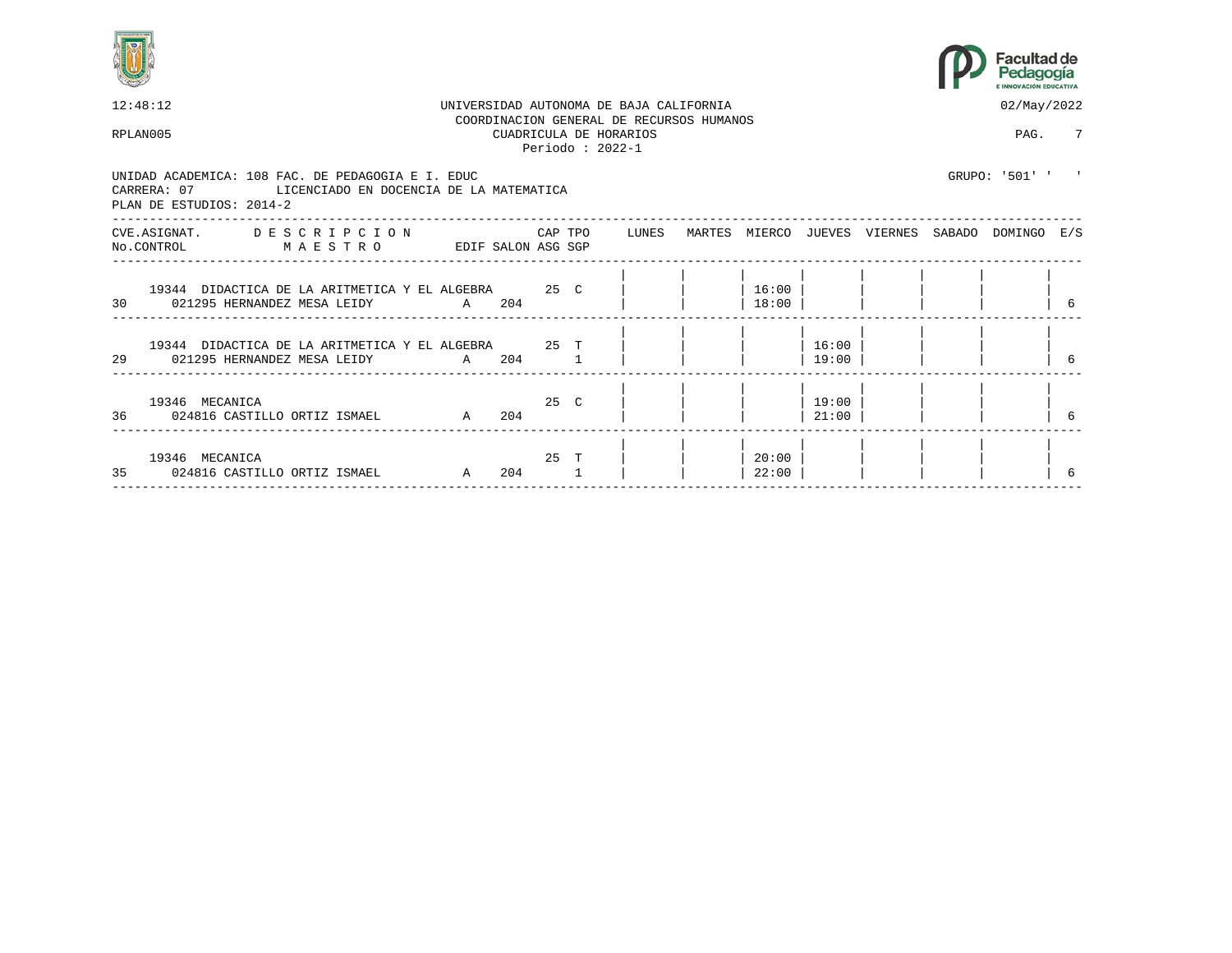



12:48:12 UNIVERSIDAD AUTONOMA DE BAJA CALIFORNIA 02/May/2022 COORDINACION GENERAL DE RECURSOS HUMANOS RPLAN005 CUADRICULA DE HORARIOS PAG. 8 Periodo : 2022-1 UNIDAD ACADEMICA: 108 FAC. DE PEDAGOGIA E I. EDUC GRUPO: '601' ' CARRERA: 07 LICENCIADO EN DOCENCIA DE LA MATEMATICA PLAN DE ESTUDIOS: 2014-2 ---------------------------------------------------------------------------------------------------------------------------------- CVE.ASIGNAT. D E S C R I P C I O N CAP TPO LUNES MARTES MIERCO JUEVES VIERNES SABADO DOMINGO E/S No.CONTROL M A E S T R O EDIF SALON ASG SGP ---------------------------------------------------------------------------------------------------------------------------------- | | | | | | | | 19285 METODOLOGIA DE LA INVESTIGACION 25 C | | | 16:00 | | | | | 42 030799 MARTINEZ DIAZ BEATRIZ ELENA B 208 ---------------------------------------------------------------------------------------------------------------------------------- | | | | | | | | 19285 METODOLOGIA DE LA INVESTIGACION 25 T | | 16:00 | | | | | | 41 030799 MARTINEZ DIAZ BEATRIZ ELENA B 208 1 | | 18:00 | | | | | | 2 ---------------------------------------------------------------------------------------------------------------------------------- | | | | | | | | 19331 GEOMETRIA ANALITICA 25 C | | 20:00 | | | 20:00 | | | 46 030800 GONZALEZ CORTEZ CAROLINA B 208 | 21:00 | | | 21:00 | ---------------------------------------------------------------------------------------------------------------------------------- | | | | | | | | 19331 GEOMETRIA ANALITICA 25 T | | 18:00 | | | 18:00 | | | 45 030800 GONZALEZ CORTEZ CAROLINA B 208 1 | | 20:00 | | | 20:00 | | | 2 ---------------------------------------------------------------------------------------------------------------------------------- | | | | | | | | 19332 ALGEBRA LINEAL 25 C | | | | | 16:00 | | | 44 030184 LOPEZ NAVARRO ADOLFO B 208 | | | | | 18:00 | | | 2 ---------------------------------------------------------------------------------------------------------------------------------- | | | | | | | | 19332 ALGEBRA LINEAL 25 T | 16:00 | | | 16:00 | | | | 43 030184 LOPEZ NAVARRO ADOLFO B 208 1 | 18:00 | | | 18:00 | | | | 2 ---------------------------------------------------------------------------------------------------------------------------------- | | | | | | | | 19341 MATEMATICA EMOCIONAL 25 C | 18:00 48 030403 CERVANTES MARTINEZ MELISSA B 208 | 21:00 | | | | | | | 6 ---------------------------------------------------------------------------------------------------------------------------------- | | | | | | | | 19341 MATEMATICA EMOCIONAL 25 T | | | | 18:00 | | | | 47 030403 CERVANTES MARTINEZ MELISSA B 208 1 | | | | 20:00 | | | | 6 ---------------------------------------------------------------------------------------------------------------------------------- | | | | | | | | 19345 EVALUACION DEL APRENDIZAJE EN MATEMATICA  $25$  C | | | | 14:00 | 029612 GONZALEZ PEDROZA LUISA LLUVIANA B 208 40 029612 GONZALEZ PEDROZA LUISA LLUVIANA B 208 | | | 16:00 | | | | | 6 ---------------------------------------------------------------------------------------------------------------------------------- | | | | | | | | 19345 EVALUACION DEL APRENDIZAJE EN MATEMATICA  $25$  T  $14:00$  | 14:00 | 39 029612 GONZALEZ PEDROZA LUISA LLUVIANA B 208 1 | 16:00 | 16:00 | | | | | | 6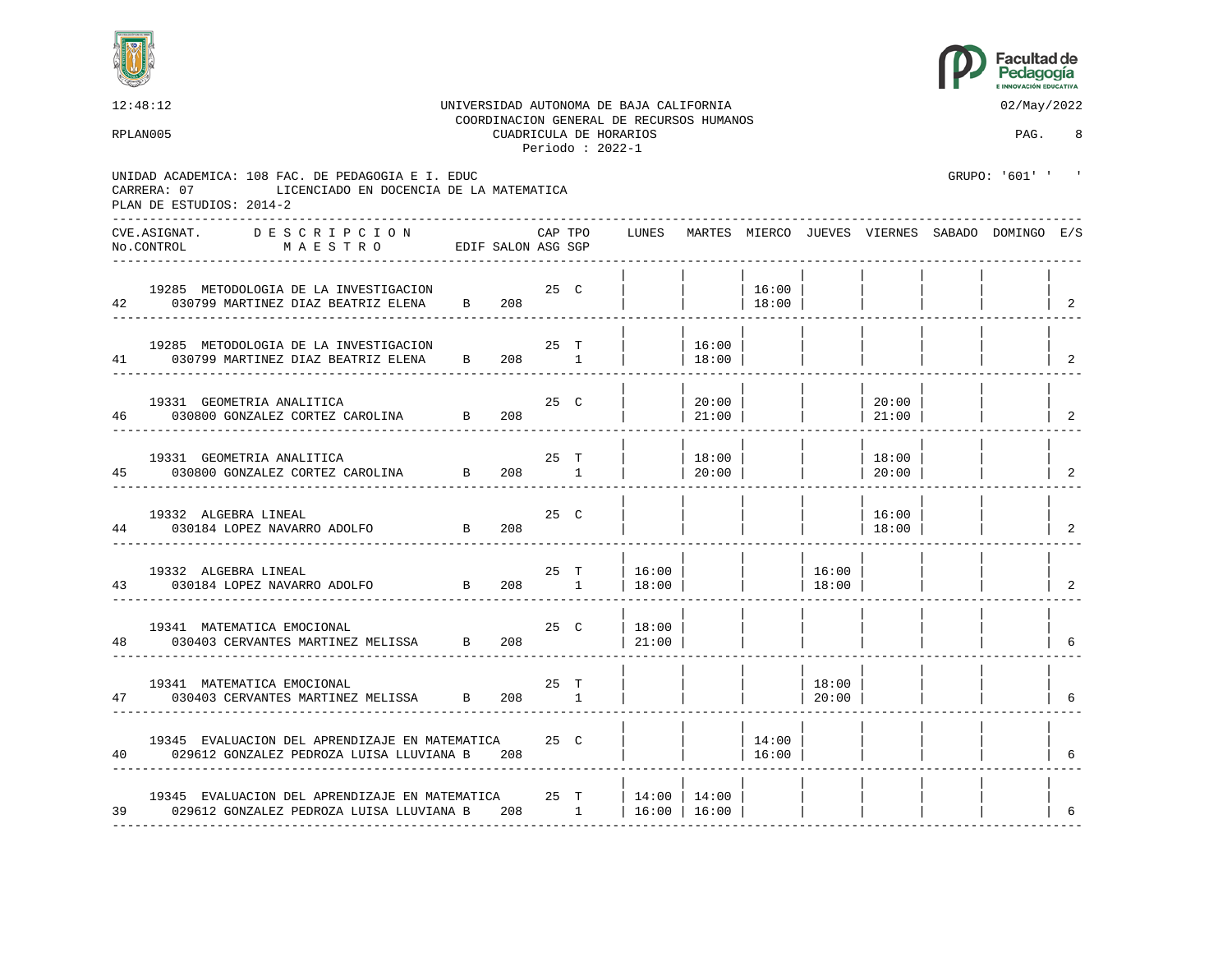



| 12:48:12                                                                                                                                |             |                    |              | UNIVERSIDAD AUTONOMA DE BAJA CALIFORNIA     |       |                                          |        |                |                |        | 02/May/2022    |     |
|-----------------------------------------------------------------------------------------------------------------------------------------|-------------|--------------------|--------------|---------------------------------------------|-------|------------------------------------------|--------|----------------|----------------|--------|----------------|-----|
| RPLAN005                                                                                                                                |             |                    |              | CUADRICULA DE HORARIOS<br>Periodo: $2022-1$ |       | COORDINACION GENERAL DE RECURSOS HUMANOS |        |                |                |        | PAG.           | 9   |
| UNIDAD ACADEMICA: 108 FAC. DE PEDAGOGIA E I. EDUC<br>CARRERA: 07<br>LICENCIADO EN DOCENCIA DE LA MATEMATICA<br>PLAN DE ESTUDIOS: 2014-2 |             |                    |              |                                             |       |                                          |        |                |                |        | GRUPO: '601' ' |     |
| DESCRIPCION<br>CVE.ASIGNAT.<br>MAESTRO<br>No.CONTROL                                                                                    |             | EDIF SALON ASG SGP | CAP TPO      |                                             | LUNES | MARTES                                   | MIERCO | JUEVES         | VIERNES        | SABADO | DOMINGO        | E/S |
| 19349 TERMODINAMICA<br>444<br>023897 PARDO MORALES ARIEL GABRIEL                                                                        | V           | VIR                | $30 \quad C$ |                                             |       |                                          |        |                | 14:00<br>16:00 |        |                |     |
| 19349<br>TERMODINAMICA<br>443<br>023897 PARDO MORALES ARIEL GABRIEL                                                                     | $\mathbf V$ | VIR                | 30 T         |                                             |       |                                          |        | 14:00<br>16:00 |                |        |                |     |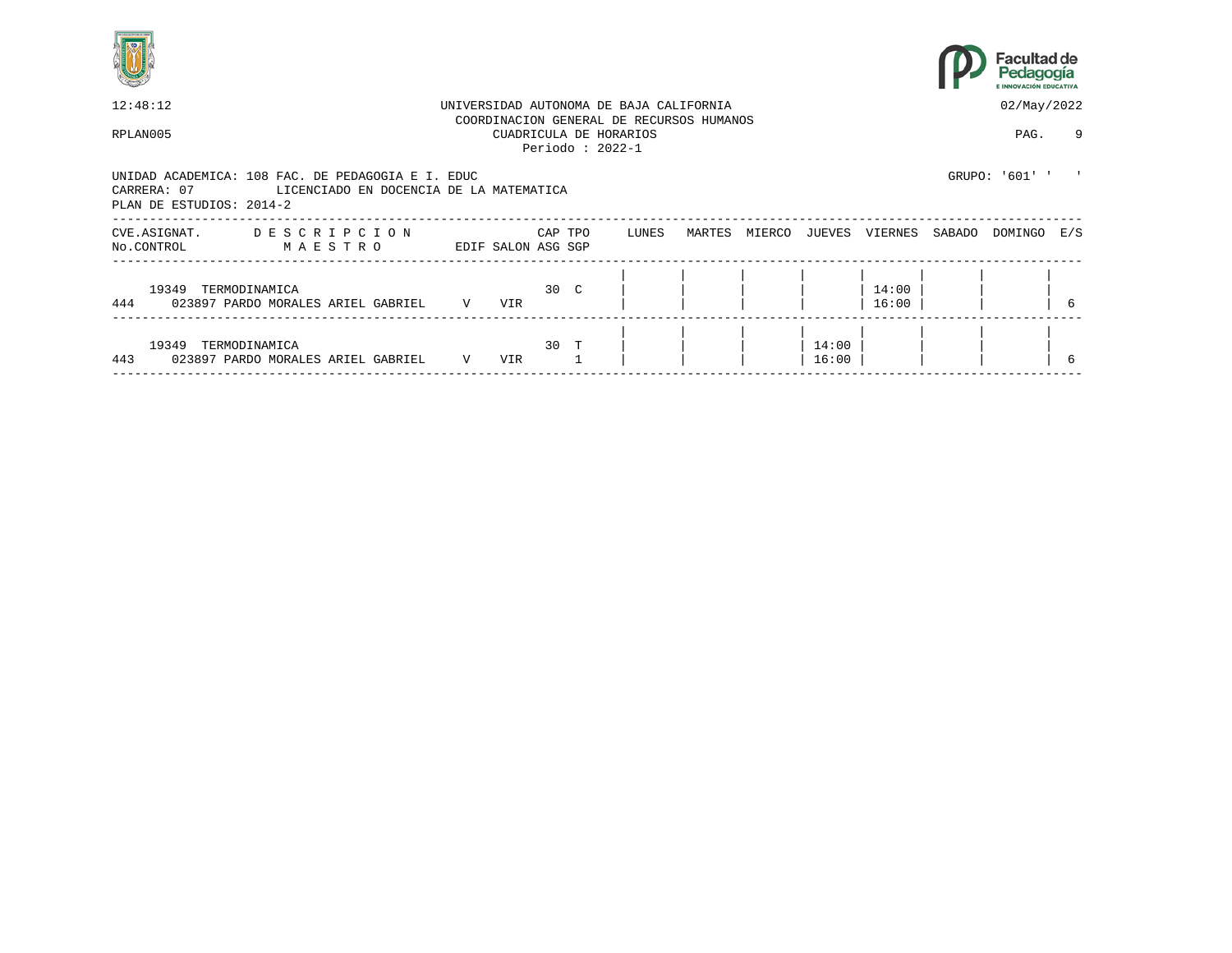



| 12:48:12<br>RPLAN005                                                                                                                    |                    |     |         | CUADRICULA DE HORARIOS<br>Periodo: $2022-1$ | UNIVERSIDAD AUTONOMA DE BAJA CALIFORNIA<br>COORDINACION GENERAL DE RECURSOS HUMANOS |                  |                                                         |                                                                 |                | 02/May/2022<br>PAG. 10                                |                            |
|-----------------------------------------------------------------------------------------------------------------------------------------|--------------------|-----|---------|---------------------------------------------|-------------------------------------------------------------------------------------|------------------|---------------------------------------------------------|-----------------------------------------------------------------|----------------|-------------------------------------------------------|----------------------------|
| UNIDAD ACADEMICA: 108 FAC. DE PEDAGOGIA E I. EDUC<br>CARRERA: 07<br>LICENCIADO EN DOCENCIA DE LA MATEMATICA<br>PLAN DE ESTUDIOS: 2014-2 |                    |     |         |                                             |                                                                                     |                  |                                                         |                                                                 |                | GRUPO: '701' '                                        |                            |
| CVE.ASIGNAT.<br>DESCRIPCION<br>No.CONTROL<br>MAESTRO<br>.                                                                               | EDIF SALON ASG SGP |     | CAP TPO |                                             |                                                                                     |                  |                                                         |                                                                 |                | LUNES MARTES MIERCO JUEVES VIERNES SABADO DOMINGO E/S |                            |
| 19333 DISE\O DE ACTIVIDADES DIDACTICAS EN MATEMAT 35 C<br>A 102<br>54 021295 HERNANDEZ MESA LEIDY                                       |                    |     |         |                                             | 18:00<br> 19:00                                                                     |                  |                                                         |                                                                 |                |                                                       | 3                          |
| 19333 DISE\O DE ACTIVIDADES DIDACTICAS EN MATEMAT 35 T<br>53 021295 HERNANDEZ MESA LEIDY                                                | A 102 1            |     |         |                                             | 16:00<br> 18:00                                                                     |                  |                                                         |                                                                 | 16:00<br>18:00 |                                                       | $\overline{3}$             |
| 19334 CALCULO DIFERENCIAL<br>52<br>019191 SOLIS CORTES FERNANDO FELIX A 102                                                             |                    |     | 35 C    |                                             |                                                                                     | 16:00<br>18:00   |                                                         |                                                                 |                |                                                       | $\overline{3}$             |
| 19334 CALCULO DIFERENCIAL<br>51<br>019191 SOLIS CORTES FERNANDO FELIX A 102 1                                                           |                    |     | 35 T    |                                             |                                                                                     |                  | 16:00   16:00<br>  $18:00$   $19:00$                    |                                                                 |                |                                                       | $\overline{3}$             |
| 19335 GRAFICACION DE FUNCIONES<br>56<br>029309 HEREDIA AGUILAR MAYRA ALEJANDRA A                                                        |                    | 102 | 35 C    |                                             |                                                                                     |                  |                                                         | 20:00<br> 21:00                                                 |                |                                                       | $\overline{\phantom{a}}$   |
| 19335 GRAFICACION DE FUNCIONES<br>55<br>029309 HEREDIA AGUILAR MAYRA ALEJANDRA A 102 1                                                  |                    |     | 35 T    |                                             |                                                                                     | 18:00 <br> 20:00 |                                                         | 19:00<br>$\begin{array}{c c} \hline \text{20:00} & \end{array}$ |                |                                                       | $\overline{\phantom{a}}$ 3 |
| 19309 TEORIA Y DINAMICA DE GRUPOS<br>030802 JIMENEZ PEREZ ELENA HATTY A 102<br>58                                                       |                    |     | 35 C    |                                             | 20:00<br> 21:00                                                                     |                  |                                                         |                                                                 | 18:00<br>20:00 |                                                       | 6                          |
| 19309 TEORIA Y DINAMICA DE GRUPOS<br>030802 JIMENEZ PEREZ ELENA HATTY A 102 1<br>57                                                     |                    |     |         | 35 T                                        | 19:00<br>  20:00                                                                    |                  | $\begin{array}{c c} \hline \end{array}$ 18:00<br> 20:00 |                                                                 |                |                                                       | 6                          |
| 19322 TECNOLOGIAS APLICADAS A LA EDUCACION 35 C<br>50 021952 SEPULVEDA RODRIGUEZ JESUAN ADALBERTOVVIR                                   |                    |     |         |                                             |                                                                                     |                  |                                                         | 13:00<br>14:00                                                  |                |                                                       |                            |
| 19322 TECNOLOGIAS APLICADAS A LA EDUCACION 35 T<br>49 021952 SEPULVEDA RODRIGUEZ JESUAN ADALBERTOVVIR 1                                 |                    |     |         |                                             |                                                                                     |                  | 13:00   13:00                                           | $11:00$   11:00                                                 |                |                                                       | 7                          |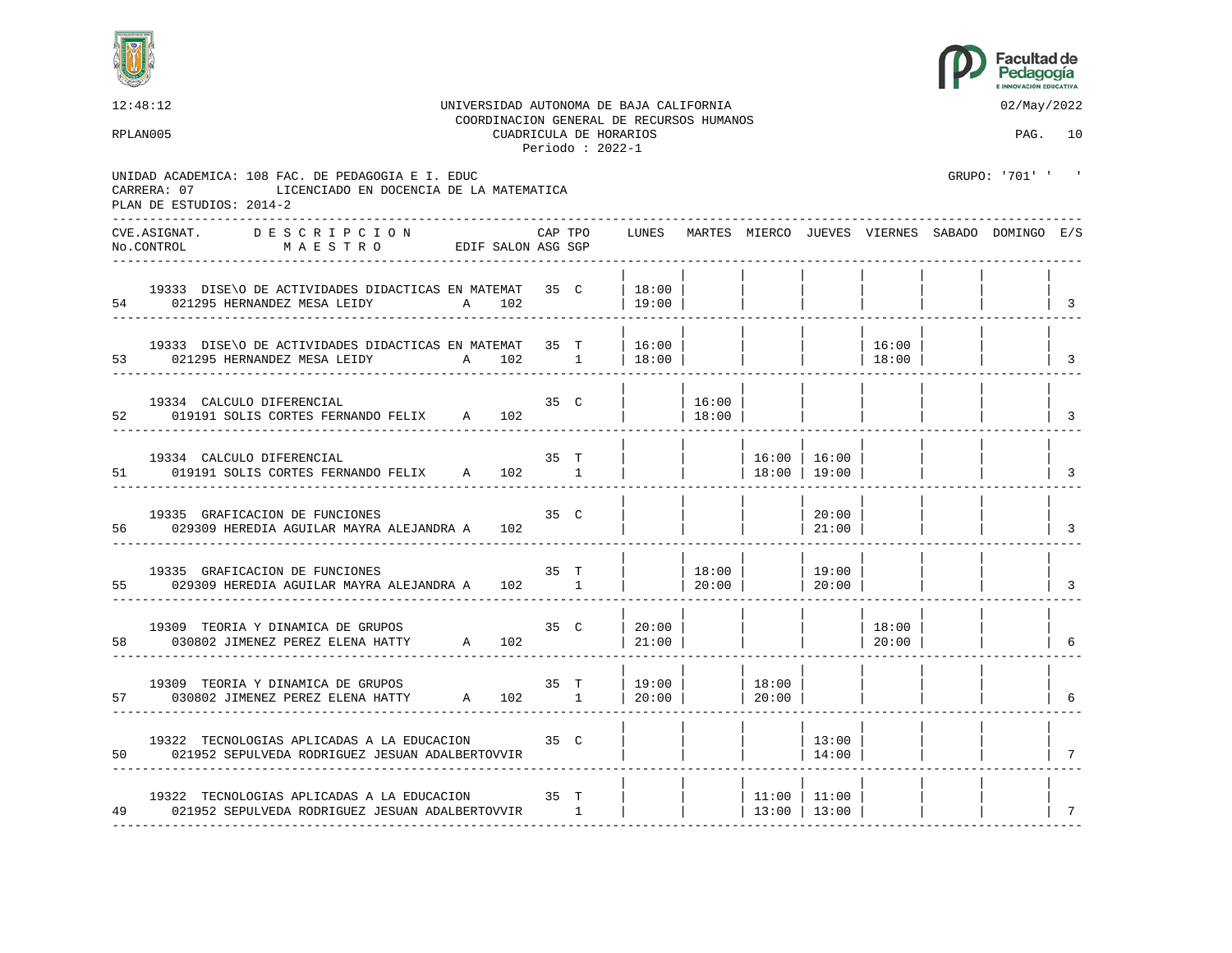



| 12:48:12                                                                                                                                 |     |         |                                             | UNIVERSIDAD AUTONOMA DE BAJA CALIFORNIA<br>COORDINACION GENERAL DE RECURSOS HUMANOS |                 |                                              |                                                                |                | 02/May/2022                                     |                                  |
|------------------------------------------------------------------------------------------------------------------------------------------|-----|---------|---------------------------------------------|-------------------------------------------------------------------------------------|-----------------|----------------------------------------------|----------------------------------------------------------------|----------------|-------------------------------------------------|----------------------------------|
| RPLAN005                                                                                                                                 |     |         | CUADRICULA DE HORARIOS<br>Periodo: $2022-1$ |                                                                                     |                 |                                              |                                                                |                | PAG. 11                                         |                                  |
| UNIDAD ACADEMICA: 108 FAC. DE PEDAGOGIA E I. EDUC<br>CARRERA: 08<br>LICENCIADO EN DOCENCIA DE LA LENGUA Y LI<br>PLAN DE ESTUDIOS: 2014-2 |     |         |                                             |                                                                                     |                 |                                              |                                                                |                | GRIJPO: '208' '                                 |                                  |
| ------------------<br>CVE.ASIGNAT. DESCRIPCION CAPTPO<br>No.CONTROL MAESTRO EDIFSALON ASG SGP                                            |     | CAP TPO |                                             | LUNES                                                                               |                 |                                              |                                                                |                | MARTES MIERCO JUEVES VIERNES SABADO DOMINGO E/S |                                  |
| 19291 COMPRENSION Y PRODUCCION DE TEXTOS ACADEMIC 12 C<br>128 028661 LARA MENDOZA GILBERTO<br>A 201                                      |     |         |                                             |                                                                                     | 16:00<br> 17:00 |                                              |                                                                | 16:00<br>17:00 |                                                 | $\vert$ 3                        |
| 19291 COMPRENSION Y PRODUCCION DE TEXTOS ACADEMIC 12 T<br>127 028661 LARA MENDOZA GILBERTO A 201 1                                       |     |         |                                             | $ $ 14:00                                                                           | 16:00           |                                              | $\vert$ $\vert$ 16:00                                          | 14:00          |                                                 | $\overline{\phantom{a}}$         |
| 19292 ANALISIS LITERARIO E INTERPRETACION DE OBRA 34 C<br>134 012301 CUEVAS GOMEZ CORINA A 201                                           |     |         |                                             | 17:00<br> 18:00                                                                     |                 |                                              | 20:00<br> 21:00                                                |                |                                                 | $\frac{1}{3}$                    |
| 19292 ANALISIS LITERARIO E INTERPRETACION DE OBRA 34 T   18:00<br>133 012301 CUEVAS GOMEZ CORINA A 201 1                                 |     |         |                                             | 20:00                                                                               |                 |                                              | 18:00<br> 20:00                                                |                |                                                 | $\begin{array}{ccc} \end{array}$ |
| 19317 LITERATURA CONTEMPORANEA<br>132 030687 FRANCO ACOSTA LLUVIA AMOR A                                                                 | 201 | 34 C    |                                             | 20:00<br> 22:00                                                                     |                 |                                              |                                                                |                |                                                 | $7\overline{ }$                  |
| 19317 LITERATURA CONTEMPORANEA<br><b>34 T</b><br>131 030687 FRANCO ACOSTA LLUVIA AMOR A 201 1                                            |     |         |                                             | $ $ 19:00                                                                           |                 |                                              | $\begin{array}{ccc} \vert & \vert & \vert & 17:00 \end{array}$ | 19:00          |                                                 | $\overline{7}$                   |
| 19320 NARRATOLOGIA<br>130 031118 AGUILAR RUBIO KARLA ELENA A                                                                             | 201 | 34 C    |                                             |                                                                                     |                 | 18:00 15:00<br>$ $ 19:00   16:00             |                                                                |                |                                                 | $\vert$ 7                        |
| 19320 NARRATOLOGIA<br>129 031118 AGUILAR RUBIO KARLA ELENA A 201 1                                                                       |     | 34 T    |                                             |                                                                                     |                 | 16:00   16:00<br>$\vert$ 18:00 $\vert$ 18:00 |                                                                |                |                                                 | $\overline{7}$                   |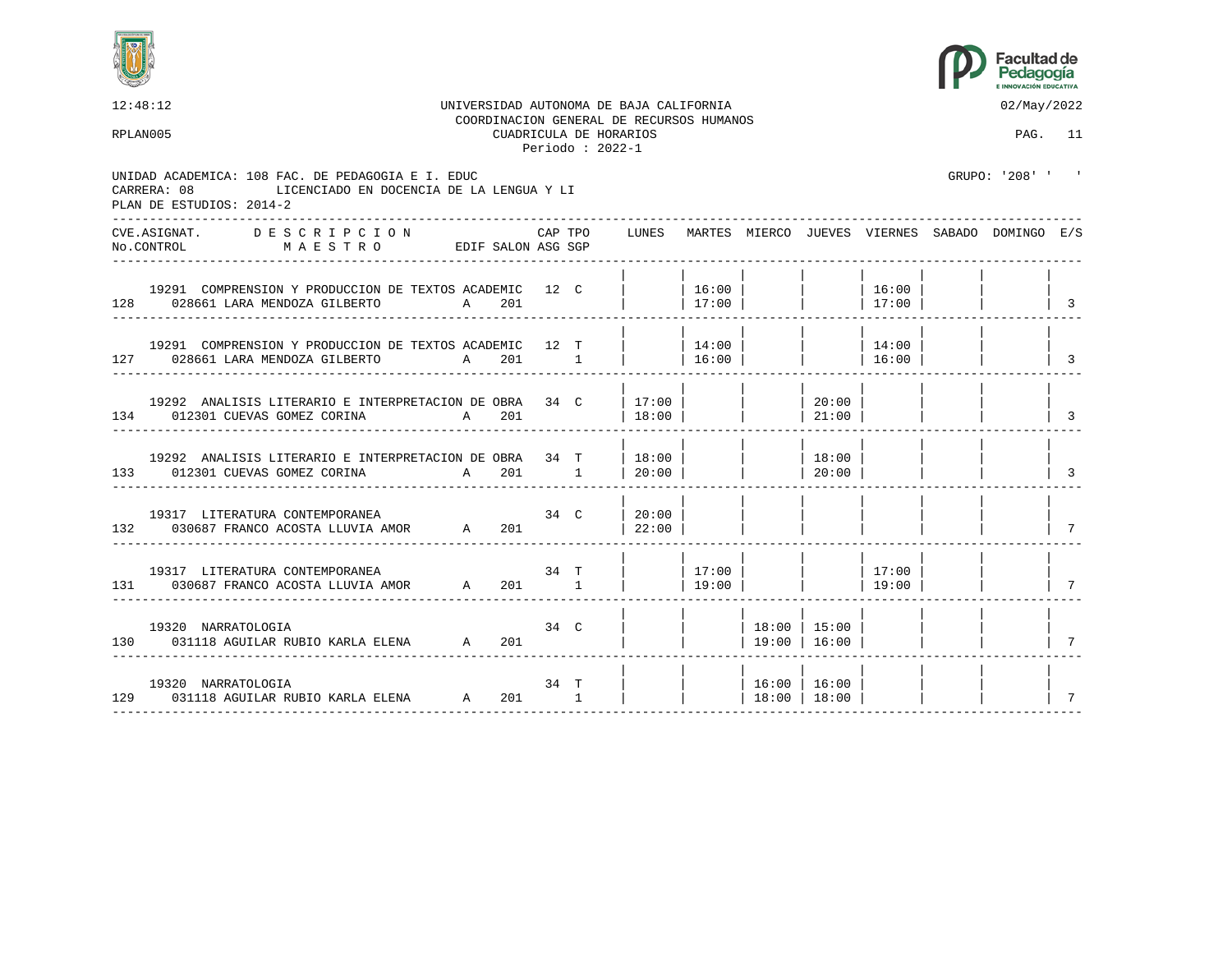



| 12:48:12 |                                                                                                                                       |              |     |      |         | UNIVERSIDAD AUTONOMA DE BAJA CALIFORNIA                                                  |                    |                |                | 02/May/2022                                     |  |
|----------|---------------------------------------------------------------------------------------------------------------------------------------|--------------|-----|------|---------|------------------------------------------------------------------------------------------|--------------------|----------------|----------------|-------------------------------------------------|--|
| RPLAN005 |                                                                                                                                       |              |     |      |         | COORDINACION GENERAL DE RECURSOS HUMANOS<br>CUADRICULA DE HORARIOS<br>Periodo : $2022-1$ |                    |                |                | PAG. 12                                         |  |
|          | UNIDAD ACADEMICA: 108 FAC. DE PEDAGOGIA E I. EDUC<br>CARRERA: 08 LICENCIADO EN DOCENCIA DE LA LENGUA Y LI<br>PLAN DE ESTUDIOS: 2014-2 |              |     |      |         |                                                                                          |                    |                |                | GRUPO: '218' ' '                                |  |
|          | CVE.ASIGNAT. DESCRIPCION<br>No.CONTROL MAESTRO<br>EDIF SALON ASG SGP                                                                  |              |     |      | CAP TPO | LUNES                                                                                    |                    |                |                | MARTES MIERCO JUEVES VIERNES SABADO DOMINGO E/S |  |
|          | 19291 COMPRENSION Y PRODUCCION DE TEXTOS ACADEMIC 13 C<br>138 022237 LOERA SILLAS CECILIA ROSARIO                                     | $\mathsf{A}$ | SUM |      |         |                                                                                          | $16:00$  <br>17:00 |                | 16:00<br>17:00 |                                                 |  |
|          | 19291 COMPRENSION Y PRODUCCION DE TEXTOS ACADEMIC 13 T<br>137 022237 LOERA SILLAS CECILIA ROSARIO A SUM                               |              |     |      |         |                                                                                          | 14:00  <br>16:00   |                | 14:00<br>16:00 |                                                 |  |
|          | 19522 EMPRENDEDURISMO<br>$\mathbf V$<br>136 024806 LOPEZ JIMENEZ ANA ROSA                                                             |              | VIR | 24 C |         |                                                                                          |                    | 12:00<br>15:00 |                |                                                 |  |
|          | 19522 EMPRENDEDURISMO<br>135 024806 LOPEZ JIMENEZ ANA ROSA<br>V <sub>V</sub>                                                          |              | VIR |      | 24 T    |                                                                                          |                    |                | 7:00<br>9:00   |                                                 |  |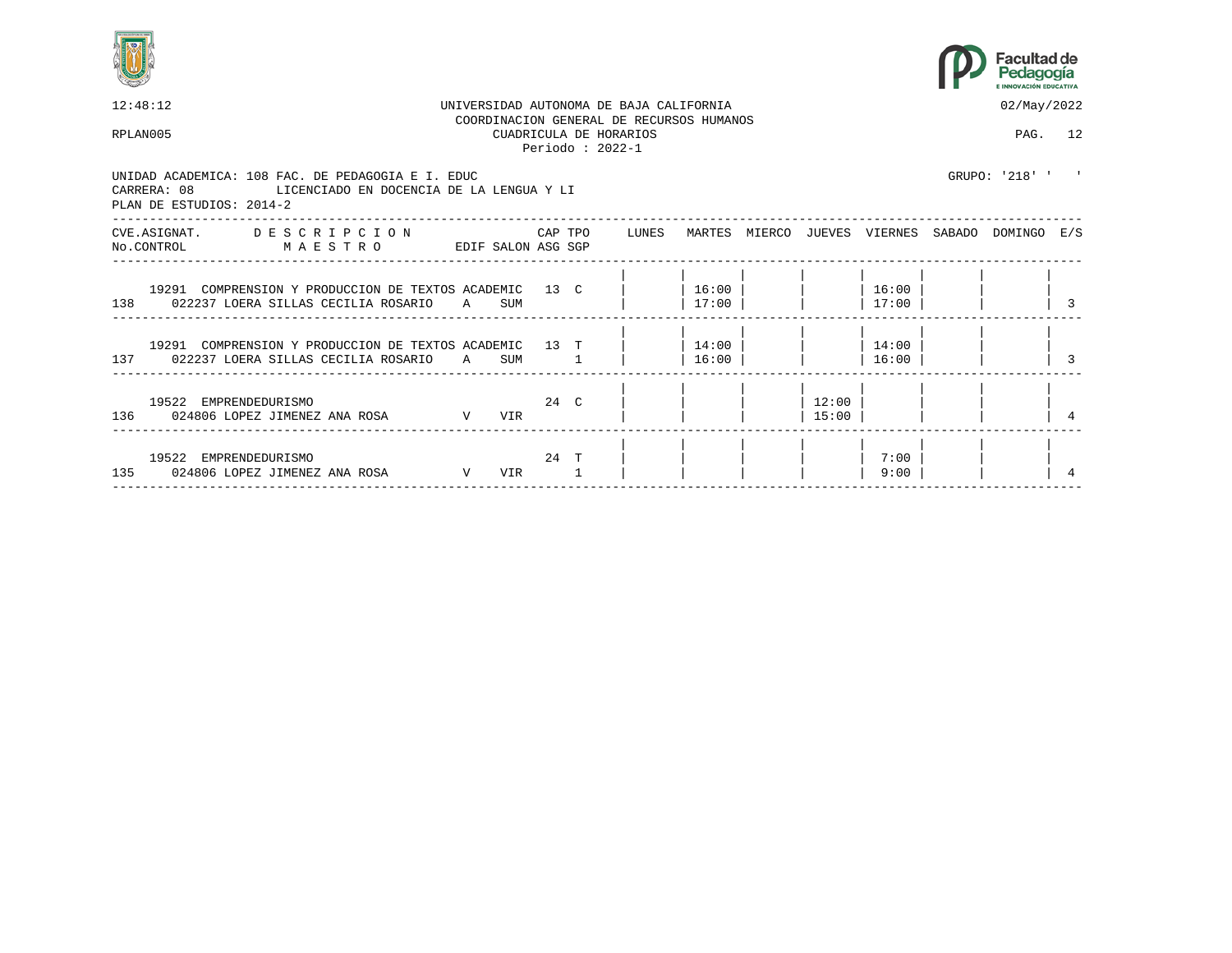



|    | 12:48:12<br>RPLAN005                                                                                                                     |              |         | CUADRICULA DE HORARIOS<br>Periodo : $2022-1$ | UNIVERSIDAD AUTONOMA DE BAJA CALIFORNIA<br>COORDINACION GENERAL DE RECURSOS HUMANOS |                                |                 |                 |                 | 02/May/2022<br>PAG. 13                                |                            |
|----|------------------------------------------------------------------------------------------------------------------------------------------|--------------|---------|----------------------------------------------|-------------------------------------------------------------------------------------|--------------------------------|-----------------|-----------------|-----------------|-------------------------------------------------------|----------------------------|
|    | UNIDAD ACADEMICA: 108 FAC. DE PEDAGOGIA E I. EDUC<br>LICENCIADO EN DOCENCIA DE LA LENGUA Y LI<br>CARRERA: 08<br>PLAN DE ESTUDIOS: 2014-2 |              |         |                                              |                                                                                     |                                |                 |                 |                 | GRUPO: '402' ' '                                      |                            |
|    | DESCRIPCION<br>CVE.ASIGNAT.<br>MAESTRO EDIF SALON ASG SGP<br>No.CONTROL                                                                  |              | CAP TPO |                                              |                                                                                     |                                |                 |                 |                 | LUNES MARTES MIERCO JUEVES VIERNES SABADO DOMINGO E/S |                            |
| 72 | 19274 ANALISIS DE LA PRACTICA EDUCATIVA 30 C<br>023223 PEREZCHICA VEGA JOSE EDUARDO B 107                                                |              |         |                                              |                                                                                     |                                |                 |                 | 15:00<br>17:00  |                                                       | $\overline{2}$             |
|    | 19274 ANALISIS DE LA PRACTICA EDUCATIVA<br>71 023223 PEREZCHICA VEGA JOSE EDUARDO B 107 1                                                | 30 T         |         |                                              |                                                                                     |                                |                 | 14:00<br> 16:00 |                 |                                                       | $\overline{\phantom{0}}^2$ |
|    | 19275 LINGUISTICA GENERAL<br>B 107<br>76 012301 CUEVAS GOMEZ CORINA                                                                      |              | 30 C    |                                              |                                                                                     |                                |                 | 16:00<br> 18:00 |                 |                                                       | 2                          |
| 75 | 19275 LINGUISTICA GENERAL<br>B 107 1<br>012301 CUEVAS GOMEZ CORINA                                                                       |              | 30 T    |                                              |                                                                                     | 16:00 16:00<br>  18:00   18:00 |                 |                 |                 |                                                       | 2                          |
| 78 | 19276 GRAMATICA BASICA<br>B 107<br>024521 OLGUIN CHAVEZ LYDIA                                                                            |              | 30 C    |                                              |                                                                                     |                                | 20:00<br> 22:00 |                 |                 |                                                       | 2                          |
|    | 19276 GRAMATICA BASICA<br>77 024521 OLGUIN CHAVEZ LYDIA B                                                                                |              |         | 30 T                                         | 18:00   18:00<br>$107$ 1 20:00 20:00                                                |                                |                 |                 |                 |                                                       | $\overline{2}$             |
| 74 | 19277 LITERATURA UNIVERSAL<br>022237 LOERA SILLAS CECILIA ROSARIO B 107                                                                  |              | 30 C    |                                              |                                                                                     |                                |                 |                 | 17:00<br>19:00  |                                                       | $\vert$ 2                  |
| 73 | 19277 LITERATURA UNIVERSAL<br>022237 LOERA SILLAS CECILIA ROSARIO B 107 1                                                                | 30 T         |         |                                              | 16:00 <br>  $18:00$                                                                 |                                | 18:00<br> 20:00 |                 |                 |                                                       | 2                          |
|    | 19278 ETIMOLOGIAS APLICADAS A LA DISCIPLINA<br>80 020797 DELGADO LOPEZ ANDRES ALEJANDRO B                                                | $30-$<br>107 |         |                                              |                                                                                     |                                |                 |                 | 21:00<br>22:00  |                                                       | $\overline{2}$             |
|    | 19278 ETIMOLOGIAS APLICADAS A LA DISCIPLINA<br>79 020797 DELGADO LOPEZ ANDRES ALEJANDRO B 107 1                                          | 30 T         |         |                                              |                                                                                     |                                |                 | 20:00   21:00   | $18:00$   19:00 |                                                       | 2                          |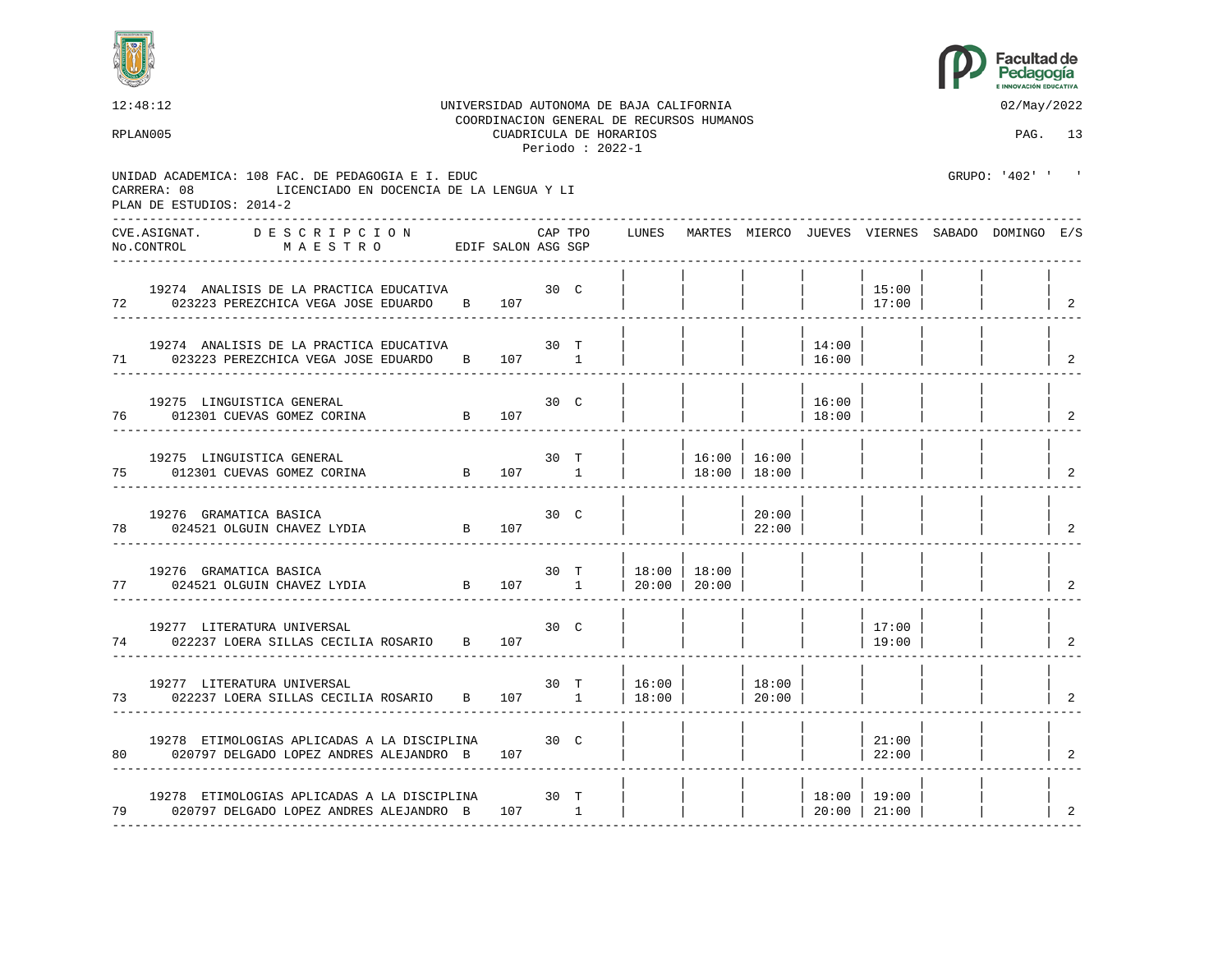



| 12:48:12                                                                                                                              |                    |     |      |                                             | UNIVERSIDAD AUTONOMA DE BAJA CALIFORNIA  |                    |                |                | 02/May/2022                                     |   |
|---------------------------------------------------------------------------------------------------------------------------------------|--------------------|-----|------|---------------------------------------------|------------------------------------------|--------------------|----------------|----------------|-------------------------------------------------|---|
| RPLAN005                                                                                                                              |                    |     |      | CUADRICULA DE HORARIOS<br>Periodo: $2022-1$ | COORDINACION GENERAL DE RECURSOS HUMANOS |                    |                |                | PAG. 14                                         |   |
| UNIDAD ACADEMICA: 108 FAC. DE PEDAGOGIA E I. EDUC<br>CARRERA: 08 LICENCIADO EN DOCENCIA DE LA LENGUA Y LI<br>PLAN DE ESTUDIOS: 2014-2 |                    |     |      |                                             |                                          |                    |                |                | GRUPO: '402' ' '                                |   |
| CVE.ASIGNAT. DESCRIPCION<br>No.CONTROL MAESTRO                                                                                        | EDIF SALON ASG SGP |     |      |                                             | CAP TPO LUNES                            |                    |                |                | MARTES MIERCO JUEVES VIERNES SABADO DOMINGO E/S |   |
| 19300 DESARROLLO DEL ADOLESCENTE Y LA JUVENTUD 30 C<br>82<br>029857 CARRILLO ORTIZ BLANCA NATHALIA B 107                              |                    |     |      |                                             |                                          | $20:00$  <br>22:00 |                |                |                                                 | 6 |
| 19300 DESARROLLO DEL ADOLESCENTE Y LA JUVENTUD 30 T<br>81 029857 CARRILLO ORTIZ BLANCA NATHALIA B 107 1                               |                    |     |      |                                             | $20:00$  <br>22:00                       |                    |                |                |                                                 |   |
| 19305 PLANEACION DIDACTICA<br>70 026667 LASTRA REYES DANIELS PAOLA B 108                                                              |                    |     | 30 C |                                             |                                          |                    | 14:00<br>16:00 |                |                                                 | 6 |
| 19305 PLANEACION DIDACTICA<br>69<br>026667 LASTRA REYES DANIELS PAOLA B                                                               |                    | 107 | 30 T |                                             |                                          |                    |                | 13:00<br>15:00 |                                                 |   |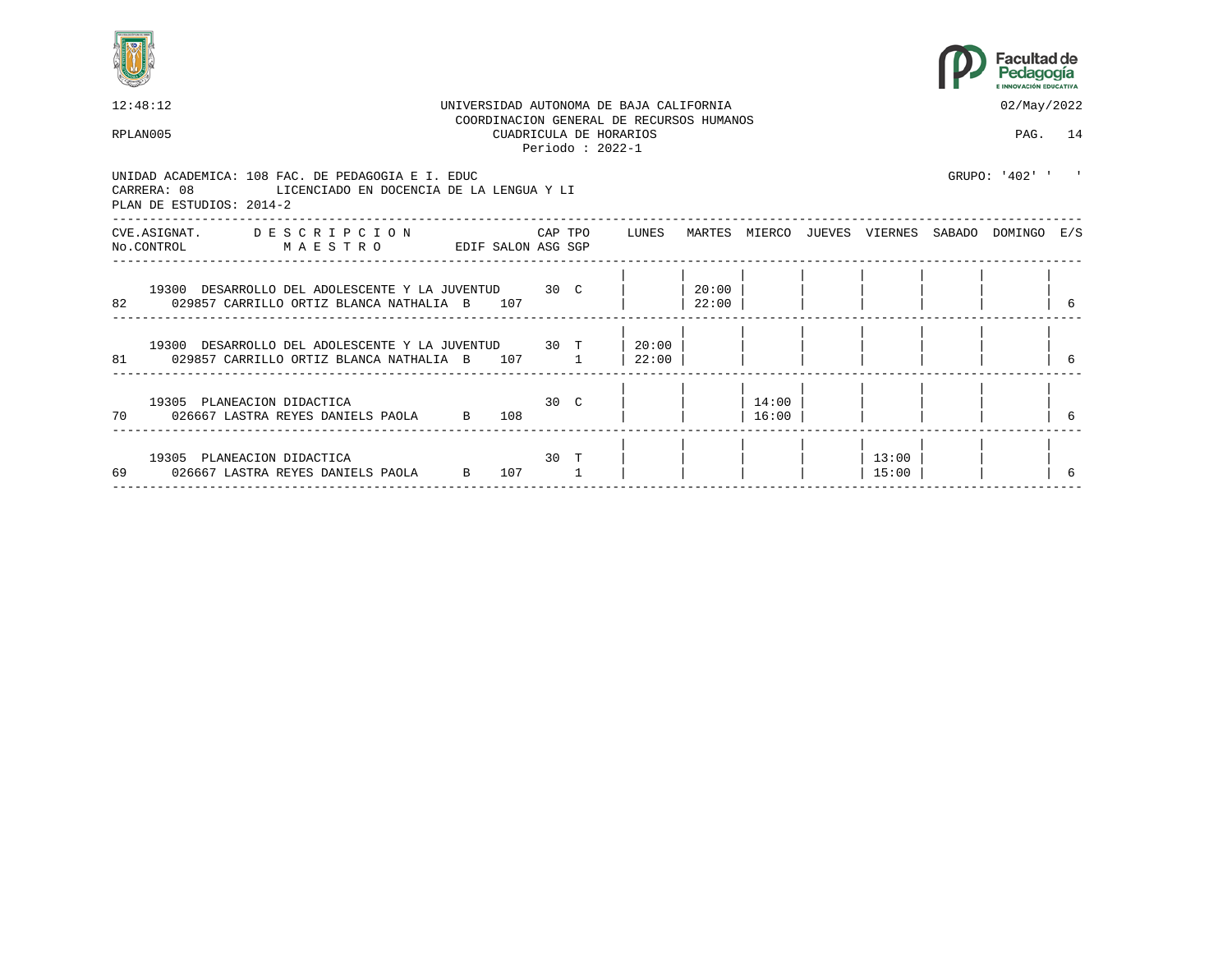



|    | 12:48:12                                                                                                                                 |                 |     |         |                                              | UNIVERSIDAD AUTONOMA DE BAJA CALIFORNIA<br>COORDINACION GENERAL DE RECURSOS HUMANOS |                 |                     |                 |                 | 02/May/2022                                           |                                          |
|----|------------------------------------------------------------------------------------------------------------------------------------------|-----------------|-----|---------|----------------------------------------------|-------------------------------------------------------------------------------------|-----------------|---------------------|-----------------|-----------------|-------------------------------------------------------|------------------------------------------|
|    | RPLAN005                                                                                                                                 |                 |     |         | CUADRICULA DE HORARIOS<br>Periodo : $2022-1$ |                                                                                     |                 |                     |                 |                 | PAG. 15                                               |                                          |
|    | UNIDAD ACADEMICA: 108 FAC. DE PEDAGOGIA E I. EDUC<br>LICENCIADO EN DOCENCIA DE LA LENGUA Y LI<br>CARRERA: 08<br>PLAN DE ESTUDIOS: 2014-2 |                 |     |         |                                              |                                                                                     |                 |                     |                 |                 | GRUPO: '502' ' '                                      |                                          |
|    | CVE.ASIGNAT. DESCRIPCION<br>No.CONTROL<br>MAESTRO EDIF SALON ASG SGP                                                                     |                 |     | CAP TPO |                                              |                                                                                     |                 |                     |                 |                 | LUNES MARTES MIERCO JUEVES VIERNES SABADO DOMINGO E/S |                                          |
|    | 19279 REDACCION AVANZADA<br>96 030834 QUINTERO PACHECO ANA TERESA B 206                                                                  |                 |     | 26 C    |                                              |                                                                                     |                 |                     |                 | 19:00<br> 20:00 |                                                       | $\begin{array}{cc} \text{2} \end{array}$ |
|    | 19279 REDACCION AVANZADA<br>95 030834 QUINTERO PACHECO ANA TERESA B 206 1                                                                |                 |     | 26 T    |                                              |                                                                                     |                 | $20:00$  <br> 22:00 |                 | 20:00<br> 22:00 |                                                       | $\overline{2}$                           |
|    | 19280 DIDACTICA DE LA LENGUA<br>B 206<br>92 012301 CUEVAS GOMEZ CORINA                                                                   |                 |     | 26 C    |                                              |                                                                                     | 18:00<br> 20:00 |                     |                 |                 |                                                       | 2                                        |
| 91 | 19280 DIDACTICA DE LA LENGUA<br>012301 CUEVAS GOMEZ CORINA                                                                               | B 206 1         |     | 26 T    |                                              |                                                                                     |                 |                     |                 | 17:00<br>19:00  |                                                       | 2                                        |
| 86 | 19281 GRAMATICA ESTRUCTURAL<br>024521 OLGUIN CHAVEZ LYDIA                                                                                | $\overline{B}$  | 206 | 26 C    |                                              |                                                                                     |                 | 18:00<br> 20:00     |                 |                 |                                                       | 2                                        |
|    | 19281 GRAMATICA ESTRUCTURAL<br>$\overline{B}$<br>85 024521 OLGUIN CHAVEZ LYDIA                                                           |                 |     | 26 T    | $206$ 1                                      | 15:00   16:00<br>  17:00   18:00                                                    |                 |                     |                 |                 |                                                       | $\overline{2}$                           |
|    | 19282 LITERATURA ESPA\OLA<br>90 030687 FRANCO ACOSTA LLUVIA AMOR B 206                                                                   |                 |     |         | 26 C                                         | 19:00 <br> 20:00                                                                    |                 |                     | 19:00<br> 20:00 |                 |                                                       | $\overline{\phantom{0}}^2$               |
|    | 19282 LITERATURA ESPA\OLA<br>89 030687 FRANCO ACOSTA LLUVIA AMOR B 206 1                                                                 |                 |     | 26 T    |                                              | 17:00<br>19:00                                                                      |                 |                     | 17:00<br>19:00  |                 |                                                       | 2                                        |
|    | 19283 EVALUACION DEL APRENDIZAJE<br>84 022113 HERNANDEZ FUENTES CLAUDIA GUADALUPEV VIR                                                   | 26 <sub>C</sub> |     |         |                                              |                                                                                     |                 |                     |                 | 15:00<br>17:00  |                                                       | $\mathfrak{D}$                           |
|    | 19283 EVALUACION DEL APRENDIZAJE<br>83 022113 HERNANDEZ FUENTES CLAUDIA GUADALUPEV VIR 1 15:00<br>----------------                       | 26 T            |     |         |                                              | $ 13:00 $ $ 14:00 $<br>. _ _ _ _ _ _ _ _ .                                          |                 | 16:00               |                 |                 |                                                       | 2                                        |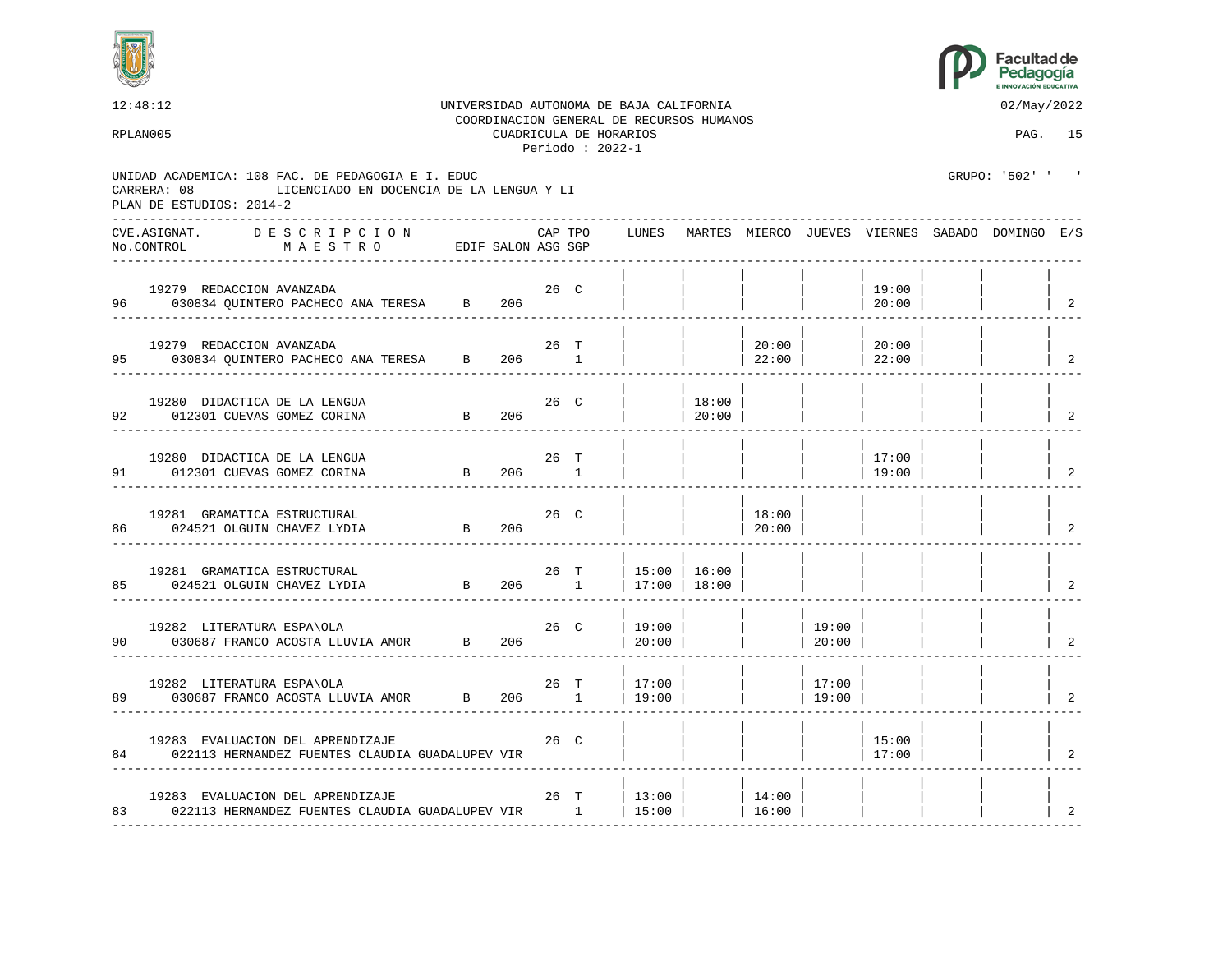



|    | 12:48:12                                                                                                                                 |              |                    |      |         | UNIVERSIDAD AUTONOMA DE BAJA CALIFORNIA                                                  |                |                |                |                                     | 02/May/2022    |   |
|----|------------------------------------------------------------------------------------------------------------------------------------------|--------------|--------------------|------|---------|------------------------------------------------------------------------------------------|----------------|----------------|----------------|-------------------------------------|----------------|---|
|    | RPLAN005                                                                                                                                 |              |                    |      |         | COORDINACION GENERAL DE RECURSOS HUMANOS<br>CUADRICULA DE HORARIOS<br>Periodo : $2022-1$ |                |                |                |                                     | PAG. 16        |   |
|    | UNIDAD ACADEMICA: 108 FAC. DE PEDAGOGIA E I. EDUC<br>LICENCIADO EN DOCENCIA DE LA LENGUA Y LI<br>CARRERA: 08<br>PLAN DE ESTUDIOS: 2014-2 |              |                    |      |         |                                                                                          |                |                |                |                                     | GRUPO: '502' ' |   |
|    | CVE.ASIGNAT. DESCRIPCION<br>MAESTRO<br>No.CONTROL                                                                                        |              | EDIF SALON ASG SGP |      | CAP TPO | LUNES                                                                                    |                |                |                | MARTES MIERCO JUEVES VIERNES SABADO | DOMINGO E/S    |   |
|    | 19306 PRAGMATICA LINGUISTICA<br>94 020797 DELGADO LOPEZ ANDRES ALEJANDRO B                                                               |              | $26°$ C<br>206     |      |         |                                                                                          |                |                | 20:00<br>22:00 |                                     |                | 6 |
| 93 | 19306 PRAGMATICA LINGUISTICA<br>020797 DELGADO LOPEZ ANDRES ALEJANDRO B 206 1                                                            |              | 26 T               |      |         | 20:00<br>22:00                                                                           | 20:00<br>22:00 |                |                |                                     |                |   |
| 88 | 19307 SEMIOTICA DEL TEXTO<br>022237 LOERA SILLAS CECILIA ROSARIO                                                                         | $\mathbf{B}$ | 206                | 26 C |         |                                                                                          |                |                | 15:00<br>17:00 |                                     |                |   |
|    | 19307 SEMIOTICA DEL TEXTO<br>87 022237 LOERA SILLAS CECILIA ROSARIO                                                                      | B            | 206                |      | 26 T    |                                                                                          |                | 16:00<br>18:00 |                |                                     |                |   |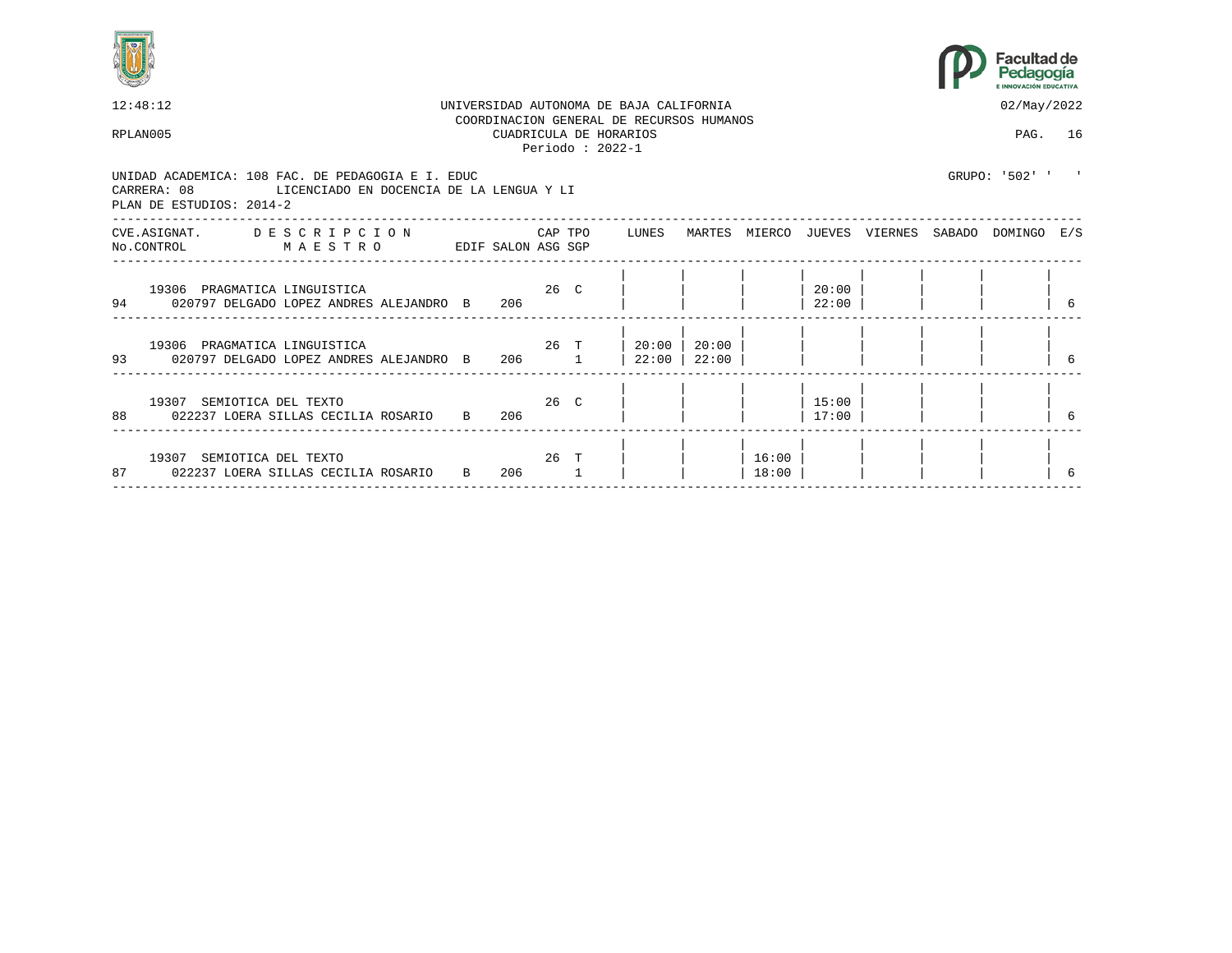



|    | 12:48:12<br>RPLAN005                                                                                                                     |                |             |         | CUADRICULA DE HORARIOS<br>Periodo : $2022-1$ | UNIVERSIDAD AUTONOMA DE BAJA CALIFORNIA<br>COORDINACION GENERAL DE RECURSOS HUMANOS |                                                                                   |                                                                                                                                                                                                                                                                                                                                                                                           |                  |                 | 02/May/2022<br>PAG. 17                                |                                 |
|----|------------------------------------------------------------------------------------------------------------------------------------------|----------------|-------------|---------|----------------------------------------------|-------------------------------------------------------------------------------------|-----------------------------------------------------------------------------------|-------------------------------------------------------------------------------------------------------------------------------------------------------------------------------------------------------------------------------------------------------------------------------------------------------------------------------------------------------------------------------------------|------------------|-----------------|-------------------------------------------------------|---------------------------------|
|    | UNIDAD ACADEMICA: 108 FAC. DE PEDAGOGIA E I. EDUC<br>LICENCIADO EN DOCENCIA DE LA LENGUA Y LI<br>CARRERA: 08<br>PLAN DE ESTUDIOS: 2014-2 |                |             |         |                                              |                                                                                     |                                                                                   |                                                                                                                                                                                                                                                                                                                                                                                           |                  |                 | GRUPO: '602' ' '                                      |                                 |
|    | CVE.ASIGNAT. DESCRIPCION<br>EDIF SALON ASG SGP<br>No.CONTROL<br>MAESTRO                                                                  |                |             | CAP TPO |                                              |                                                                                     |                                                                                   |                                                                                                                                                                                                                                                                                                                                                                                           |                  |                 | LUNES MARTES MIERCO JUEVES VIERNES SABADO DOMINGO E/S |                                 |
|    | JRA $26$ C<br>B $207$<br>19284 DIDACTICA DE LA LITERATURA<br>108 024521 OLGUIN CHAVEZ LYDIA                                              |                |             |         |                                              |                                                                                     |                                                                                   |                                                                                                                                                                                                                                                                                                                                                                                           |                  | 18:00<br> 20:00 |                                                       | $\begin{array}{cc} \end{array}$ |
|    | 19284 DIDACTICA DE LA LITERATURA $26$ T 024521 OLGUIN CHAVEZ LYDIA B 207 1<br>107 024521 OLGUIN CHAVEZ LYDIA                             |                |             |         |                                              |                                                                                     |                                                                                   |                                                                                                                                                                                                                                                                                                                                                                                           | 18:00<br>$20:00$ |                 |                                                       | $\overline{\phantom{0}}^2$      |
|    | 19285 METODOLOGIA DE LA INVESTIGACION<br>020220 LOPEZ ZAMORA JULIETA B 207<br>100 020220 LOPEZ ZAMORA JULIETA                            |                | $16°$ $16°$ |         |                                              |                                                                                     |                                                                                   |                                                                                                                                                                                                                                                                                                                                                                                           | 16:00<br>18:00   |                 |                                                       | $\overline{a}$                  |
| 99 | 19285 METODOLOGIA DE LA INVESTIGACION<br>B 207 1<br>020220 LOPEZ ZAMORA JULIETA                                                          |                |             | 16 T    |                                              | 16:00<br>18:00                                                                      |                                                                                   |                                                                                                                                                                                                                                                                                                                                                                                           |                  |                 |                                                       | 2                               |
|    | 19286 LITERATURA HISPANOAMERICANA<br>$\overline{B}$<br>104 024521 OLGUIN CHAVEZ LYDIA                                                    |                | 207         | 26 C    |                                              |                                                                                     |                                                                                   | 16:00<br> 18:00                                                                                                                                                                                                                                                                                                                                                                           |                  |                 |                                                       | 2                               |
|    | 19286 LITERATURA HISPANOAMERICANA<br>103 024521 OLGUIN CHAVEZ LYDIA B                                                                    |                | 207 1       | 26 T    |                                              | 20:00<br> 22:00                                                                     |                                                                                   | $\begin{array}{c c c c c} & \hspace{1.5cm} & \hspace{1.5cm} & \hspace{1.5cm} & \hspace{1.5cm} & \hspace{1.5cm} & \hspace{1.5cm} & \hspace{1.5cm} & \hspace{1.5cm} & \hspace{1.5cm} & \hspace{1.5cm} & \hspace{1.5cm} & \hspace{1.5cm} & \hspace{1.5cm} & \hspace{1.5cm} & \hspace{1.5cm} & \hspace{1.5cm} & \hspace{1.5cm} & \hspace{1.5cm} & \hspace{1.5cm} & \hspace{1.5cm} & \hspace{$ | 20:00            |                 |                                                       | $\overline{\phantom{a}}^2$      |
|    | 19287 TEORIA LITERARIA<br>110 012301 CUEVAS GOMEZ CORINA                                                                                 | $\overline{B}$ | 207         | 26 C    |                                              |                                                                                     | 20:00<br>$\begin{array}{c} \begin{array}{c} \text{21:00} \end{array} \end{array}$ |                                                                                                                                                                                                                                                                                                                                                                                           |                  |                 |                                                       | 2                               |
|    | 19287 TEORIA LITERARIA<br>109 012301 CUEVAS GOMEZ CORINA B 207 1                                                                         |                |             | 26 T    |                                              |                                                                                     |                                                                                   | 21:00 18:00 <br>  22:00   21:00                                                                                                                                                                                                                                                                                                                                                           |                  |                 |                                                       | 2                               |
|    | 19302 ESTRATEGIAS DIDACTICAS 106 030801 FAUSTO MORENO KAREN ALICIA B 207                                                                 |                |             |         |                                              |                                                                                     | 18:00<br> 20:00                                                                   |                                                                                                                                                                                                                                                                                                                                                                                           |                  |                 |                                                       | 6                               |
|    | 19302 ESTRATEGIAS DIDACTICAS<br>105 030801 FAUSTO MORENO KAREN ALICIA B 207 1 20:00                                                      |                | ----------  |         | .                                            | 18:00                                                                               |                                                                                   |                                                                                                                                                                                                                                                                                                                                                                                           |                  |                 |                                                       | 6                               |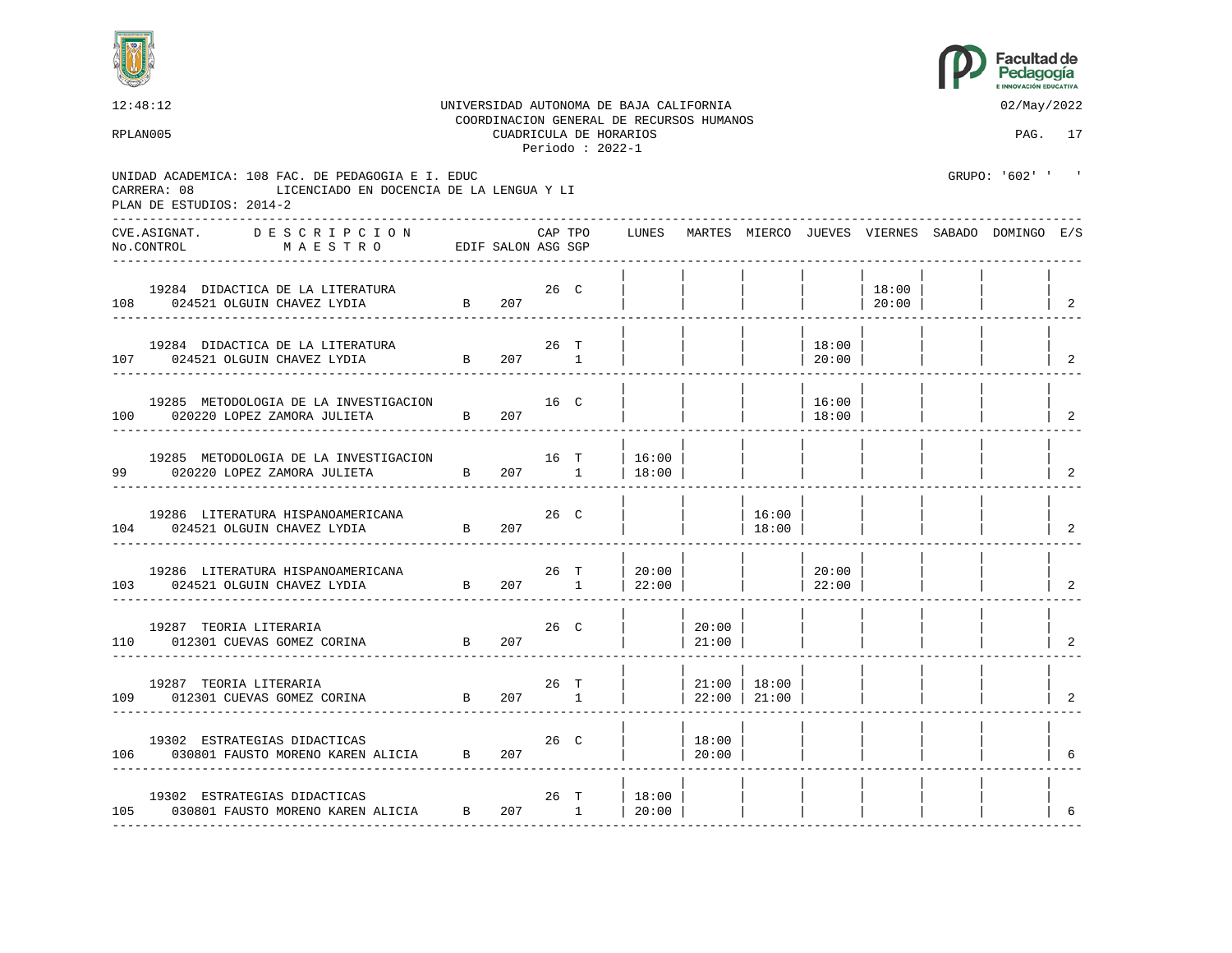



| 12:48:12                                                                                                                              |              |                                                                                                                        |                                             | UNIVERSIDAD AUTONOMA DE BAJA CALIFORNIA  |                  |  |                | 02/May/2022                                     |  |
|---------------------------------------------------------------------------------------------------------------------------------------|--------------|------------------------------------------------------------------------------------------------------------------------|---------------------------------------------|------------------------------------------|------------------|--|----------------|-------------------------------------------------|--|
| RPLAN005                                                                                                                              |              |                                                                                                                        | CUADRICULA DE HORARIOS<br>Periodo: $2022-1$ | COORDINACION GENERAL DE RECURSOS HUMANOS |                  |  |                | PAG. 18                                         |  |
| UNIDAD ACADEMICA: 108 FAC. DE PEDAGOGIA E I. EDUC<br>CARRERA: 08 LICENCIADO EN DOCENCIA DE LA LENGUA Y LI<br>PLAN DE ESTUDIOS: 2014-2 |              |                                                                                                                        |                                             |                                          |                  |  |                | GRUPO: '602' '                                  |  |
| CVE.ASIGNAT. DESCRIPCION CAPTPO LUNES<br>EDIF SALON ASG SGP<br>No.CONTROL MAESTRO                                                     |              |                                                                                                                        |                                             |                                          |                  |  |                | MARTES MIERCO JUEVES VIERNES SABADO DOMINGO E/S |  |
| 19304 INCLUSION SOCIAL JUVENIL<br>98 029857 CARRILLO ORTIZ BLANCA NATHALIA B                                                          |              | 207                                                                                                                    |                                             | 26 C 14:00<br>16:00                      |                  |  |                |                                                 |  |
| 19304 INCLUSION SOCIAL JUVENIL<br>97 029857 CARRILLO ORTIZ BLANCA NATHALIA B 207 1                                                    |              | $26$ T                                                                                                                 |                                             |                                          |                  |  | 13:00<br>15:00 |                                                 |  |
| 102 028634 HURTADO MORA NUBIA GABRIELA B                                                                                              |              | 207                                                                                                                    |                                             |                                          |                  |  | 15:00<br>18:00 |                                                 |  |
| 19309 TEORIA Y DINAMICA DE GRUPOS<br>101 028634 HURTADO MORA NUBIA GABRIELA                                                           | $\mathbf{B}$ | при 26 три 26 три 26 три 26 три 26 три 26 три 26 три 26 три 26 три 26 три 26 три 26 три 26 три 26 три 26 три 26<br>207 |                                             |                                          | 15:00  <br>18:00 |  |                |                                                 |  |
|                                                                                                                                       |              |                                                                                                                        |                                             |                                          |                  |  |                |                                                 |  |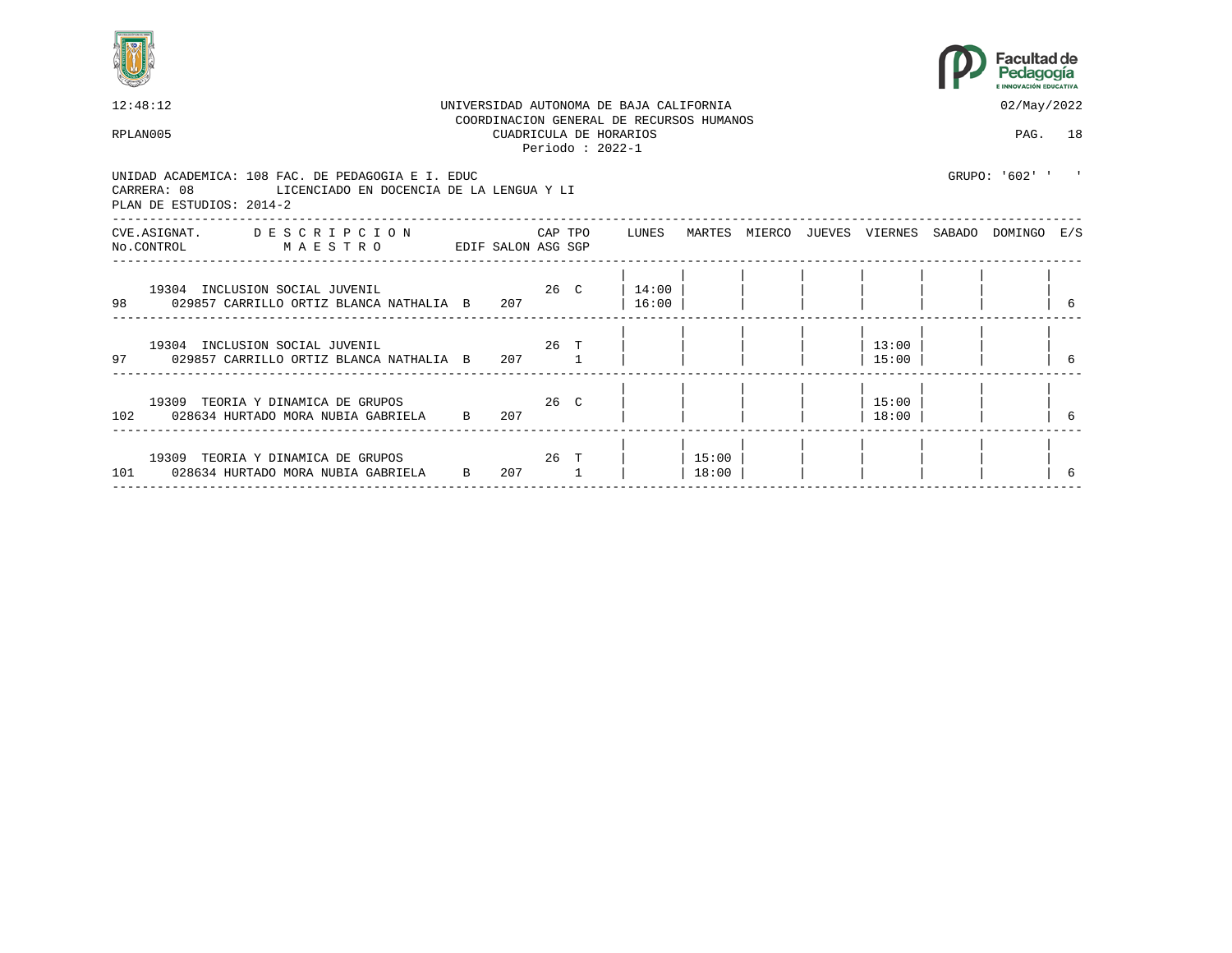



| 12:48:12                                                                                                                                 |                |                          |         | UNIVERSIDAD AUTONOMA DE BAJA CALIFORNIA                                                 |        |        |                |         |        | 02/May/2022    |     |
|------------------------------------------------------------------------------------------------------------------------------------------|----------------|--------------------------|---------|-----------------------------------------------------------------------------------------|--------|--------|----------------|---------|--------|----------------|-----|
| RPLAN005                                                                                                                                 |                |                          |         | COORDINACION GENERAL DE RECURSOS HUMANOS<br>CUADRICULA DE HORARIOS<br>Periodo: $2022-1$ |        |        |                |         |        | PAG. 19        |     |
| UNIDAD ACADEMICA: 108 FAC. DE PEDAGOGIA E I. EDUC<br>CARRERA: 08<br>LICENCIADO EN DOCENCIA DE LA LENGUA Y LI<br>PLAN DE ESTUDIOS: 2014-2 |                |                          |         |                                                                                         |        |        |                |         |        | GRUPO: '612' ' |     |
| DESCRIPCION<br>CVE.ASIGNAT.<br>No.CONTROL<br>MAESTRO                                                                                     |                | EDIF SALON ASG SGP       | CAP TPO | LUNES                                                                                   | MARTES | MIERCO | JUEVES         | VIERNES | SABADO | DOMINGO        | E/S |
| 19285 METODOLOGIA DE LA INVESTIGACION<br>112<br>028661 LARA MENDOZA GILBERTO                                                             | $\mathbb A$    | $16°$ $16°$ $16°$<br>SUM |         |                                                                                         |        |        | 16:00<br>18:00 |         |        |                |     |
| 19285<br>METODOLOGIA DE LA INVESTIGACION<br>111<br>028661 LARA MENDOZA GILBERTO                                                          | $\overline{A}$ | SUM                      | 16 T    | 16:00<br>18:00                                                                          |        |        |                |         |        |                |     |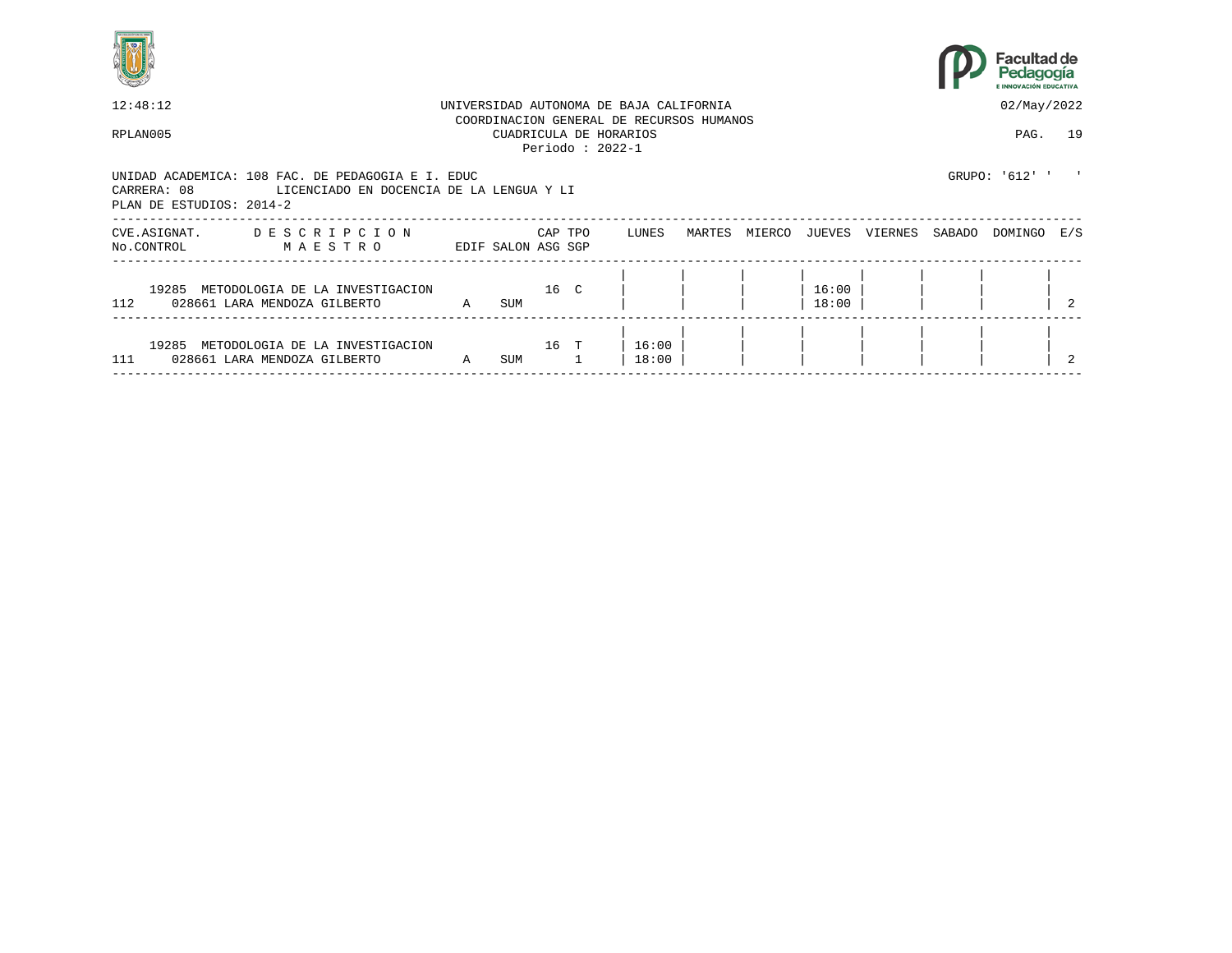



| 12:48:12<br>RPLAN005 |                                         |                                                                                                                                                                                                                                                                                                                                                                                                                                                                                        |       |       |              | CUADRICULA DE HORARIOS<br>Periodo: $2022-1$ | UNIVERSIDAD AUTONOMA DE BAJA CALIFORNIA<br>COORDINACION GENERAL DE RECURSOS HUMANOS |                 |                                      |                    |                                                               | 02/May/2022<br>PAG. 20                                |                          |
|----------------------|-----------------------------------------|----------------------------------------------------------------------------------------------------------------------------------------------------------------------------------------------------------------------------------------------------------------------------------------------------------------------------------------------------------------------------------------------------------------------------------------------------------------------------------------|-------|-------|--------------|---------------------------------------------|-------------------------------------------------------------------------------------|-----------------|--------------------------------------|--------------------|---------------------------------------------------------------|-------------------------------------------------------|--------------------------|
|                      | CARRERA: 08<br>PLAN DE ESTUDIOS: 2014-2 | UNIDAD ACADEMICA: 108 FAC. DE PEDAGOGIA E I. EDUC<br>LICENCIADO EN DOCENCIA DE LA LENGUA Y LI                                                                                                                                                                                                                                                                                                                                                                                          |       |       |              |                                             |                                                                                     |                 |                                      |                    |                                                               | GRUPO: '702' ' '                                      |                          |
|                      | CVE.ASIGNAT.                            | D E S C R I P C I O N<br>$\verb No.CONTROL  \qquad \verb M A E S T R 0 \qquad \verb EDIF SALON ASG SGP  \qquad \verb SALON ASG SGP  \qquad \verb SALON ASG SGP  \qquad \verb SALON ASG SGP  \qquad \verb SALON ASG SGP  \qquad \verb SALON ASG SGP  \qquad \verb SALON ASG SGP  \qquad \verb SALON ASG SGP  \qquad \verb SALON ASG SGP  \qquad \verb SALON ASG SGP  \qquad \verb SALON ASG SGP  \qquad \verb SALON ASG SGP  \qquad \verb SALON ASG SGP  \qquad \verb SALON ASG SGP  \$ |       |       | CAP TPO      |                                             |                                                                                     |                 |                                      |                    |                                                               | LUNES MARTES MIERCO JUEVES VIERNES SABADO DOMINGO E/S |                          |
|                      |                                         | 19288 TALLER DE ACTIVIDADES DIDACTICAS EN LA LENG 12 C<br>118 020220 LOPEZ ZAMORA JULIETA                                                                                                                                                                                                                                                                                                                                                                                              | В 106 |       |              |                                             |                                                                                     | 17:00<br>19:00  |                                      |                    |                                                               |                                                       | $\overline{\phantom{a}}$ |
|                      |                                         | 19288 TALLER DE ACTIVIDADES DIDACTICAS EN LA LENG 12 T<br>117 020220 LOPEZ ZAMORA JULIETA                                                                                                                                                                                                                                                                                                                                                                                              |       |       |              |                                             | 18:00 <br>B 106 1   20:00                                                           |                 |                                      | 18:00<br>  $20:00$ |                                                               |                                                       | $\overline{\mathbf{3}}$  |
|                      | 19289 ANALISIS DE TEXTOS                | 122 030834 OUINTERO PACHECO ANA TERESA B 106                                                                                                                                                                                                                                                                                                                                                                                                                                           |       |       | 30 C         |                                             |                                                                                     | 19:00<br> 20:00 |                                      |                    |                                                               |                                                       | $\overline{3}$           |
|                      | 19289 ANALISIS DE TEXTOS                | 121 030834 QUINTERO PACHECO ANA TERESA B 106 1                                                                                                                                                                                                                                                                                                                                                                                                                                         |       |       |              | 30 T                                        | 20:00 20:00<br>  $22:00$   $22:00$                                                  |                 |                                      |                    |                                                               |                                                       | $\overline{3}$           |
|                      |                                         | 19290 LITERATURA MEXICANA<br>120 030834 QUINTERO PACHECO ANA TERESA B 106                                                                                                                                                                                                                                                                                                                                                                                                              |       |       | $30 \quad C$ |                                             |                                                                                     |                 |                                      |                    | 16:00<br> 18:00                                               |                                                       | $\overline{\mathbf{3}}$  |
|                      |                                         | 19290 LITERATURA MEXICANA<br>119 030834 OUINTERO PACHECO ANA TERESA B                                                                                                                                                                                                                                                                                                                                                                                                                  |       | 106 1 | 30 T         |                                             |                                                                                     |                 | $16:00$   $16:00$<br>  18:00   18:00 |                    |                                                               |                                                       | $\vert$ 3                |
|                      |                                         | 19310 COMPOSICION LITERARIA<br>116 022210 CORREA NERI ELMA AUREA V VIR                                                                                                                                                                                                                                                                                                                                                                                                                 |       |       | 30 C         |                                             |                                                                                     |                 |                                      |                    | 19:00<br>$\begin{array}{c c} \hline \text{20:00} \end{array}$ |                                                       | $\overline{7}$           |
|                      |                                         | $\begin{tabular}{lllllllllll} 19310 & COMPOSITION & LITERARIA & & & & 30 & T \\ 115 & 022210 & CORREA NERI ELMA AUREA & & & & V & VIR & 1 \\ \end{tabular}$                                                                                                                                                                                                                                                                                                                            |       |       |              |                                             |                                                                                     |                 | $ 18:00 $ $ 18:00 $<br>  $20:00$     |                    | 19:00                                                         |                                                       | $\overline{7}$           |
|                      |                                         | 19323 TUTORIA EN EDUCACION BASICA Y MEDIA SUPERIO 30 C<br>114 015266 ROA RIVERA REYNA ISABEL V VIR                                                                                                                                                                                                                                                                                                                                                                                     |       |       |              |                                             | 16:00<br> 18:00                                                                     |                 |                                      |                    |                                                               |                                                       | 7                        |
|                      |                                         | 19323 TUTORIA EN EDUCACION BASICA Y MEDIA SUPERIO 30 T<br>113 015266 ROA RIVERA REYNA ISABEL                                                                                                                                                                                                                                                                                                                                                                                           | V VIR |       | $\sim$ 1     |                                             |                                                                                     |                 |                                      |                    | 14:00<br>16:00                                                |                                                       | 7                        |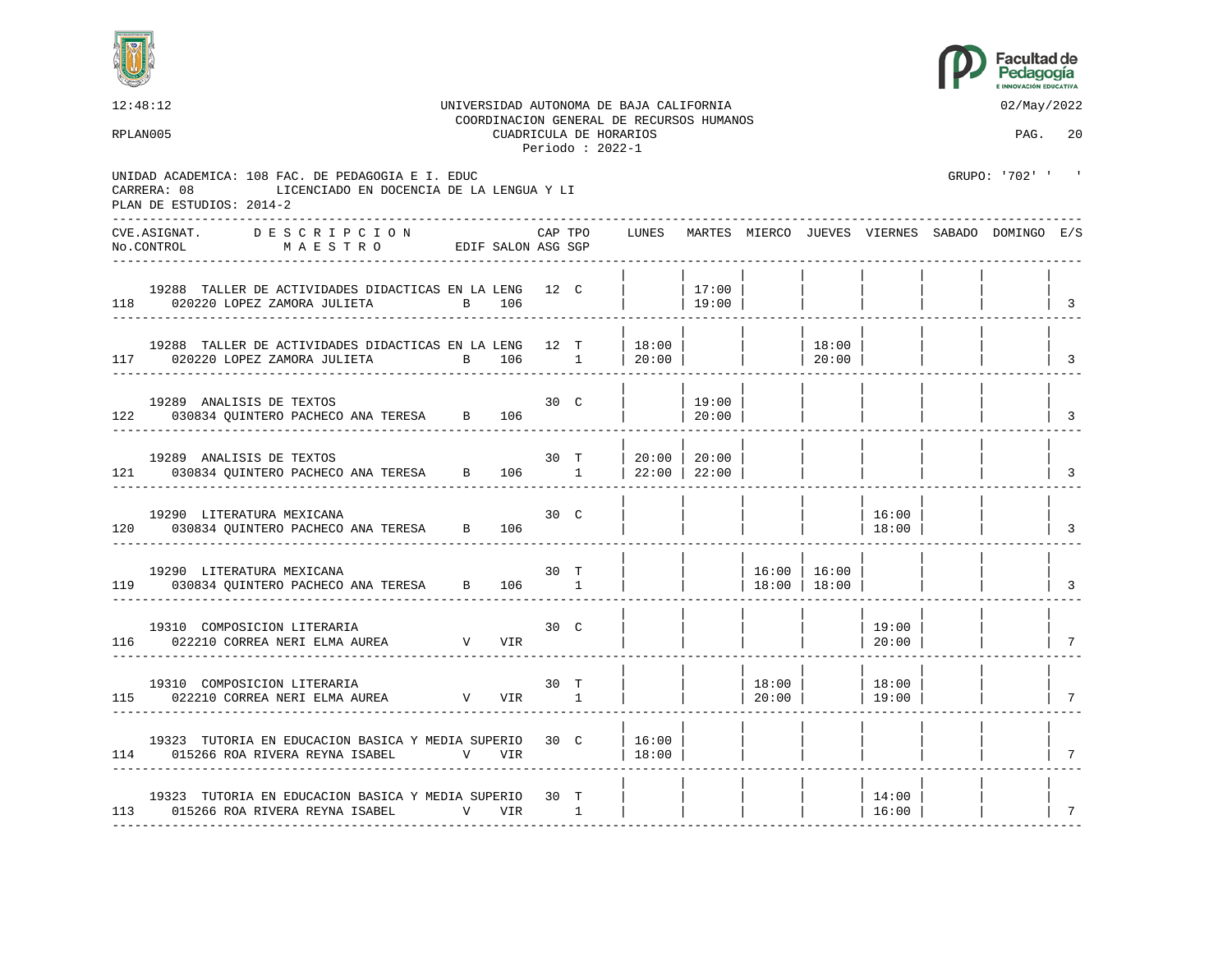



| 12:48:12                                                                                                                                 |             |                    |         |                    | UNIVERSIDAD AUTONOMA DE BAJA CALIFORNIA                            |                |        |                |         |        | 02/May/2022    |     |
|------------------------------------------------------------------------------------------------------------------------------------------|-------------|--------------------|---------|--------------------|--------------------------------------------------------------------|----------------|--------|----------------|---------|--------|----------------|-----|
| RPLAN005                                                                                                                                 |             |                    |         | Periodo : $2022-1$ | COORDINACION GENERAL DE RECURSOS HUMANOS<br>CUADRICULA DE HORARIOS |                |        |                |         |        | PAG.           | 2.1 |
| UNIDAD ACADEMICA: 108 FAC. DE PEDAGOGIA E I. EDUC<br>CARRERA: 08<br>LICENCIADO EN DOCENCIA DE LA LENGUA Y LI<br>PLAN DE ESTUDIOS: 2014-2 |             |                    |         |                    |                                                                    |                |        |                |         |        | GRUPO: '712' ' |     |
| DESCRIPCION<br>CVE.ASIGNAT.<br>No.CONTROL<br>MAESTRO                                                                                     |             | EDIF SALON ASG SGP | CAP TPO |                    | LUNES                                                              | MARTES         | MIERCO | JUEVES         | VIERNES | SABADO | DOMINGO        | E/S |
| 19288 TALLER DE ACTIVIDADES DIDACTICAS EN LA LENG 14 C<br>124<br>022237 LOERA SILLAS CECILIA ROSARIO                                     | $\mathbb A$ | SUM                |         |                    |                                                                    | 17:00<br>19:00 |        |                |         |        |                |     |
| 19288<br>TALLER DE ACTIVIDADES DIDACTICAS EN LA LENG<br>123<br>022237 LOERA SILLAS CECILIA ROSARIO                                       | A           | SUM                | 14 T    |                    | 18:00<br>20:00                                                     |                |        | 18:00<br>20:00 |         |        |                |     |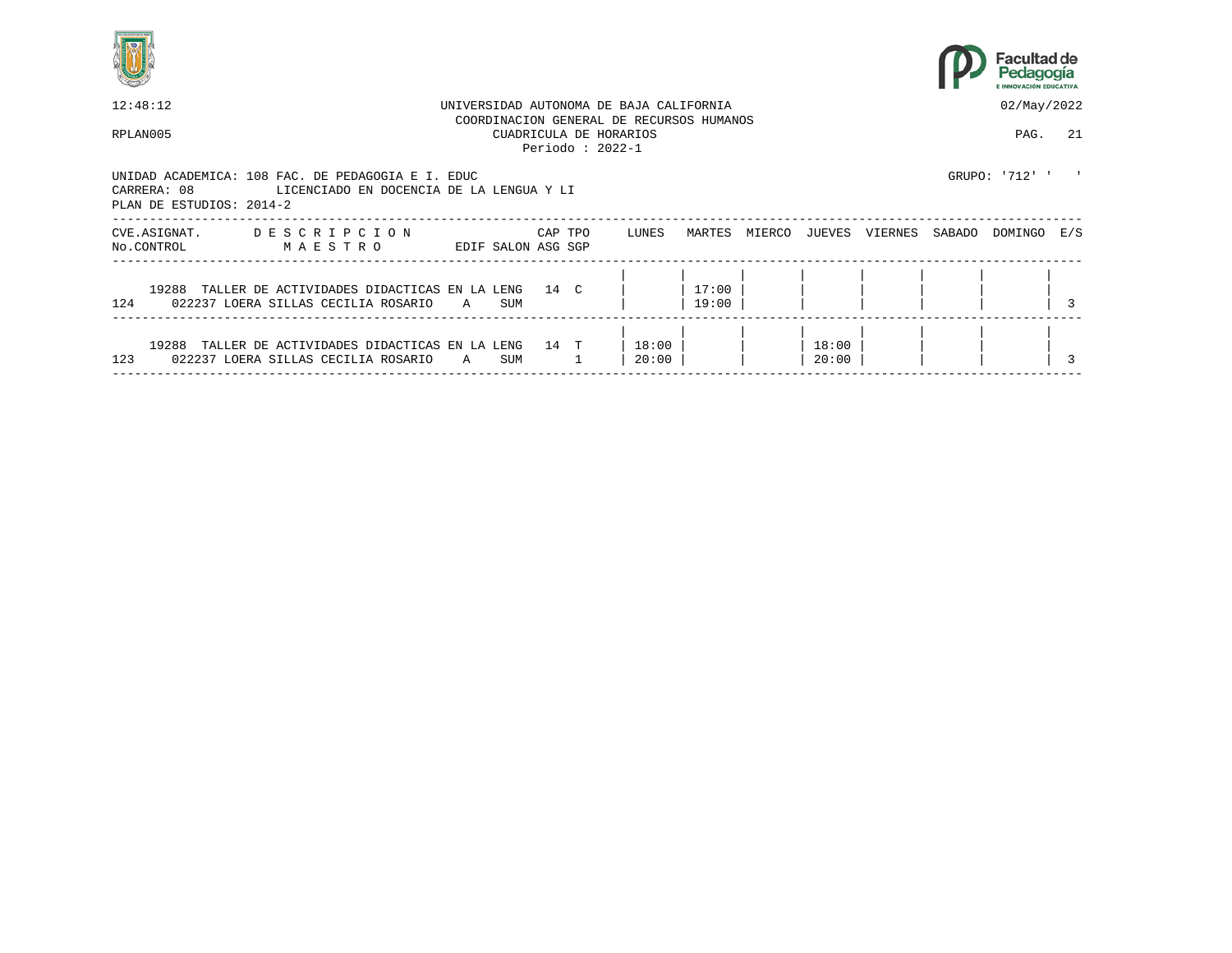



12:48:12 UNIVERSIDAD AUTONOMA DE BAJA CALIFORNIA 02/May/2022 COORDINACION GENERAL DE RECURSOS HUMANOS RPLAN005 CUADRICULA DE HORARIOS PAG. 22 Periodo : 2022-1 UNIDAD ACADEMICA: 108 FAC. DE PEDAGOGIA E I. EDUC GRUPO: '308' ' ' CARRERA: 09 LICENCIADO EN ASESORIA PSICOPEDAGOGICA PLAN DE ESTUDIOS: 2014-2 ---------------------------------------------------------------------------------------------------------------------------------- CVE.ASIGNAT. D E S C R I P C I O N CAP TPO LUNES MARTES MIERCO JUEVES VIERNES SABADO DOMINGO E/S No.CONTROL M A E S T R O EDIF SALON ASG SGP ---------------------------------------------------------------------------------------------------------------------------------- | | | | | | | | 19369 TECNOLOGIAS APLICADAS A LA EDUCACION 40 C | 19:00 | | | | | | | | | | | | | |<br>023223 PEREZCHICA VEGA JOSE EDUARDO V VIR | 20:00 | | | | | | | | | | | | | | 201 023223 PEREZCHICA VEGA JOSE EDUARDO V VIR ---------------------------------------------------------------------------------------------------------------------------------- | | | | | | | | 19369 TECNOLOGIAS APLICADAS A LA EDUCACION  $\begin{array}{c|c|c|c|c|c|c|c} 40 & T & | & 17:00 & | & & | & & | & 17:00 & | \end{array}$  | 19:00 | | | 19:00 | | | 19:00 | 200 023223 PEREZCHICA VEGA JOSE EDUARDO V VIR 1 | 19:00 | | | | 19:00 | | | 3 ---------------------------------------------------------------------------------------------------------------------------------- | | | | | | | | 19370 PSICOPEDAGOGIA E INTERVENCION COMUNITARIA  $40$  C | | 18:00 | | 18:00 | 18:00 | 19:00 | 19:00 | 197 024328 GUERRERO MONDACA JULIO ERNESTO A 202 | | 19:00 | | 19:00 | | | | | ---------------------------------------------------------------------------------------------------------------------------------- | | | | | | | | 19370 PSICOPEDAGOGIA E INTERVENCION COMUNITARIA 40 T | | | 16:00 | | | 16:00 | 196 024328 GUERRERO MONDACA JULIO ERNESTO A 202 1 | | 18:00 | | 18:00 | | | | | ---------------------------------------------------------------------------------------------------------------------------------- | | | | | | | | 19312 EDUCACION ABIERTA Y A DISTANCIA  $40$  C | | | | 13:00 | 16:00 | 199 017899 FIGUEROA ROCHIN CLAUDIA ARACELI V VIR | | | | | | | | | | 14:00 | 17:00 | | | | | 7 ---------------------------------------------------------------------------------------------------------------------------------- | | | | | | | | 19312 EDUCACION ABIERTA Y A DISTANCIA 40 T | | 11:00 | | 11:00 | | | | 198 017899 FIGUEROA ROCHIN CLAUDIA ARACELI V VIR 1 | | | | | 14:00 | | | 13:00 | ---------------------------------------------------------------------------------------------------------------------------------- | | | | | | | | 19319 MEDIOS Y RECURSOS TECNOLOGICOS Y DIDACTICOS 40 C | | | | 18:00 205 026839 LIZALDE MARTINEZ FELIX EMMANUEL V VIR | | | 19:00 | | | | | 7 ---------------------------------------------------------------------------------------------------------------------------------- | | | | | | | | 19319 MEDIOS Y RECURSOS TECNOLOGICOS Y DIDACTICOS 40 T | 15:00 | | | 16:00 |<br>| 026839 LIZALDE MARTINEZ FELIX EMMANUEL V VIR 1 | 17:00 | | | 18:00 | 204 026839 LIZALDE MARTINEZ FELIX EMMANUEL V VIR 1 | 17:00 | | 18:00 | | | | | | | | | 7 ---------------------------------------------------------------------------------------------------------------------------------- | | | | | | | | 19323 TUTORIA EN EDUCACION BASICA Y MEDIA SUPERIO 40 C | | | | | | | 19:00 |<br>| 023853 BIO OLGUIN YOSHIE ADAEMI V VIR | | | | | | | 21:00 | 203 023853 BIO OLGUIN YOSHIE ADAEMI V VIR | | | | 21:00 | | | | 7 ---------------------------------------------------------------------------------------------------------------------------------- | | | | | | | | 19323 TUTORIA EN EDUCACION BASICA Y MEDIA SUPERIO 40 T | | | 19:00 | 202 023853 BIO OLGUIN YOSHIE ADAEMI V VIR 1 | | 21:00 | | | | | | 7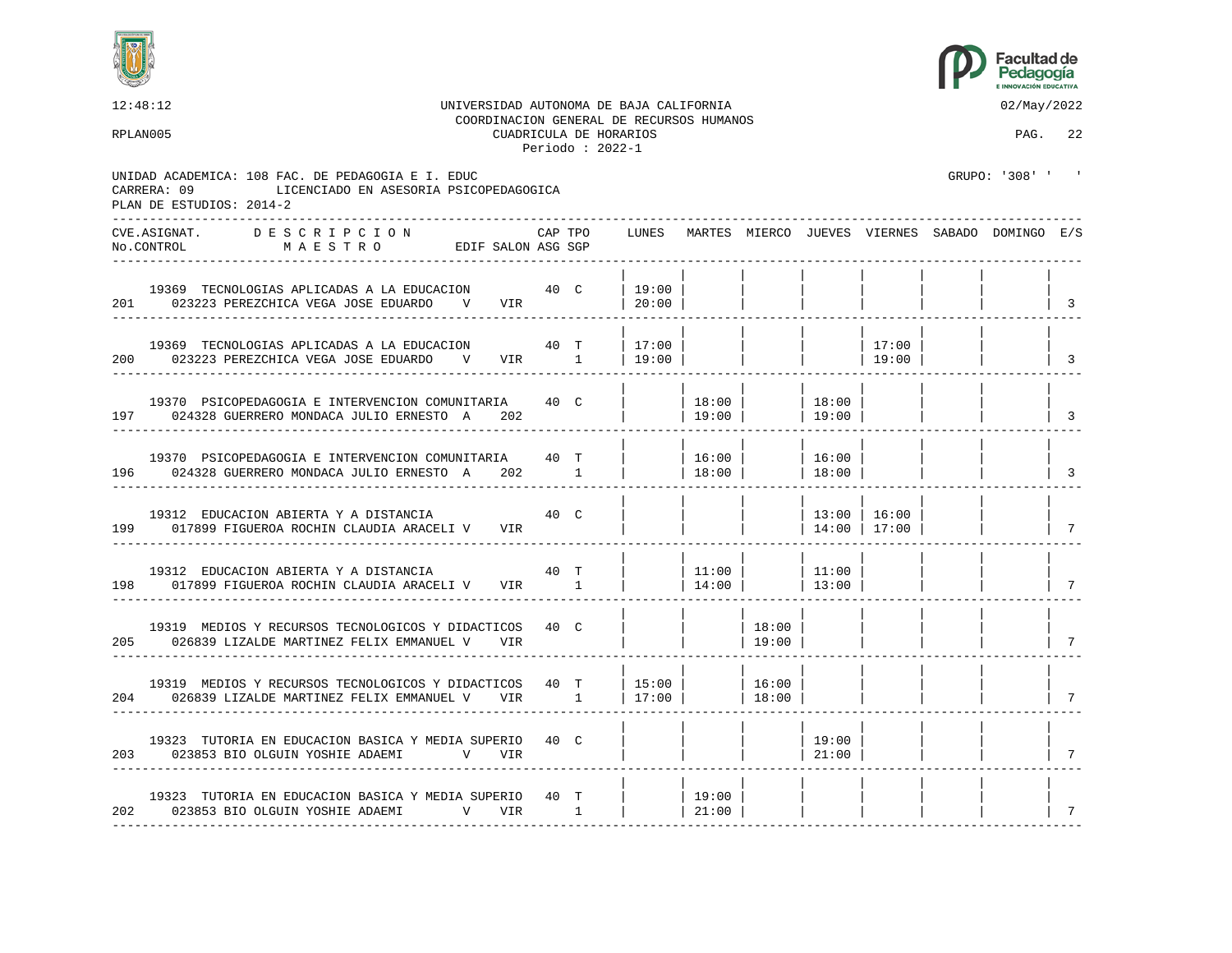



12:48:12 UNIVERSIDAD AUTONOMA DE BAJA CALIFORNIA 02/May/2022 COORDINACION GENERAL DE RECURSOS HUMANOS RPLAN005 CUADRICULA DE HORARIOS PAG. 23 Periodo : 2022-1 UNIDAD ACADEMICA: 108 FAC. DE PEDAGOGIA E I. EDUC GRUPO: '403' ' ' CARRERA: 09 LICENCIADO EN ASESORIA PSICOPEDAGOGICA PLAN DE ESTUDIOS: 2014-2 ---------------------------------------------------------------------------------------------------------------------------------- CVE.ASIGNAT. D E S C R I P C I O N CAP TPO LUNES MARTES MIERCO JUEVES VIERNES SABADO DOMINGO E/S No.CONTROL M A E S T R O EDIF SALON ASG SGP ---------------------------------------------------------------------------------------------------------------------------------- | | | | | | | | 19357 ESTRATEGIAS DIDACTICAS 40 C | | | 15:00 | | | | | 142 030801 FAUSTO MORENO KAREN ALICIA B 205 ---------------------------------------------------------------------------------------------------------------------------------- | | | | | | | | 19357 ESTRATEGIAS DIDACTICAS 40 T | | | | 16:00 | | | | 141 030801 FAUSTO MORENO KAREN ALICIA B 205 1 | | | | 18:00 | | | | 2 ---------------------------------------------------------------------------------------------------------------------------------- | | | | | | | | 19358 BASES BIOLOGICAS DEL APRENDIZAJE Y LA CONDU 40 C | | | | | 19:00 | | 023854 FLORES RIOS LUZ KATZUMI B 205 146 023854 FLORES RIOS LUZ KATZUMI B 205 | | | 22:00 | | | | | 2 ---------------------------------------------------------------------------------------------------------------------------------- | | | | | | | | 19358 BASES BIOLOGICAS DEL APRENDIZAJE Y LA CONDU 40 T | 18:00 145 023854 FLORES RIOS LUZ KATZUMI B 205 1 | 21:00 | | | | | | | 2 ---------------------------------------------------------------------------------------------------------------------------------- | | | | | | | | 19359 DINAMICA FAMILIAR 40 C | | | | 18:00 | | | | 150 030008 TAPIA LEAL ABRIL MARIA B 205 | | | | | 20:00 | | | | | ---------------------------------------------------------------------------------------------------------------------------------- | | | | | | | | 19359 DINAMICA FAMILIAR 40 T | | 15:00 | | | | | | 149 030008 TAPIA LEAL ABRIL MARIA B 205 1 | | 17:00 | | | | | | 2 ---------------------------------------------------------------------------------------------------------------------------------- | | | | | | | | 19360 DESARROLLO DEL ADOLESCENTE Y LA JUVENTUD 40 C | | | | 17:00<br>021315 ACEVES VILLANUEVA YARALIN B 205 | | | 19:00 140 021315 ACEVES VILLANUEVA YARALIN B 205 | | | 19:00 | | | | | 2 ---------------------------------------------------------------------------------------------------------------------------------- | | | | | | | | 19360 DESARROLLO DEL ADOLESCENTE Y LA JUVENTUD 40 T | 16:00 | 139 021315 ACEVES VILLANUEVA YARALIN B VIR 1 | 18:00 | | | | | | | 2 ---------------------------------------------------------------------------------------------------------------------------------- | | | | | | | | 19361 MODELOS DE INTERVENCION PSICOPEDAGOGICA 40 C | | 21:00 | | | 18:00 | | | 148 011296 VASQUEZ CASTRO SANDRA LUZ B 205 | | 22:00 | | | 19:00 | | | | ---------------------------------------------------------------------------------------------------------------------------------- | | | | | | | | 19361 MODELOS DE INTERVENCION PSICOPEDAGOGICA 40 T | | 19:00 | | | 19:00 | | | 147 011296 VASQUEZ CASTRO SANDRA LUZ B 205 1 | | 21:00 | | | 21:00 | | | | 2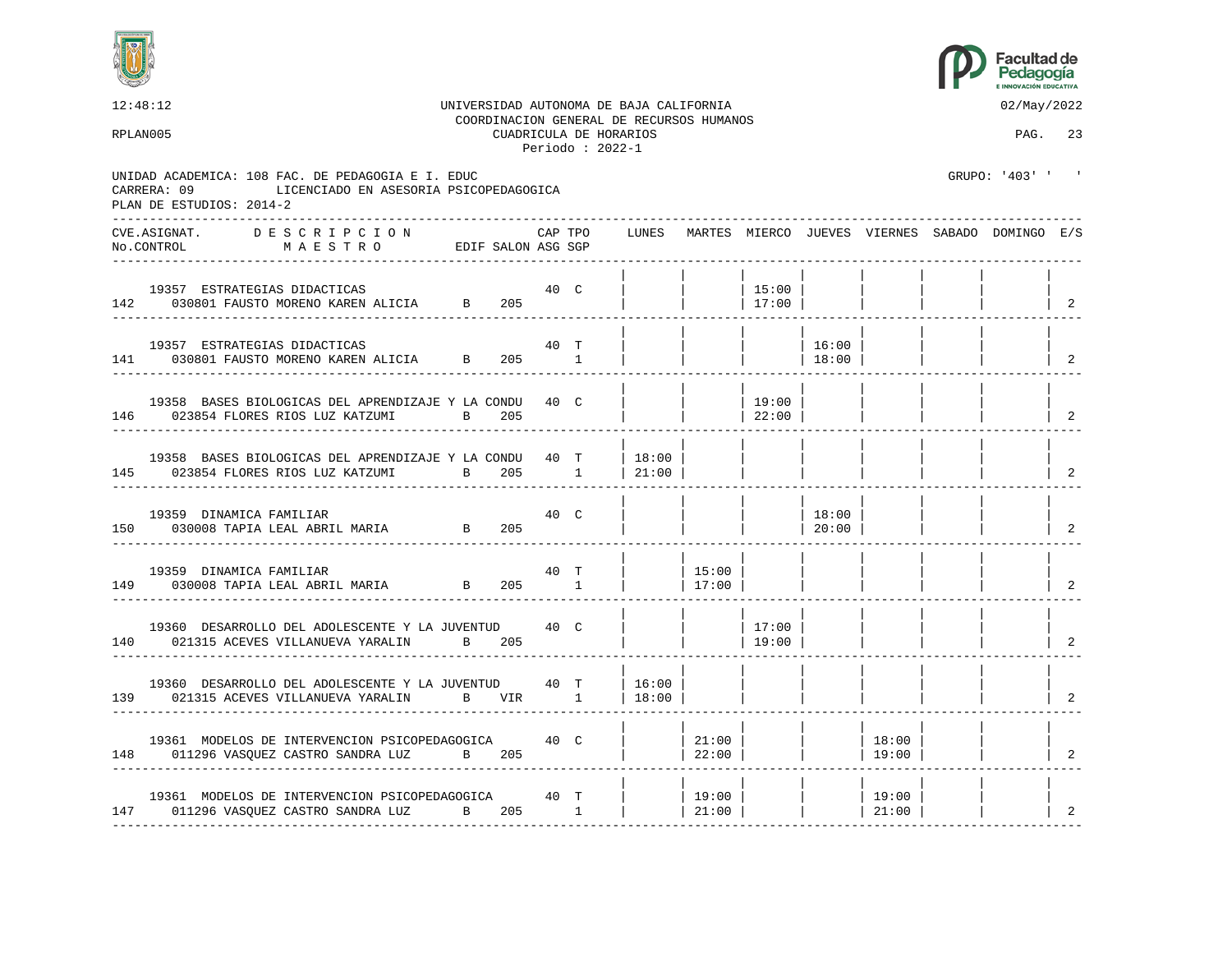



| 12:48:12                                                                                                                            |                                                                                                                                                                                                                                  |     |  | UNIVERSIDAD AUTONOMA DE BAJA CALIFORNIA                                                 |                    |                |                | 02/May/2022                                     |   |
|-------------------------------------------------------------------------------------------------------------------------------------|----------------------------------------------------------------------------------------------------------------------------------------------------------------------------------------------------------------------------------|-----|--|-----------------------------------------------------------------------------------------|--------------------|----------------|----------------|-------------------------------------------------|---|
| RPLAN005                                                                                                                            |                                                                                                                                                                                                                                  |     |  | COORDINACION GENERAL DE RECURSOS HUMANOS<br>CUADRICULA DE HORARIOS<br>Periodo: $2022-1$ |                    |                |                | PAG. 24                                         |   |
| UNIDAD ACADEMICA: 108 FAC. DE PEDAGOGIA E I. EDUC<br>CARRERA: 09 LICENCIADO EN ASESORIA PSICOPEDAGOGICA<br>PLAN DE ESTUDIOS: 2014-2 |                                                                                                                                                                                                                                  |     |  |                                                                                         |                    |                |                | GRIJPO: '403' '                                 |   |
| CVE.ASIGNAT. DESCRIPCION CAPTPO LUNES<br>NO.CONTROL MAESTRO                                                                         | EDIF SALON ASG SGP                                                                                                                                                                                                               |     |  |                                                                                         |                    |                |                | MARTES MIERCO JUEVES VIERNES SABADO DOMINGO E/S |   |
| 19304 INCLUSION SOCIAL JUVENIL<br>152 020547 SANTILLAN ANGUIANO ERNESTO ISRAELV                                                     | 40 C                                                                                                                                                                                                                             | VIR |  |                                                                                         |                    |                | 16:00<br>18:00 |                                                 | 6 |
| 19304 INCLUSION SOCIAL JUVENIL<br>151 020547 SANTILLAN ANGUIANO ERNESTO ISRAELV VIR 1                                               | проставление и производите на 1970 године и 1970 године и 1970 године и 1970 године и 1970 године и 1970 годин<br>В 1970 године и 1970 године и 1970 године и 1970 године и 1970 године и 1970 године и 1970 године и 1970 годин |     |  |                                                                                         | $17:00$  <br>19:00 |                |                |                                                 |   |
| 19342 ANALISIS DE LA PRACTICA EDUCATIVA 60 C<br>144 018718 VAZQUEZ ACEVEDO SELENE V VIR                                             |                                                                                                                                                                                                                                  |     |  | $21:00$  <br> 22:00                                                                     |                    |                | 21:00<br>22:00 |                                                 |   |
| 19342 ANALISIS DE LA PRACTICA EDUCATIVA 60 T<br>143 018718 VAZQUEZ ACEVEDO SELENE                                                   | $\mathbf V$                                                                                                                                                                                                                      | VIR |  |                                                                                         |                    | 20:00<br>22:00 |                |                                                 |   |
|                                                                                                                                     |                                                                                                                                                                                                                                  |     |  |                                                                                         |                    |                |                |                                                 |   |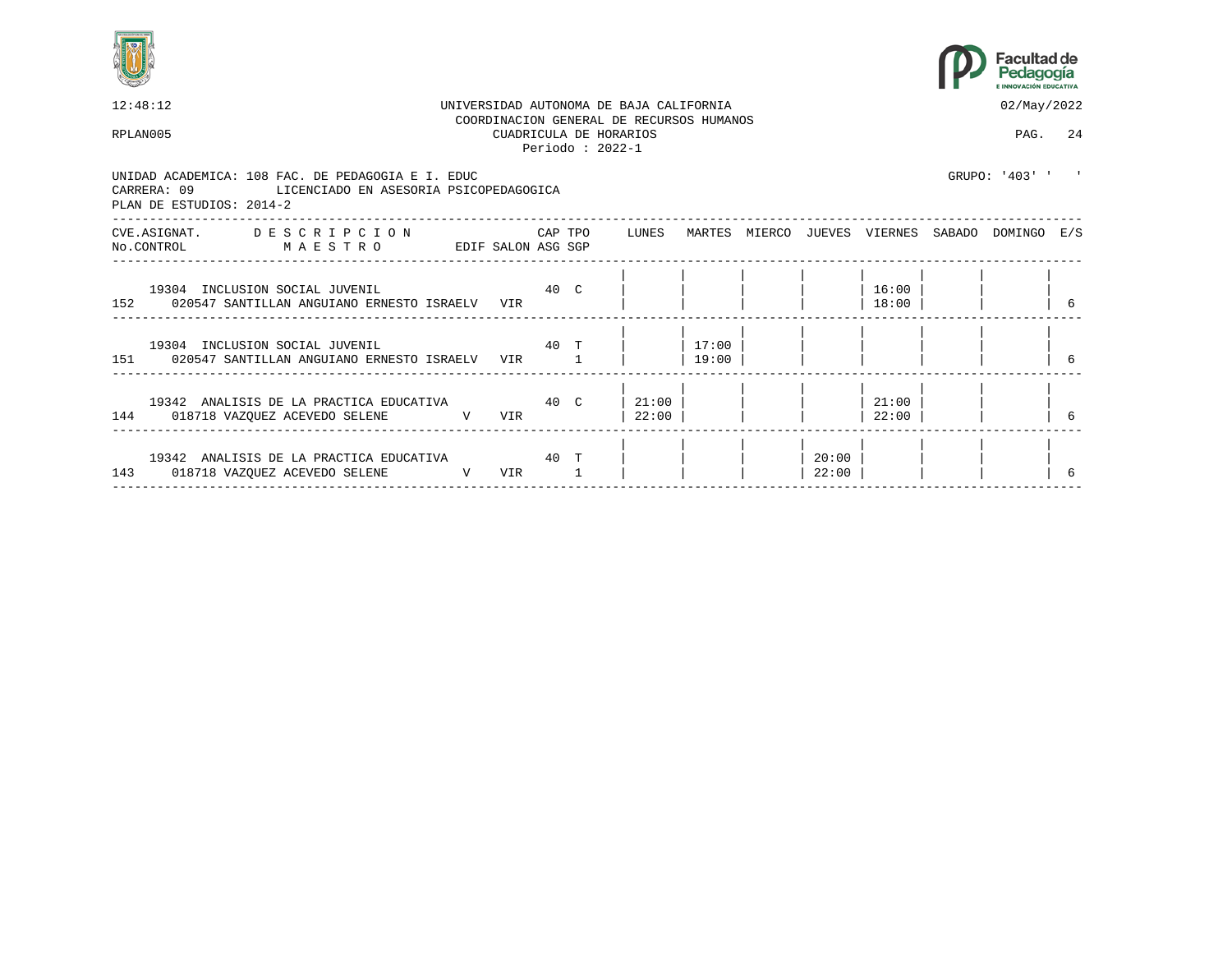



12:48:12 UNIVERSIDAD AUTONOMA DE BAJA CALIFORNIA 02/May/2022 COORDINACION GENERAL DE RECURSOS HUMANOS RPLAN005 CUADRICULA DE HORARIOS PAG. 25 Periodo : 2022-1 UNIDAD ACADEMICA: 108 FAC. DE PEDAGOGIA E I. EDUC GRUPO: '503' ' CARRERA: 09 LICENCIADO EN ASESORIA PSICOPEDAGOGICA PLAN DE ESTUDIOS: 2014-2 ---------------------------------------------------------------------------------------------------------------------------------- CVE.ASIGNAT. D E S C R I P C I O N CAP TPO LUNES MARTES MIERCO JUEVES VIERNES SABADO DOMINGO E/S No.CONTROL M A E S T R O EDIF SALON ASG SGP ---------------------------------------------------------------------------------------------------------------------------------- | | | | | | | | 19283 EVALUACION DEL APRENDIZAJE 40 C | 20:00 | | | 17:00 | | | | 160 025213 ROMERO SANDOVAL AARON B 210 | 21:00 | ---------------------------------------------------------------------------------------------------------------------------------- | | | | | | | | 19283 EVALUACION DEL APRENDIZAJE 40 T | 18:00 | | | 18:00 | | | | 159 025213 ROMERO SANDOVAL AARON B 210 1 | 20:00 | | | | | | | | | | | 2 ---------------------------------------------------------------------------------------------------------------------------------- | | | | | | | | 19309 TEORIA Y DINAMICA DE GRUPOS 40 C | | | | | | | 15:00 | | | |<br>011296 VASQUEZ CASTRO SANDRA LUZ B 210 | | | | | | | | | 18:00 | | | | | 158 011296 VASQUEZ CASTRO SANDRA LUZ B 210 | | | | | | 18:00 | ---------------------------------------------------------------------------------------------------------------------------------- | | | | | | | | 19309 TEORIA Y DINAMICA DE GRUPOS  $\begin{array}{c|c} 40 & T \\ \end{array}$  | | 16:00 157 011296 VASOUEZ CASTRO SANDRA LUZ B 210 1 | | 19:00 | | | | | | | | ---------------------------------------------------------------------------------------------------------------------------------- | | | | | | | | 19362 ENTREVISTA PSICOPEDAGOGICA 40 C | | 21:00 | | | 18:00 | | | 166 020656 SANTA ROSA LOPEZ VERONICA B 210 | | 22:00 | | | 19:00 | | | 2 ---------------------------------------------------------------------------------------------------------------------------------- | | | | | | | | 19362 ENTREVISTA PSICOPEDAGOGICA  $\begin{array}{c|c|c|c|c|c|c|c} \n 19362 & \text{ENTREVISTA } & \text{PSTCOPEDAGOGICA} \n\hline\n 020656 & \text{SANTA } & \text{ROSA } & \text{LOPEZ } & \text{VERONICA} \n\end{array}$   $\begin{array}{c|c|c|c|c} \n 1 & \text{I} & \text{I} & \text{I} & \text{I} & \text{I} & \text{I} & \text{I} & \text{I} & \text{I} & \text{I} & \text{$ 165 020656 SANTA ROSA LOPEZ VERONICA B 210 1 | | 21:00 | | | 21:00 | | | | 2 ---------------------------------------------------------------------------------------------------------------------------------- | | | | | | | | 19363 CALIDAD DE VIDA EN LA ADOLESCENCIA Y JUVENT  $\begin{array}{c|c|c|c|c|c|c|c} \hline \end{array}$   $\begin{array}{c|c|c|c} \hline \end{array}$   $\begin{array}{c|c|c} \hline \end{array}$   $\begin{array}{c|c} \hline \end{array}$   $\begin{array}{c} \hline \end{array}$   $\begin{array}{c} \hline \end{array}$   $\begin{array}{c} \hline \end{array}$   $\begin{array}{c} \hline \end{array}$   $\$ 154 020965 ISLAS CERVANTES DENNISE V VIR | | | | 14:00 | | | | 2 ---------------------------------------------------------------------------------------------------------------------------------- | | | | | | | | 19363 CALIDAD DE VIDA EN LA ADOLESCENCIA Y JUVENT 40 T | 12:00<br>020965 ISLAS CERVANTES DENNISE V VIR 1 | 14:00 153 020965 ISLAS CERVANTES DENNISE V VIR 1 | 14:00 | | | | | | | 2 ---------------------------------------------------------------------------------------------------------------------------------- | | | | | | | | 19373 EDUCACION SEXUAL 40 C | | | 17:00 | | | | | 162 024328 GUERRERO MONDACA JULIO ERNESTO B 210 | | | | 19:00 | | | | | | | | 6 ---------------------------------------------------------------------------------------------------------------------------------- | | | | | | | | 19373 EDUCACION SEXUAL 19373 EDUCACION SEXUAL 19373 EDUCACION SEXUAL 161 024328 GUERRERO MONDACA JULIO ERNESTO B 210 1 | 18:00 | | | | | | | 6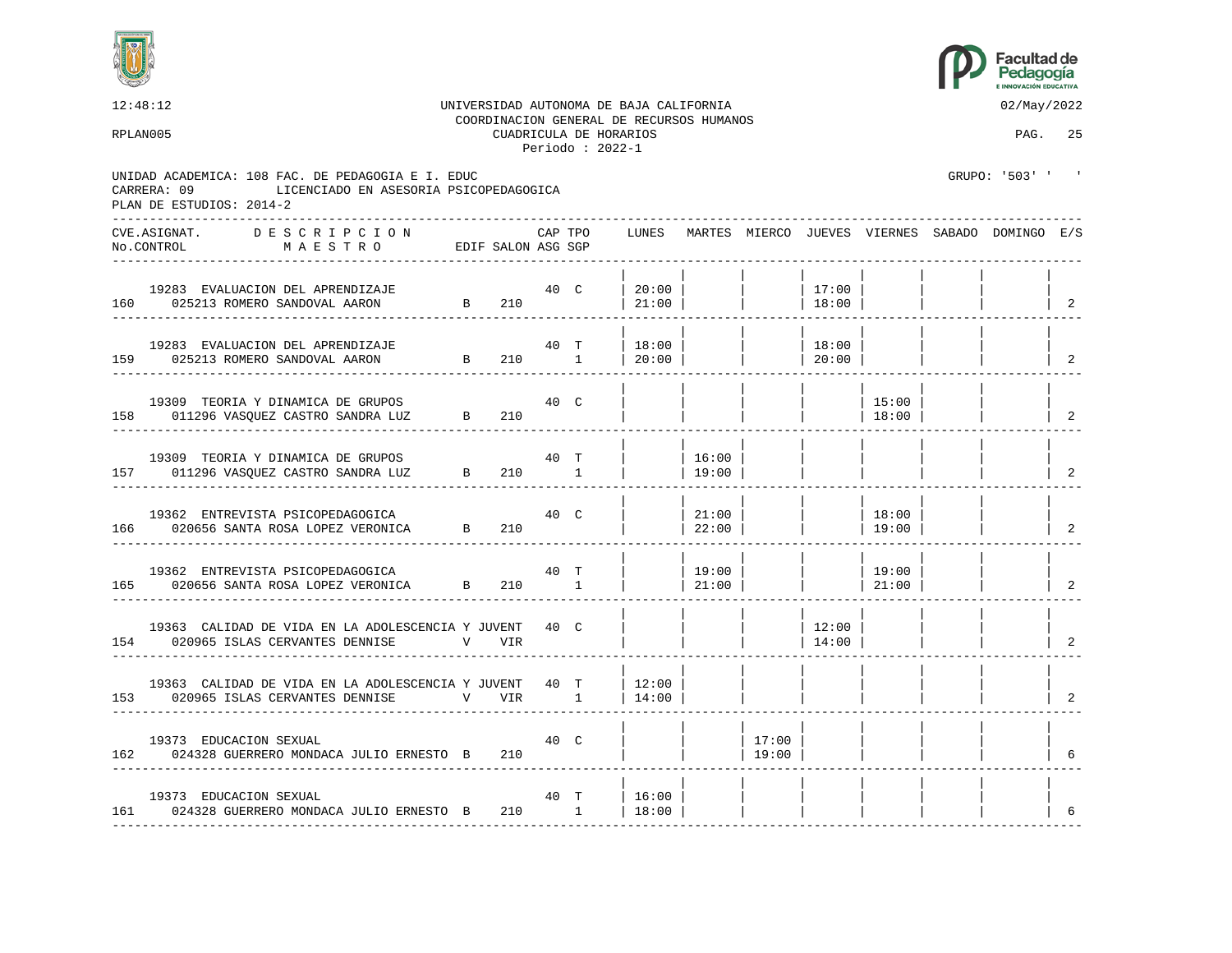



| 12:48:12                                                                                                                            |                    |             |    | UNIVERSIDAD AUTONOMA DE BAJA CALIFORNIA                                                 |                |                |                        |  | 02/May/2022                                     |   |
|-------------------------------------------------------------------------------------------------------------------------------------|--------------------|-------------|----|-----------------------------------------------------------------------------------------|----------------|----------------|------------------------|--|-------------------------------------------------|---|
| RPLAN005                                                                                                                            |                    |             |    | COORDINACION GENERAL DE RECURSOS HUMANOS<br>CUADRICULA DE HORARIOS<br>Periodo: $2022-1$ |                |                |                        |  | PAG. 26                                         |   |
| UNIDAD ACADEMICA: 108 FAC. DE PEDAGOGIA E I. EDUC<br>CARRERA: 09 LICENCIADO EN ASESORIA PSICOPEDAGOGICA<br>PLAN DE ESTUDIOS: 2014-2 |                    |             |    |                                                                                         |                |                |                        |  | GRUPO: '503' ' '                                |   |
| CVE.ASIGNAT. DESCRIPCION CAPTPO LUNES<br>No.CONTROL<br>MAESTRO                                                                      | EDIF SALON ASG SGP |             |    |                                                                                         |                |                |                        |  | MARTES MIERCO JUEVES VIERNES SABADO DOMINGO E/S |   |
| 19374 TEORIAS DE LA PERSONALIDAD<br>156 023845 HIGUERA VILLEGAS RENE B                                                              | 40 <sup>°</sup>    | 210         |    |                                                                                         | 14:00<br>16:00 |                |                        |  |                                                 | 6 |
| 19374 TEORIAS DE LA PERSONALIDAD<br>155 023845 HIGUERA VILLEGAS RENE B                                                              |                    | 40 T<br>210 |    |                                                                                         |                | 17:00          | 15:00   15:00<br>17:00 |  |                                                 |   |
| 19381 SEMINARIO DE PROBLEMAS DE APRENDIZAJE                                                                                         |                    | 40 C<br>210 |    |                                                                                         |                |                | 20:00<br>22:00         |  |                                                 |   |
| 19381 SEMINARIO DE PROBLEMAS DE APRENDIZAJE 60 T<br>163 029336 PLUMEDA AGUILAR LILIANA                                              | $\mathbf{B}$       | 210         | -1 |                                                                                         |                | 19:00<br>21:00 |                        |  |                                                 |   |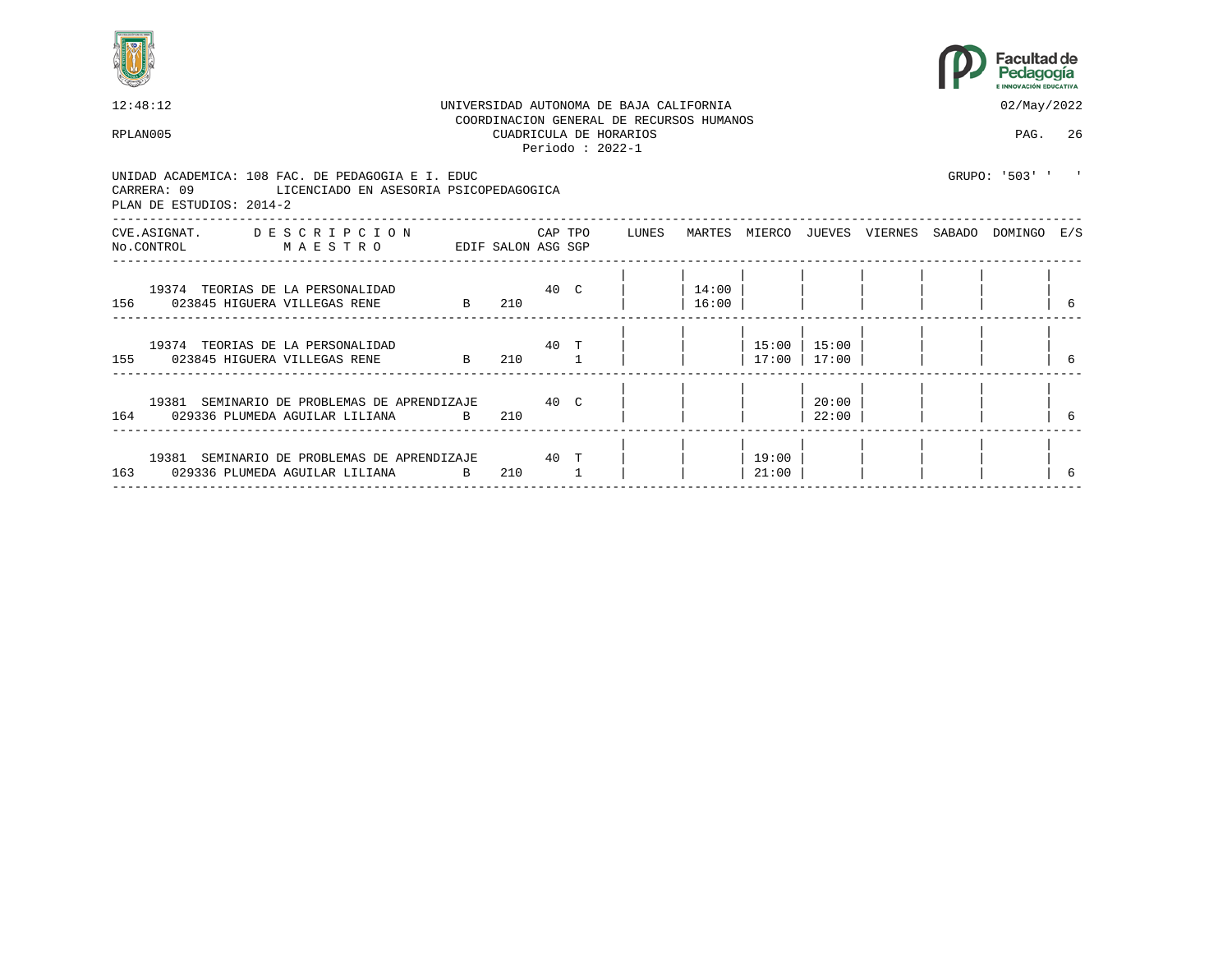



12:48:12 UNIVERSIDAD AUTONOMA DE BAJA CALIFORNIA 02/May/2022 COORDINACION GENERAL DE RECURSOS HUMANOS RPLAN005 CUADRICULA DE HORARIOS PAG. 27 Periodo : 2022-1 UNIDAD ACADEMICA: 108 FAC. DE PEDAGOGIA E I. EDUC GRUPO: '603' ' ' CARRERA: 09 LICENCIADO EN ASESORIA PSICOPEDAGOGICA PLAN DE ESTUDIOS: 2014-2 ---------------------------------------------------------------------------------------------------------------------------------- CVE.ASIGNAT. D E S C R I P C I O N CAP TPO LUNES MARTES MIERCO JUEVES VIERNES SABADO DOMINGO E/S No.CONTROL M A E S T R O EDIF SALON ASG SGP ---------------------------------------------------------------------------------------------------------------------------------- | | | | | | | | 19285 METODOLOGIA DE LA INVESTIGACION 23 C | | | | 17:00 | | | | |<br>015266 ROA RIVERA REYNA ISABEL B 105 | | | | 19:00 | | | | | 180 015266 ROA RIVERA REYNA ISABEL B 105 ---------------------------------------------------------------------------------------------------------------------------------- | | | | | | | | 19285 METODOLOGIA DE LA INVESTIGACION 23 T | | | 17:00 | | | | | 179 015266 ROA RIVERA REYNA ISABEL B 105 1 | | | 19:00 | | | | | 2 ---------------------------------------------------------------------------------------------------------------------------------- | | | | | | | | 19364 PLANEACION DIDACTICA 40 C | | | | | 18:00 | | | 172 017219 PERALTA CASILLAS MARIA CRISTINA B 105 | | | | | | 20:00 | ---------------------------------------------------------------------------------------------------------------------------------- | | | | | | | | 19364 PLANEACION DIDACTICA  $40$  T | 17:00 171 017219 PERALTA CASILLAS MARIA CRISTINA B 105 1 | 19:00 | | | | | | | 2 ---------------------------------------------------------------------------------------------------------------------------------- | | | | | | | | 19365 EVALUACION PSICOMETRICA 40 C |21:00 | |21:00 | | | | 178 011296 VASQUEZ CASTRO SANDRA LUZ B 105 | 22:00 | | 22:00 | | | | | 2 ---------------------------------------------------------------------------------------------------------------------------------- | | | | | | | | 19365 EVALUACION PSICOMETRICA 40 T | 19:00 | | 19:00 | | | | | 177 011296 VASQUEZ CASTRO SANDRA LUZ B 105 1 | 21:00 | ---------------------------------------------------------------------------------------------------------------------------------- | | | | | | | | 19303 ETICA DE LA PROFESION 40 C | | | | 19:00 | | | | 176 006943 LOPEZ MONTOYA MIGUEL ANGEL B 105 | | | | | | | | | | | | | | | | | | 6 ---------------------------------------------------------------------------------------------------------------------------------- | | | | | | | | 19303 ETICA DE LA PROFESION 40 T | | 20:00 | | | | | | 175 006943 LOPEZ MONTOYA MIGUEL ANGEL B 105 1 | | 22:00 | | | | | | 6 ---------------------------------------------------------------------------------------------------------------------------------- | | | | | | | | 19375 EDUCACION ESPECIAL 40 C | | | | | 16:00 | | | 168 023999 ROMO HERRERA DIANA ANDREA B 105 | | | | | 18:00 | | | 6 ---------------------------------------------------------------------------------------------------------------------------------- | | | | | | | | 19375 EDUCACION ESPECIAL 6 (1998) 19375 EDUCACION ESPECIAL 167 023999 ROMO HERRERA DIANA ANDREA V VIR 1 | 17:00 | 18:00 | | | | | | 6 ----------------------------------------------------------------------------------------------------------------------------------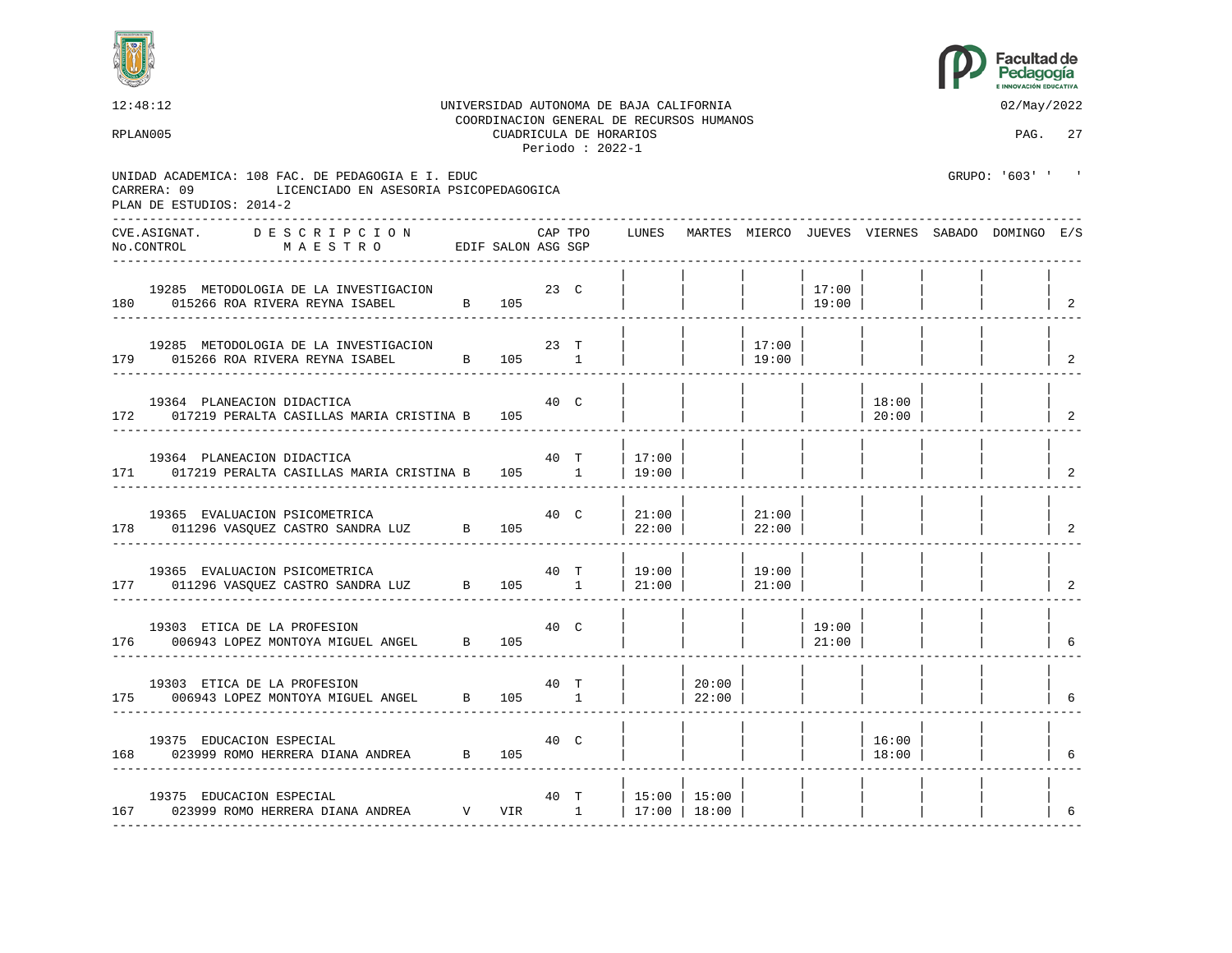



| 12:48:12<br>02/May/2022<br>UNIVERSIDAD AUTONOMA DE BAJA CALIFORNIA<br>COORDINACION GENERAL DE RECURSOS HUMANOS<br>CUADRICULA DE HORARIOS<br>PAG. 28<br>RPLAN005<br>Periodo: $2022-1$<br>GRIJPO: '603' '<br>UNIDAD ACADEMICA: 108 FAC. DE PEDAGOGIA E I. EDUC<br>CARRERA: 09 LICENCIADO EN ASESORIA PSICOPEDAGOGICA<br>PLAN DE ESTUDIOS: 2014-2<br>CVE.ASIGNAT. DESCRIPCION CAPTPO<br>LUNES<br>MARTES MIERCO JUEVES VIERNES SABADO DOMINGO E/S<br>MAESTRO<br>EDIF SALON ASG SGP<br>No.CONTROL<br>40 C<br>20:00<br>19377 PSICODINAMICA DE GRUPOS<br>174 030802 JIMENEZ PEREZ ELENA HATTY B 105<br>22:00<br>40 T<br>18:00<br>19377 PSICODINAMICA DE GRUPOS<br>173 030802 JIMENEZ PEREZ ELENA HATTY B<br>105 1<br>20:00<br>15:00<br>19379 TEORIAS CONTEMPORANEAS DE LA PERSONALIDAD 40 C<br>170 030009 LOZANO TALAMANTES NALLELY B 105<br>17:00<br>19379 TEORIAS CONTEMPORANEAS DE LA PERSONALIDAD 40 T<br>15:00<br>169 030009 LOZANO TALAMANTES NALLELY<br>B 105<br>17:00 |  |  |  |  |  |  |  |
|------------------------------------------------------------------------------------------------------------------------------------------------------------------------------------------------------------------------------------------------------------------------------------------------------------------------------------------------------------------------------------------------------------------------------------------------------------------------------------------------------------------------------------------------------------------------------------------------------------------------------------------------------------------------------------------------------------------------------------------------------------------------------------------------------------------------------------------------------------------------------------------------------------------------------------------------------------------------|--|--|--|--|--|--|--|
|                                                                                                                                                                                                                                                                                                                                                                                                                                                                                                                                                                                                                                                                                                                                                                                                                                                                                                                                                                        |  |  |  |  |  |  |  |
|                                                                                                                                                                                                                                                                                                                                                                                                                                                                                                                                                                                                                                                                                                                                                                                                                                                                                                                                                                        |  |  |  |  |  |  |  |
|                                                                                                                                                                                                                                                                                                                                                                                                                                                                                                                                                                                                                                                                                                                                                                                                                                                                                                                                                                        |  |  |  |  |  |  |  |
|                                                                                                                                                                                                                                                                                                                                                                                                                                                                                                                                                                                                                                                                                                                                                                                                                                                                                                                                                                        |  |  |  |  |  |  |  |
|                                                                                                                                                                                                                                                                                                                                                                                                                                                                                                                                                                                                                                                                                                                                                                                                                                                                                                                                                                        |  |  |  |  |  |  |  |
|                                                                                                                                                                                                                                                                                                                                                                                                                                                                                                                                                                                                                                                                                                                                                                                                                                                                                                                                                                        |  |  |  |  |  |  |  |
|                                                                                                                                                                                                                                                                                                                                                                                                                                                                                                                                                                                                                                                                                                                                                                                                                                                                                                                                                                        |  |  |  |  |  |  |  |
|                                                                                                                                                                                                                                                                                                                                                                                                                                                                                                                                                                                                                                                                                                                                                                                                                                                                                                                                                                        |  |  |  |  |  |  |  |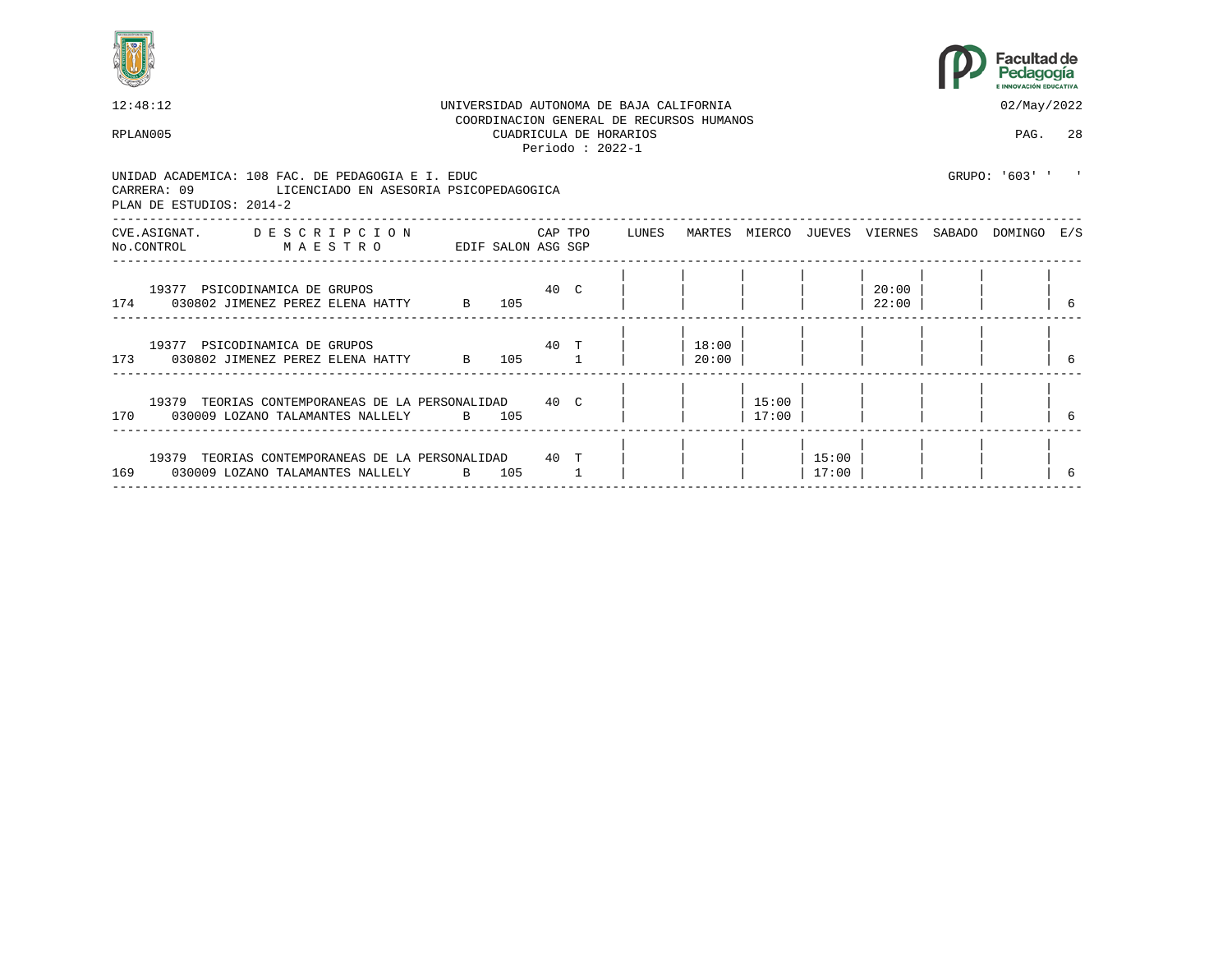



| 12:48:12                   |                                                                                                                                                                                                                       |  |                    |      | UNIVERSIDAD AUTONOMA DE BAJA CALIFORNIA |                                                                                         |  |                |                |  | 02/May/2022 |         |                |
|----------------------------|-----------------------------------------------------------------------------------------------------------------------------------------------------------------------------------------------------------------------|--|--------------------|------|-----------------------------------------|-----------------------------------------------------------------------------------------|--|----------------|----------------|--|-------------|---------|----------------|
| RPLAN005                   |                                                                                                                                                                                                                       |  |                    |      |                                         | COORDINACION GENERAL DE RECURSOS HUMANOS<br>CUADRICULA DE HORARIOS<br>Periodo: $2022-1$ |  |                |                |  |             | PAG.    | 29             |
| CARRERA: 09                | GRUPO: '613' '<br>UNIDAD ACADEMICA: 108 FAC. DE PEDAGOGIA E I. EDUC<br>LICENCIADO EN ASESORIA PSICOPEDAGOGICA<br>PLAN DE ESTUDIOS: 2014-2<br>DESCRIPCION<br>CAP TPO<br>LUNES<br>MARTES<br>MIERCO<br>VIERNES<br>JUEVES |  |                    |      |                                         |                                                                                         |  |                |                |  |             |         |                |
| CVE.ASIGNAT.<br>No.CONTROL | MAESTRO                                                                                                                                                                                                               |  | EDIF SALON ASG SGP |      |                                         |                                                                                         |  |                |                |  | SABADO      | DOMINGO | E/S            |
| 19285<br>182               | METODOLOGIA DE LA INVESTIGACION<br>020547 SANTILLAN ANGUIANO ERNESTO ISRAELV                                                                                                                                          |  | VIR                | 23 C |                                         |                                                                                         |  |                | 17:00<br>19:00 |  |             |         | $\mathfrak{D}$ |
| 19285<br>181               | METODOLOGIA DE LA INVESTIGACION<br>020547 SANTILLAN ANGUIANO ERNESTO ISRAELV                                                                                                                                          |  | VIR                | 23 T |                                         |                                                                                         |  | 17:00<br>19:00 |                |  |             |         |                |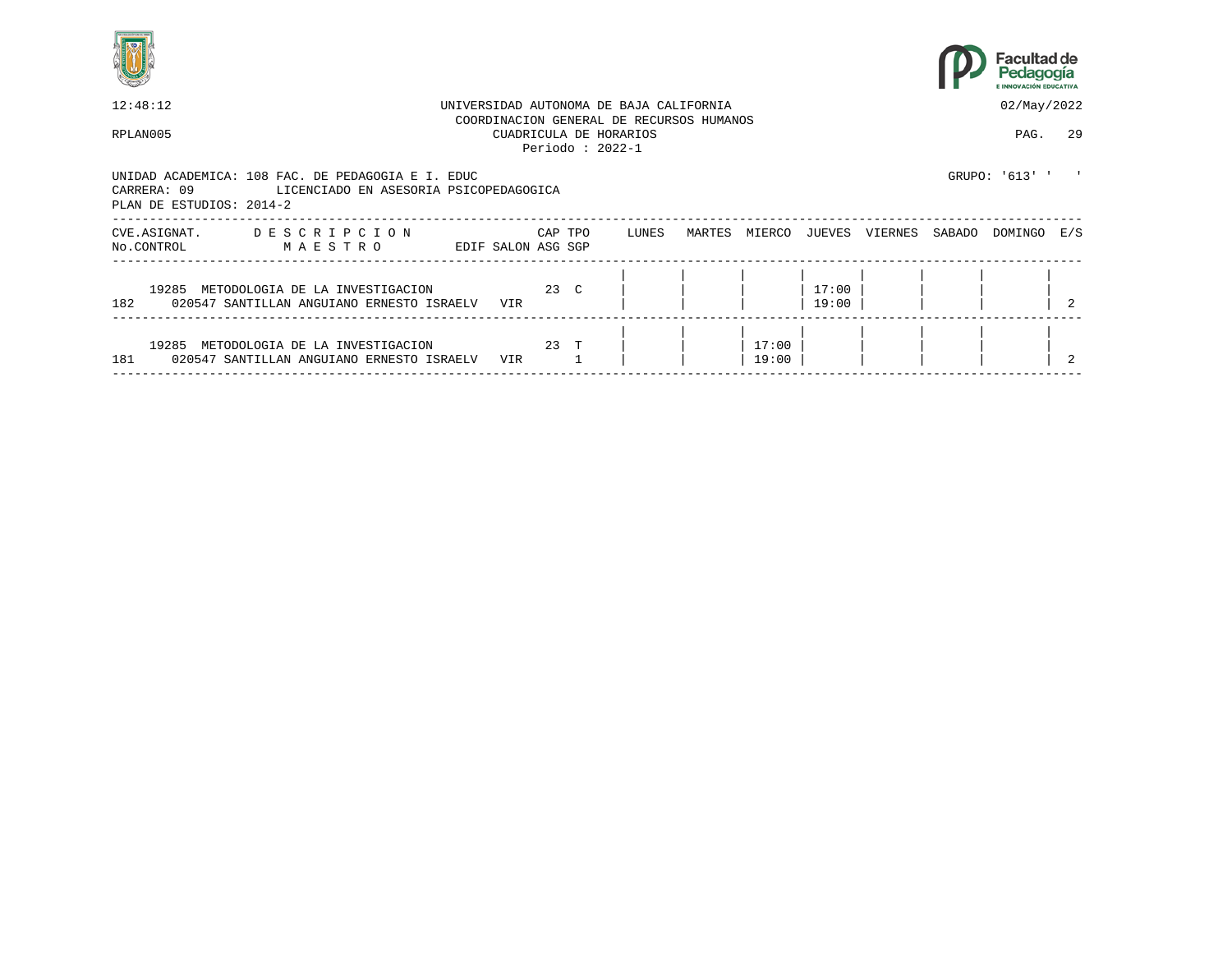



12:48:12 UNIVERSIDAD AUTONOMA DE BAJA CALIFORNIA 02/May/2022 COORDINACION GENERAL DE RECURSOS HUMANOS RPLAN005 CUADRICULA DE HORARIOS PAG. 30 Periodo : 2022-1 UNIDAD ACADEMICA: 108 FAC. DE PEDAGOGIA E I. EDUC GRUPO: '703' ' CARRERA: 09 LICENCIADO EN ASESORIA PSICOPEDAGOGICA PLAN DE ESTUDIOS: 2014-2 ---------------------------------------------------------------------------------------------------------------------------------- CVE.ASIGNAT. D E S C R I P C I O N CAP TPO LUNES MARTES MIERCO JUEVES VIERNES SABADO DOMINGO E/S No.CONTROL M A E S T R O EDIF SALON ASG SGP ---------------------------------------------------------------------------------------------------------------------------------- | | | | | | | | 19366 TALLER DE ACTIVIDADES DIDACTICAS 40 C | | 16:00 | | | | | | 188 029855 VILLA MARTINEZ YOLANDA SARAI A 101 | | ---------------------------------------------------------------------------------------------------------------------------------- | | | | | | | | 19366 TALLER DE ACTIVIDADES DIDACTICAS 40 T | 16:00 187 029855 VILLA MARTINEZ YOLANDA SARAI A 101 1 | 18:00 | | | | | | | 3 ---------------------------------------------------------------------------------------------------------------------------------- | | | | | | | | 19367 INVESTIGACION E INTERVENCION EDUCATIVA  $40\,$  C  $\,$  | 19:00 192 020965 ISLAS CERVANTES DENNISE V VIR | 21:00 | | | | | | | | | 3 ---------------------------------------------------------------------------------------------------------------------------------- | | | | | | | | 19367 INVESTIGACION E INTERVENCION EDUCATIVA  $40$  T | 18:00 193 020965 ISLAS CERVANTES DENNISE V VIR 1 | 19:00 | | | | | | | 3 ---------------------------------------------------------------------------------------------------------------------------------- | | | | | | | | 19367 INVESTIGACION E INTERVENCION EDUCATIVA  $40$  T | | | | | | | 16:00 | 191 020965 ISLAS CERVANTES DENNISE A 101 1 | | | | | 19:00 | | | 3 ---------------------------------------------------------------------------------------------------------------------------------- | | | | | | | | 19368 INTEGRACION DE ESTUDIOS PSICOMETRICOS  $\begin{array}{c|c|c|c|c} \text{18:00} & \text{18:00} & \text{18:00} \\ \text{011296 VASQUEZ CASTRO SANDRA LUZ} & \text{A} & \text{101} & & & & & 19:00 & 19:00 \\ \end{array}$ 190 011296 VASQUEZ CASTRO SANDRA LUZ A 101 | | | | 19:00 | 19:00 | | | | | | ---------------------------------------------------------------------------------------------------------------------------------- | | | | | | | | 19368 INTEGRACION DE ESTUDIOS PSICOMETRICOS 40 T | | | | 16:00 | 16:00 189 011296 VASQUEZ CASTRO SANDRA LUZ A 101 1 | | | 18:00 | 18:00 | | | | | ---------------------------------------------------------------------------------------------------------------------------------- | | | | | | | | 19378 ESTRATEGIAS DE INTERVENCION CON ADOLESCENTE 40 C | | | | 18:00 |<br>029857 CARRILLO ORTIZ BLANCA NATHALIA A 101 | | | 20:00 | 195 029857 CARRILLO ORTIZ BLANCA NATHALIA A 101 | | 20:00 | | | | | | 6 ---------------------------------------------------------------------------------------------------------------------------------- | | | | | | | | 19378 ESTRATEGIAS DE INTERVENCION CON ADOLESCENTE  $\begin{array}{c|c|c|c|c|c} 40 & T & & & 19:00 & 19:00 & 19:00 \ 029857 & \text{CARRLLO ORTIZ BLANCA NATHALIA} & A & 101 & & & 1 & & 22:00 & 22:00 & 21:00 \end{array}$ 194 029857 CARRILLO ORTIZ BLANCA NATHALIA A 101 1 | | | 22:00 | | 21:00 | | | 6 ---------------------------------------------------------------------------------------------------------------------------------- | | | | | | | | 19382 ORIENTACION EDUCATIVA Y VOCACIONAL 40 C | | | | | 14:00 | | | 186 026255 ALVAREZ LEDESMA BERTHA A 101 | | | | | | | | 16:00 |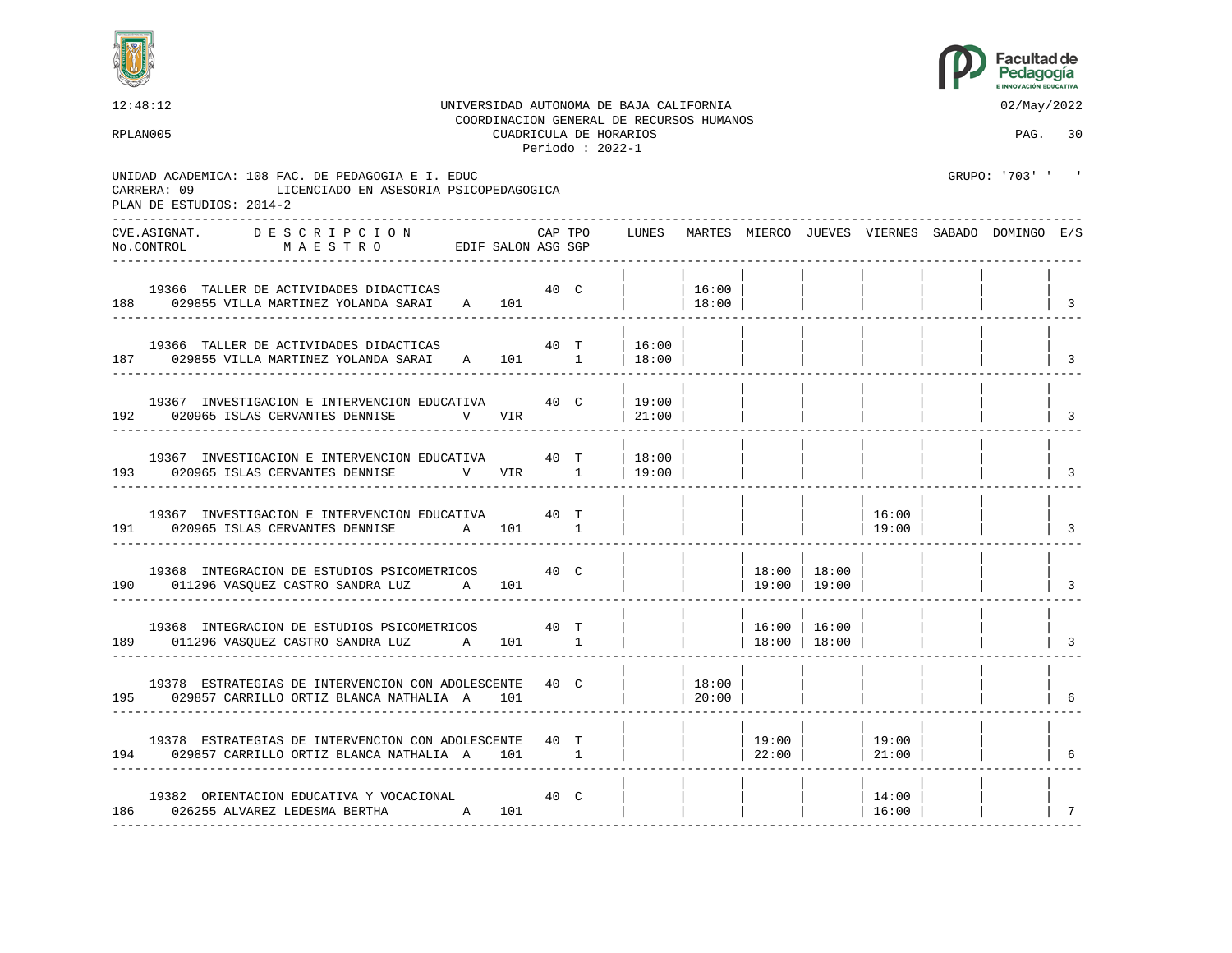



| 12:48:12                                                                                                                               |              |     |         |                                             | UNIVERSIDAD AUTONOMA DE BAJA CALIFORNIA<br>COORDINACION GENERAL DE RECURSOS HUMANOS |                |        |                |         |        | 02/May/2022    |  |
|----------------------------------------------------------------------------------------------------------------------------------------|--------------|-----|---------|---------------------------------------------|-------------------------------------------------------------------------------------|----------------|--------|----------------|---------|--------|----------------|--|
| RPLAN005                                                                                                                               |              |     |         | CUADRICULA DE HORARIOS<br>Periodo: $2022-1$ |                                                                                     |                |        |                |         |        | PAG. 31        |  |
| UNIDAD ACADEMICA: 108 FAC. DE PEDAGOGIA E I. EDUC<br>CARRERA: 09<br>LICENCIADO EN ASESORIA PSICOPEDAGOGICA<br>PLAN DE ESTUDIOS: 2014-2 |              |     |         |                                             |                                                                                     |                |        |                |         |        | GRUPO: '703' ' |  |
| CVE.ASIGNAT. DESCRIPCION<br>MAESTRO<br>EDIF SALON ASG SGP<br>No.CONTROL                                                                |              |     | CAP TPO |                                             | LUNES                                                                               | MARTES         | MIERCO | JUEVES         | VIERNES | SABADO | DOMINGO E/S    |  |
| 19382 ORIENTACION EDUCATIVA Y VOCACIONAL 60 T<br>185 026255 ALVAREZ LEDESMA BERTHA A 101                                               |              |     |         |                                             | $14:00$  <br>16:00                                                                  |                |        |                |         |        |                |  |
| 19385 PEDAGOGIA EMOCIONAL<br>184 019742 AGUIAR DOMINGUEZ LUZ MARIA                                                                     | $\mathbf{V}$ | VIR |         | 40 C                                        |                                                                                     |                |        | 14:00<br>16:00 |         |        |                |  |
| 19385 PEDAGOGIA EMOCIONAL<br>183<br>019742 AGUIAR DOMINGUEZ LUZ MARIA                                                                  | V            | VIR | 40 T    |                                             |                                                                                     | 14:00<br>16:00 |        |                |         |        |                |  |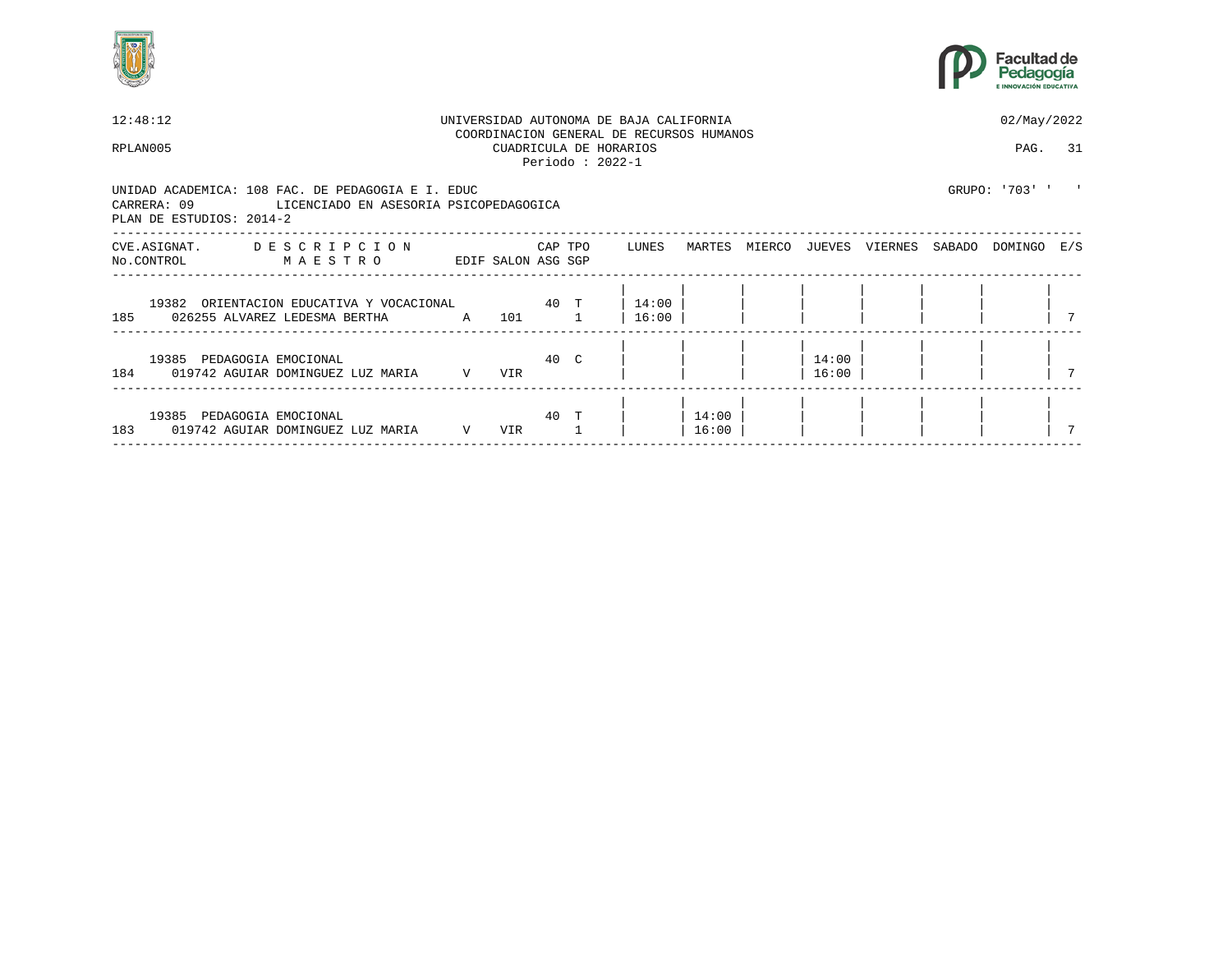



| 12:48:12                                                                                                                               |                             |                    |         |                   | UNIVERSIDAD AUTONOMA DE BAJA CALIFORNIA                            |        |        |        |                |        | 02/May/2022    |     |
|----------------------------------------------------------------------------------------------------------------------------------------|-----------------------------|--------------------|---------|-------------------|--------------------------------------------------------------------|--------|--------|--------|----------------|--------|----------------|-----|
| RPLAN005                                                                                                                               |                             |                    |         | Periodo: $2022-1$ | COORDINACION GENERAL DE RECURSOS HUMANOS<br>CUADRICULA DE HORARIOS |        |        |        |                |        | PAG.           | 32  |
| UNIDAD ACADEMICA: 108 FAC. DE PEDAGOGIA E I. EDUC<br>CARRERA: 09<br>LICENCIADO EN ASESORIA PSICOPEDAGOGICA<br>PLAN DE ESTUDIOS: 2014-2 |                             |                    |         |                   |                                                                    |        |        |        |                |        | GRUPO: '713' ' |     |
| DESCRIPCION<br>CVE.ASIGNAT.<br>No.CONTROL<br>MAESTRO                                                                                   |                             | EDIF SALON ASG SGP | CAP TPO |                   | LUNES                                                              | MARTES | MIERCO | JUEVES | VIERNES        | SABADO | DOMINGO        | E/S |
| 19367 INVESTIGACION E INTERVENCION EDUCATIVA<br>448<br>000000 *** VACANTE ***                                                          |                             | A 104              | 20 C    |                   | 19:00<br>21:00                                                     |        |        |        |                |        |                |     |
| 19367<br>INVESTIGACION E INTERVENCION<br>447<br>000000 *** VACANTE ***                                                                 | EDUCATIVA<br>$\overline{A}$ | 104                | $20$ T  |                   | 18:00<br>19:00                                                     |        |        |        | 16:00<br>19:00 |        |                |     |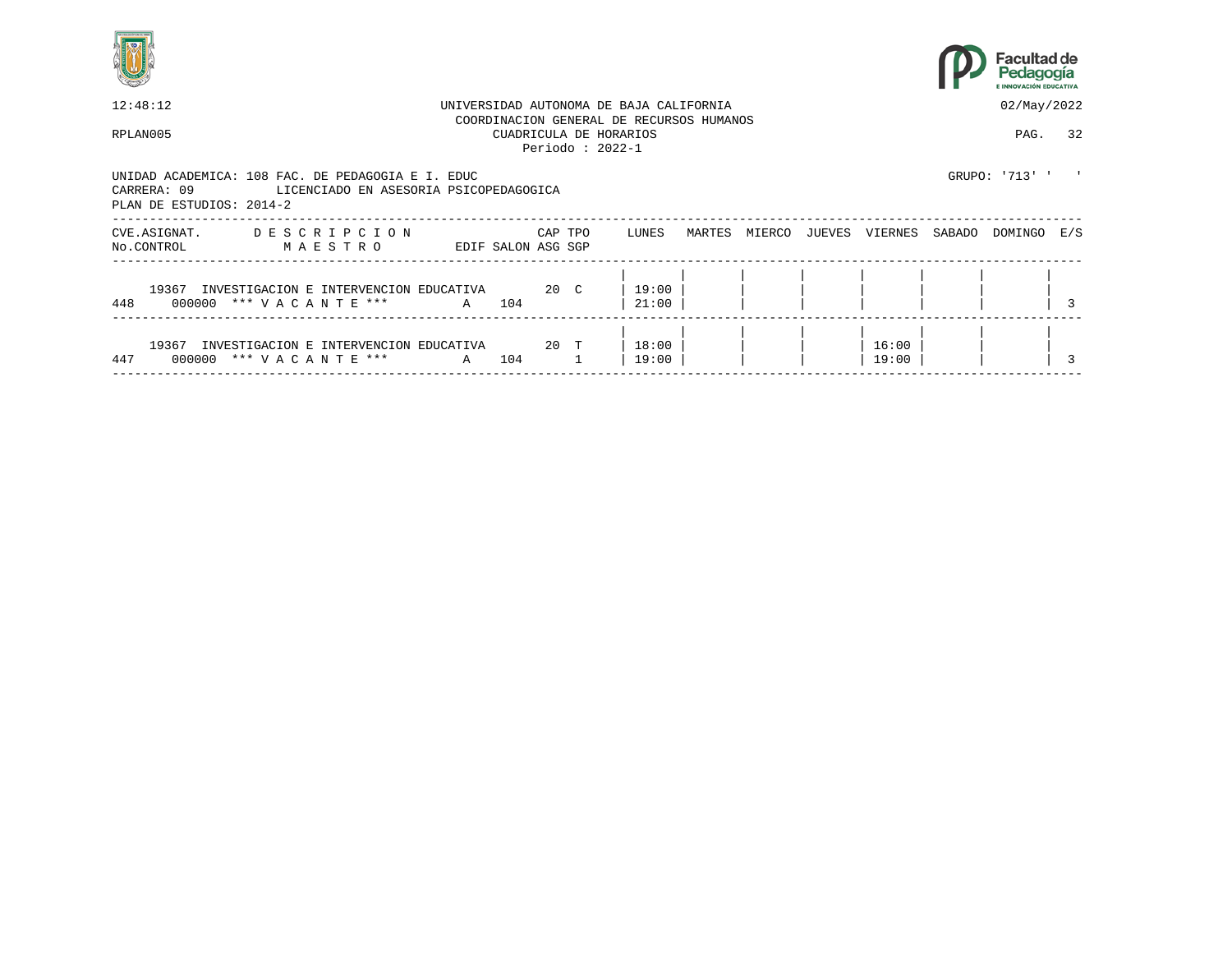



|                | 12:48:12<br>UNIVERSIDAD AUTONOMA DE BAJA CALIFORNIA<br>RPLAN005                                                                           | COORDINACION GENERAL DE RECURSOS HUMANOS |         |      | 02/May/2022<br>PAG. 33 |                                |                    |                |                 |                                                       |                |
|----------------|-------------------------------------------------------------------------------------------------------------------------------------------|------------------------------------------|---------|------|------------------------|--------------------------------|--------------------|----------------|-----------------|-------------------------------------------------------|----------------|
|                | UNIDAD ACADEMICA: 108 FAC. DE PEDAGOGIA E I. EDUC<br>TRONCO COMUN DE PEDAGOGIA (AREA DE CIENC<br>CARRERA: 063<br>PLAN DE ESTUDIOS: 2014-2 |                                          |         |      |                        |                                |                    |                |                 | GRUPO: '101' '                                        |                |
|                | <b>DESCRIPCION</b><br>CVE.ASIGNAT.<br>MAESTRO EDIF SALON ASG SGP<br>No.CONTROL                                                            |                                          | CAP TPO |      |                        |                                |                    |                |                 | LUNES MARTES MIERCO JUEVES VIERNES SABADO DOMINGO E/S |                |
|                | 18625 DESARROLLO HUMANO<br>223 026112 SANCHEZ MOSQUEDA ALEJANDRO DANIELB 107                                                              | $30\quad C$                              |         |      |                        |                                |                    |                | 7:00<br>9:00    |                                                       | $\overline{1}$ |
|                | 18625 DESARROLLO HUMANO<br>222 026112 SANCHEZ MOSQUEDA ALEJANDRO DANIELB 107 1                                                            |                                          | 30 T    |      |                        |                                | 9:00<br>11:00      |                |                 |                                                       | $\overline{1}$ |
|                | 18626 TEORIAS CLASICAS DE LA ENSE\ANZA<br>224 026667 LASTRA REYES DANIELS PAOLA B 107                                                     | $30\quad C$                              |         |      |                        | 9:00                           | $ 11:00 $ $ 11:00$ | 9:00           |                 |                                                       | $\overline{1}$ |
| $\overline{a}$ | 18627 HISTORIA DE LA EDUCACION EN MEXICO<br>$\overline{B}$ 107<br>021003 OVIEDO GONZALEZ EILEN                                            |                                          | 30 C    |      |                        |                                |                    |                | 9:00<br> 11:00  |                                                       | $\overline{1}$ |
| $\mathbf{1}$   | 18627 HISTORIA DE LA EDUCACION EN MEXICO<br>021003 OVIEDO GONZALEZ EILEN B 107 1                                                          |                                          |         | 30 T | 9:00<br> 11:00         |                                |                    |                |                 |                                                       | 1              |
| 226            | 18628 VALORES Y EDUCACION<br>$\overline{B}$<br>022827 ROMO PEREZ MARICELA                                                                 | 107                                      |         | 30 C |                        |                                |                    | 11:00<br>13:00 |                 |                                                       | $\overline{1}$ |
|                | 18628 VALORES Y EDUCACION<br>B 107 1<br>225 022827 ROMO PEREZ MARICELA                                                                    |                                          |         | 30 T |                        | 11:00 11:00<br>  13:00   13:00 |                    |                |                 |                                                       | $\overline{1}$ |
|                | 18629 TALLER DE ESTRATEGIAS DE LECTURA<br>221 022367 ESPINOSA PULIDO AIDEE N VIR 1                                                        | лично по села: 30 тр.                    |         |      |                        | 16:00<br>19:00                 |                    | 16:00<br>19:00 |                 |                                                       | 1              |
|                | 18630 LOGICA FORMAL<br>228 021952 SEPULVEDA RODRIGUEZ JESUAN ADALBERTOB107                                                                |                                          |         | 30 C |                        |                                |                    |                | 11:00<br> 13:00 |                                                       | $\overline{1}$ |
|                | 18630 LOGICA FORMAL<br>227 021952 SEPULVEDA RODRIGUEZ JESUAN ADALBERTOB107 1<br>_________________________                                 |                                          | $30$ T  |      | 11:00<br> 13:00        |                                |                    |                |                 |                                                       | 1              |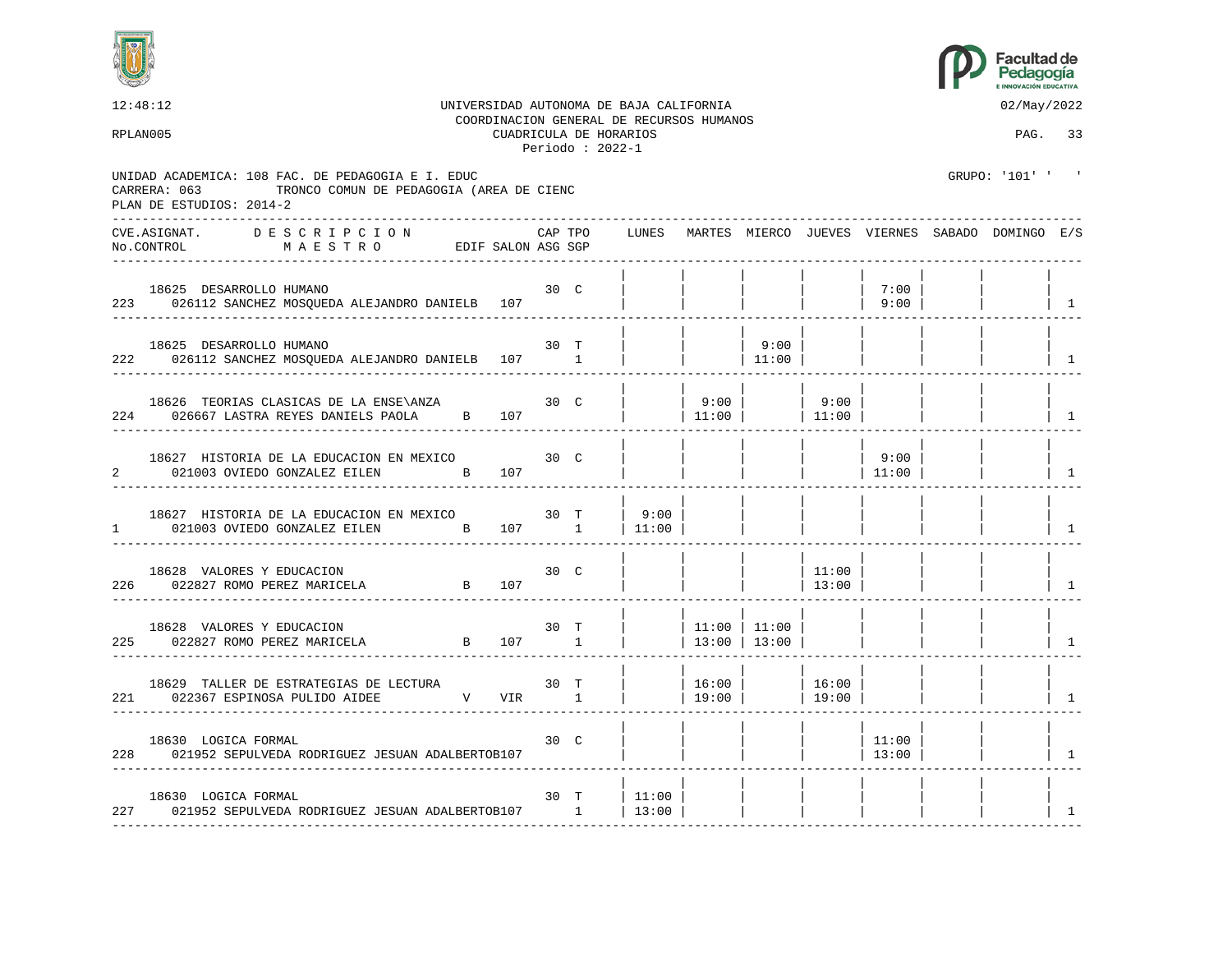



12:48:12 UNIVERSIDAD AUTONOMA DE BAJA CALIFORNIA 02/May/2022 COORDINACION GENERAL DE RECURSOS HUMANOS RPLAN005 CUADRICULA DE HORARIOS PAG. 34 Periodo : 2022-1 UNIDAD ACADEMICA: 108 FAC. DE PEDAGOGIA E I. EDUC GRUPO: '102' ' CARRERA: 063 TRONCO COMUN DE PEDAGOGIA (AREA DE CIENC PLAN DE ESTUDIOS: 2014-2 ---------------------------------------------------------------------------------------------------------------------------------- CVE.ASIGNAT. D E S C R I P C I O N CAP TPO LUNES MARTES MIERCO JUEVES VIERNES SABADO DOMINGO E/S No.CONTROL M A E S T R O EDIF SALON ASG SGP ---------------------------------------------------------------------------------------------------------------------------------- | | | | | | | | 18625 DESARROLLO HUMANO 26 C | | | | | 11:00 | | | 240 027314 RODRIGUEZ LOPEZ KENIA LUCINA B 206 ---------------------------------------------------------------------------------------------------------------------------------- | | | | | | | | 18625 DESARROLLO HUMANO 26 T | | 11:00 | | | | | | 239 027314 RODRIGUEZ LOPEZ KENIA LUCINA B 206 1 | | 13:00 | | | | | | | | | ---------------------------------------------------------------------------------------------------------------------------------- | | | | | | | | 18626 TEORIAS CLASICAS DE LA ENSE\ANZA 26 C | 11:00 | | | | 11:00 | | | | | | | | 238 015456 RIVERA MORAN JESUS RAMON B 206 | 13:00 | | | 13:00 | | | | | | | 1 ---------------------------------------------------------------------------------------------------------------------------------- | | | | | | | | 18627 HISTORIA DE LA EDUCACION EN MEXICO  $26$  C | | | | | | 9:00 237 028634 HURTADO MORA NUBIA GABRIELA B 206 | | | | | | | | 11:00 | | | | ---------------------------------------------------------------------------------------------------------------------------------- | | | | | | | | 18627 HISTORIA DE LA EDUCACION EN MEXICO 26 T | 9:00 | | | | | | | 236 028634 HURTADO MORA NUBIA GABRIELA B 206 1 | 11:00 | | | | | | | | | | | | ---------------------------------------------------------------------------------------------------------------------------------- | | | | | | | | 18628 VALORES Y EDUCACION 26 C | | | | 9:00 | | | | 235 022827 ROMO PEREZ MARICELA B 206 | | | | 11:00 | | | | | ---------------------------------------------------------------------------------------------------------------------------------- | | | | | | | | 18628 VALORES Y EDUCACION 26 T | | 9:00 | 9:00 | | | | | 234 022827 ROMO PEREZ MARICELA B 206 1 | | 11:00 | 11:00 | | | | | 1 ---------------------------------------------------------------------------------------------------------------------------------- | | | | | | | | 18629 TALLER DE ESTRATEGIAS DE LECTURA 26 T | | 7:00 | 7:00 | 7:00 | | | | 229 027553 MALDONADO ZAVALA LEONARD V VIR 1 | | 9:00 | 9:00 | 9:00 | | | | 1 ---------------------------------------------------------------------------------------------------------------------------------- | | | | | | | | 18630 LOGICA FORMAL 26 C | | | | | 7:00 | | | 232 030798 RIVAS REYES ISAJAV B 206 | | | | | 9:00 | | | | ---------------------------------------------------------------------------------------------------------------------------------- | | | | | | | | 18630 LOGICA FORMAL 26 T | 7:00 | | | | | | | 230 030798 RIVAS REYES ISAJAV B 206 1 | 9:00 | | | | | | | 1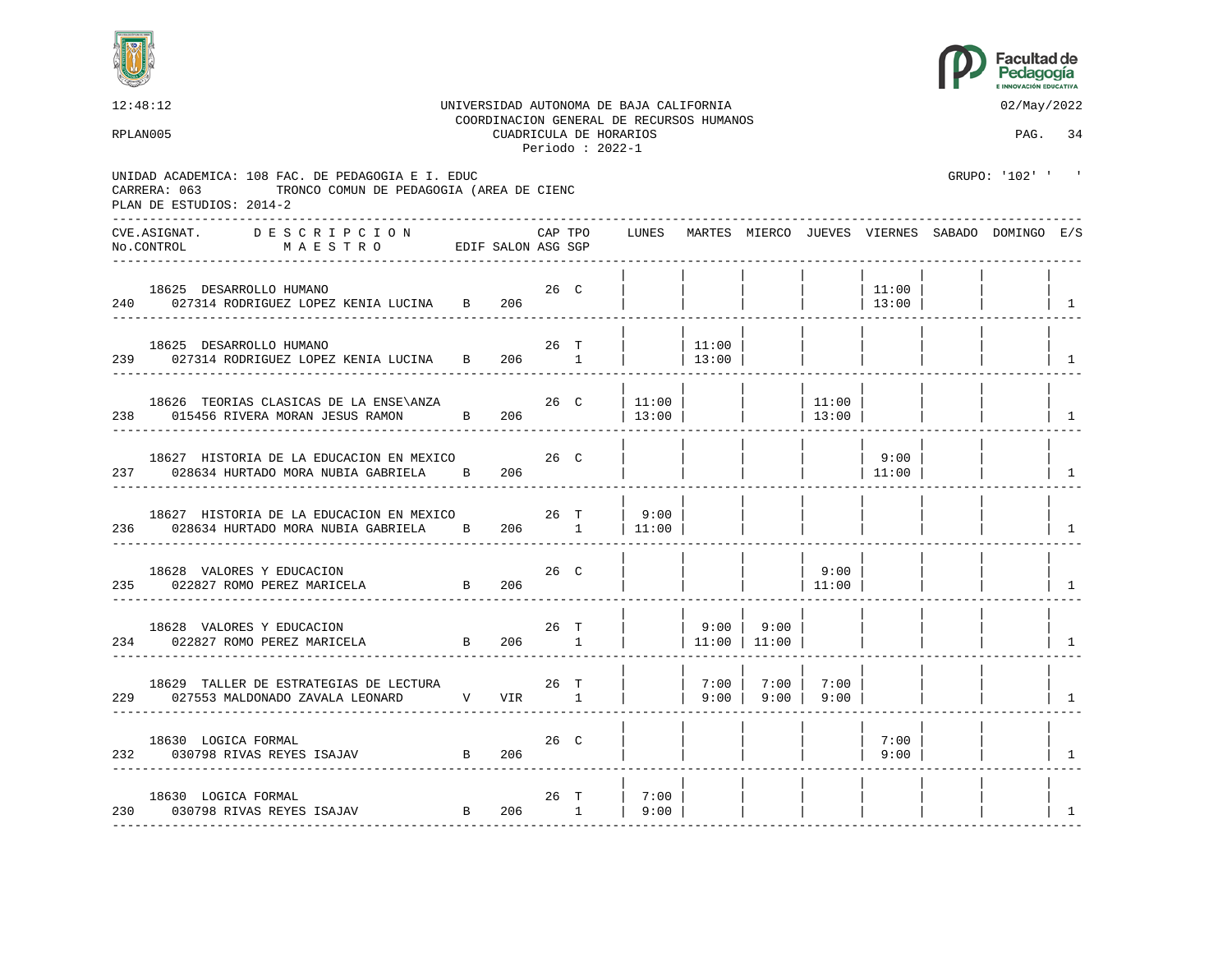



12:48:12 UNIVERSIDAD AUTONOMA DE BAJA CALIFORNIA 02/May/2022 COORDINACION GENERAL DE RECURSOS HUMANOS RPLAN005 CUADRICULA DE HORARIOS PAG. 35 Periodo : 2022-1 UNIDAD ACADEMICA: 108 FAC. DE PEDAGOGIA E I. EDUC GRUPO: '103' ' CARRERA: 063 TRONCO COMUN DE PEDAGOGIA (AREA DE CIENC PLAN DE ESTUDIOS: 2014-2 ---------------------------------------------------------------------------------------------------------------------------------- CVE.ASIGNAT. D E S C R I P C I O N CAP TPO LUNES MARTES MIERCO JUEVES VIERNES SABADO DOMINGO E/S No.CONTROL M A E S T R O EDIF SALON ASG SGP ---------------------------------------------------------------------------------------------------------------------------------- | | | | | | | | 18625 DESARROLLO HUMANO 26 C | | | | 9:00 | | | | 245 026255 ALVAREZ LEDESMA BERTHA B 207 | | | | 11:00 | | | | 1 ---------------------------------------------------------------------------------------------------------------------------------- | | | | | | | | 18625 DESARROLLO HUMANO 26 T | | 9:00 | | | | | | 244 026255 ALVAREZ LEDESMA BERTHA B 207 1 | 11:00 | | | | | | | | | ---------------------------------------------------------------------------------------------------------------------------------- | | | | | | | | 18626 TEORIAS CLASICAS DE LA ENSE\ANZA 26 C | | | | 11:00 | | 11:00 | 11:00 | 13:00 | 022113 HERNANDEZ FUENTES CLAUDIA GUADALUPEB 207 250 022113 HERNANDEZ FUENTES CLAUDIA GUADALUPEB 207 | | | | 13:00 | | 13:00 | | | | ---------------------------------------------------------------------------------------------------------------------------------- | | | | | | | | 18627 HISTORIA DE LA EDUCACION EN MEXICO  $26$  C | | | | | 7:00 243 027560 LOPEZ TORRES ILLYA TALIA B 207 | | | 9:00 | | | | | ---------------------------------------------------------------------------------------------------------------------------------- | | | | | | | | 18627 HISTORIA DE LA EDUCACION EN MEXICO  $26$  T | | 7:00 | 242 027560 LOPEZ TORRES ILLYA TALIA B 207 1 | | 9:00 | | | | | | | | | ---------------------------------------------------------------------------------------------------------------------------------- | | | | | | | | 18628 VALORES Y EDUCACION 26 C | | | | | 9:00 | | | 247 019742 AGUIAR DOMINGUEZ LUZ MARIA V VIR | | | | | | | | | | 11:00 | | | | | ---------------------------------------------------------------------------------------------------------------------------------- | | | | | | | | 18628 VALORES Y EDUCACION 26 T | 9:00 | | 9:00 | 246 019742 AGUIAR DOMINGUEZ LUZ MARIA V VIR 1 | 11:00 | | 11:00 | | | | | | | | | | ---------------------------------------------------------------------------------------------------------------------------------- | | | | | | | | 18629 TALLER DE ESTRATEGIAS DE LECTURA  $26$  T  $|$  7:00 | | 7:00 | | 7:00 241 028660 VILLASE/OR GUTIERREZ MONICA YAMILV VIR 1 | 9:00 | | 9:00 | | 9:00 | | | | 1 ---------------------------------------------------------------------------------------------------------------------------------- | | | | | | | | 18630 LOGICA FORMAL 26 C | | | | 11:00 | | | | 249 029860 MUNOZ GALLARDO GERMAN B 207 | | | | 13:00 | | | | 1 ---------------------------------------------------------------------------------------------------------------------------------- | | | | | | | | 18630 LOGICA FORMAL 26 T | 11:00 | | | | | | | 248 029860 MUNOZ GALLARDO GERMAN B 207 1 | 13:00 | | | | | | | 1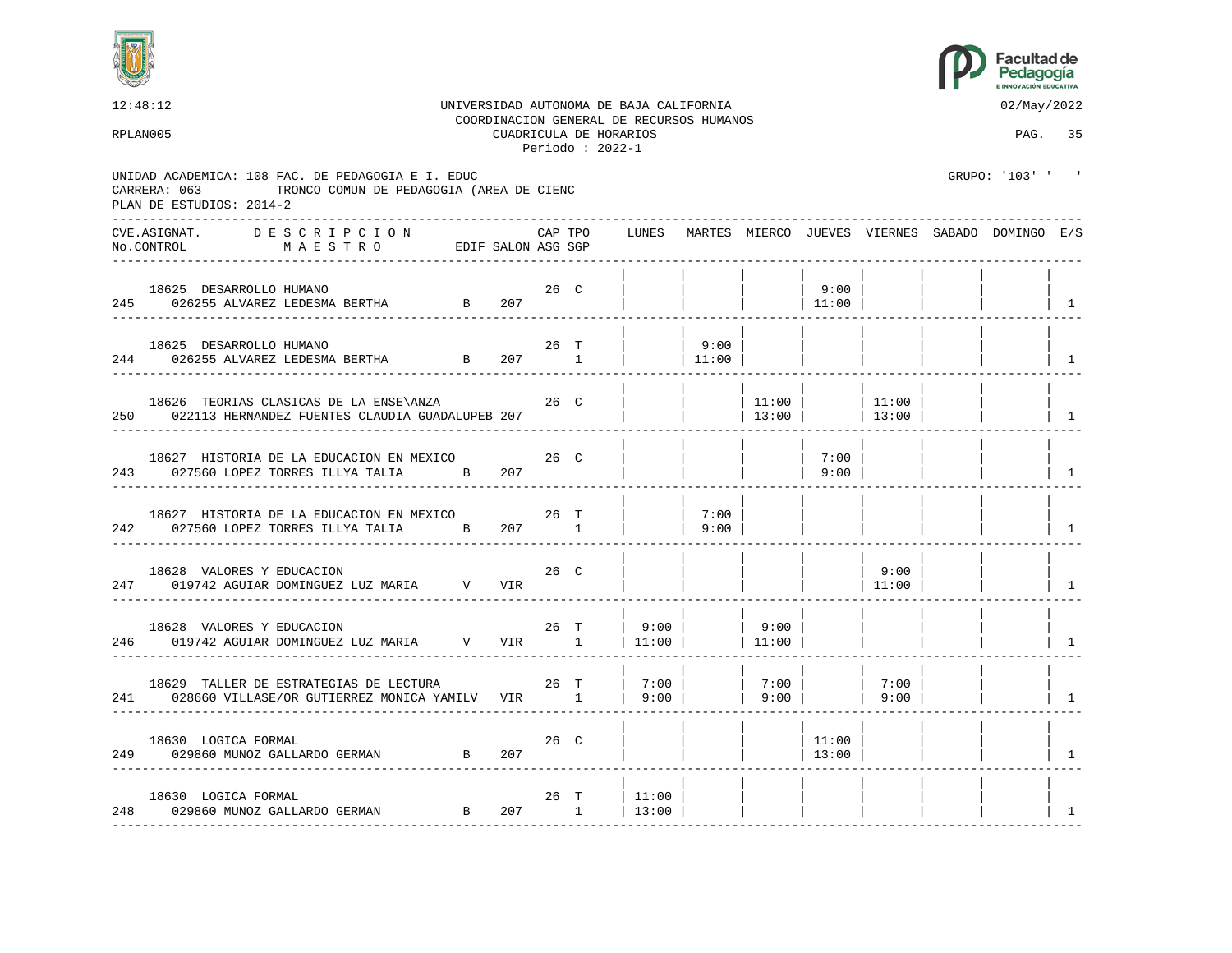



| 12:48:12<br>RPLAN005 |                                                                                                                                           |                   |         | CUADRICULA DE HORARIOS<br>Periodo: $2022-1$ | UNIVERSIDAD AUTONOMA DE BAJA CALIFORNIA<br>COORDINACION GENERAL DE RECURSOS HUMANOS |                 |                |                |                 | 02/May/2022<br>PAG. 36                                |                |
|----------------------|-------------------------------------------------------------------------------------------------------------------------------------------|-------------------|---------|---------------------------------------------|-------------------------------------------------------------------------------------|-----------------|----------------|----------------|-----------------|-------------------------------------------------------|----------------|
|                      | UNIDAD ACADEMICA: 108 FAC. DE PEDAGOGIA E I. EDUC<br>TRONCO COMUN DE PEDAGOGIA (AREA DE CIENC<br>CARRERA: 063<br>PLAN DE ESTUDIOS: 2014-2 |                   |         |                                             |                                                                                     |                 |                |                |                 | GRUPO: '104' '                                        |                |
|                      | DESCRIPCION<br>CVE.ASIGNAT.<br>MAESTRO EDIF SALON ASG SGP<br>No.CONTROL                                                                   |                   | CAP TPO |                                             |                                                                                     |                 |                |                |                 | LUNES MARTES MIERCO JUEVES VIERNES SABADO DOMINGO E/S |                |
|                      | 30 <sub>C</sub><br>18625 DESARROLLO HUMANO<br>257 026839 LIZALDE MARTINEZ FELIX EMMANUEL V VIR                                            |                   |         |                                             |                                                                                     |                 |                | 9:00<br>11:00  |                 |                                                       | $\overline{1}$ |
|                      | 18625 DESARROLLO HUMANO<br>256 026839 LIZALDE MARTINEZ FELIX EMMANUEL V VIR 1                                                             | 30 T              |         |                                             |                                                                                     | 9:00<br> 11:00  |                |                |                 |                                                       | $\overline{1}$ |
|                      | 18626 TEORIAS CLASICAS DE LA ENSE\ANZA<br>260 026667 LASTRA REYES DANIELS PAOLA B 106                                                     |                   | 30 C    |                                             |                                                                                     | 13:00<br> 15:00 |                | 11:00<br>13:00 |                 |                                                       | $\overline{1}$ |
|                      | 18627 HISTORIA DE LA EDUCACION EN MEXICO<br>253 027560 LOPEZ TORRES ILLYA TALIA B 106                                                     |                   | 30 C    |                                             |                                                                                     |                 | 7:00<br> 9:00  |                |                 |                                                       | $\overline{1}$ |
|                      | 18627 HISTORIA DE LA EDUCACION EN MEXICO<br>252 027560 LOPEZ TORRES ILLYA TALIA B 106 1                                                   |                   | 30 T    |                                             | 7:00<br>$\vert$ 9:00                                                                |                 |                |                |                 |                                                       | $\mathbf{1}$   |
|                      | 18628 VALORES Y EDUCACION<br>255 020965 ISLAS CERVANTES DENNISE B                                                                         | 106               | 30 C    |                                             |                                                                                     |                 |                |                | 9:00<br>11:00   |                                                       | $\overline{1}$ |
|                      | 18628 VALORES Y EDUCACION<br>254 020965 ISLAS CERVANTES DENNISE B 106 1                                                                   |                   | 30 T    |                                             | 9:00  <br> 11:00                                                                    |                 | 9:00<br> 11:00 |                |                 |                                                       | $\overline{1}$ |
|                      | 18629 TALLER DE ESTRATEGIAS DE LECTURA<br>251 022367 ESPINOSA PULIDO AIDEE N V VIR 1                                                      | <b>30 T</b>       |         |                                             | 11:00<br>  $14:00$                                                                  |                 | 11:00<br>14:00 |                |                 |                                                       | $\overline{1}$ |
|                      | 18630 LOGICA FORMAL<br>259 029860 MUNOZ GALLARDO GERMAN B 106                                                                             | 30 C              |         |                                             |                                                                                     |                 |                |                | 11:00<br> 13:00 |                                                       | $\overline{1}$ |
|                      | 18630 LOGICA FORMAL<br>B 106 1<br>258 029860 MUNOZ GALLARDO GERMAN                                                                        | 30 T<br>- - - - - |         |                                             |                                                                                     | 11:00<br>13:00  |                |                |                 |                                                       | 1              |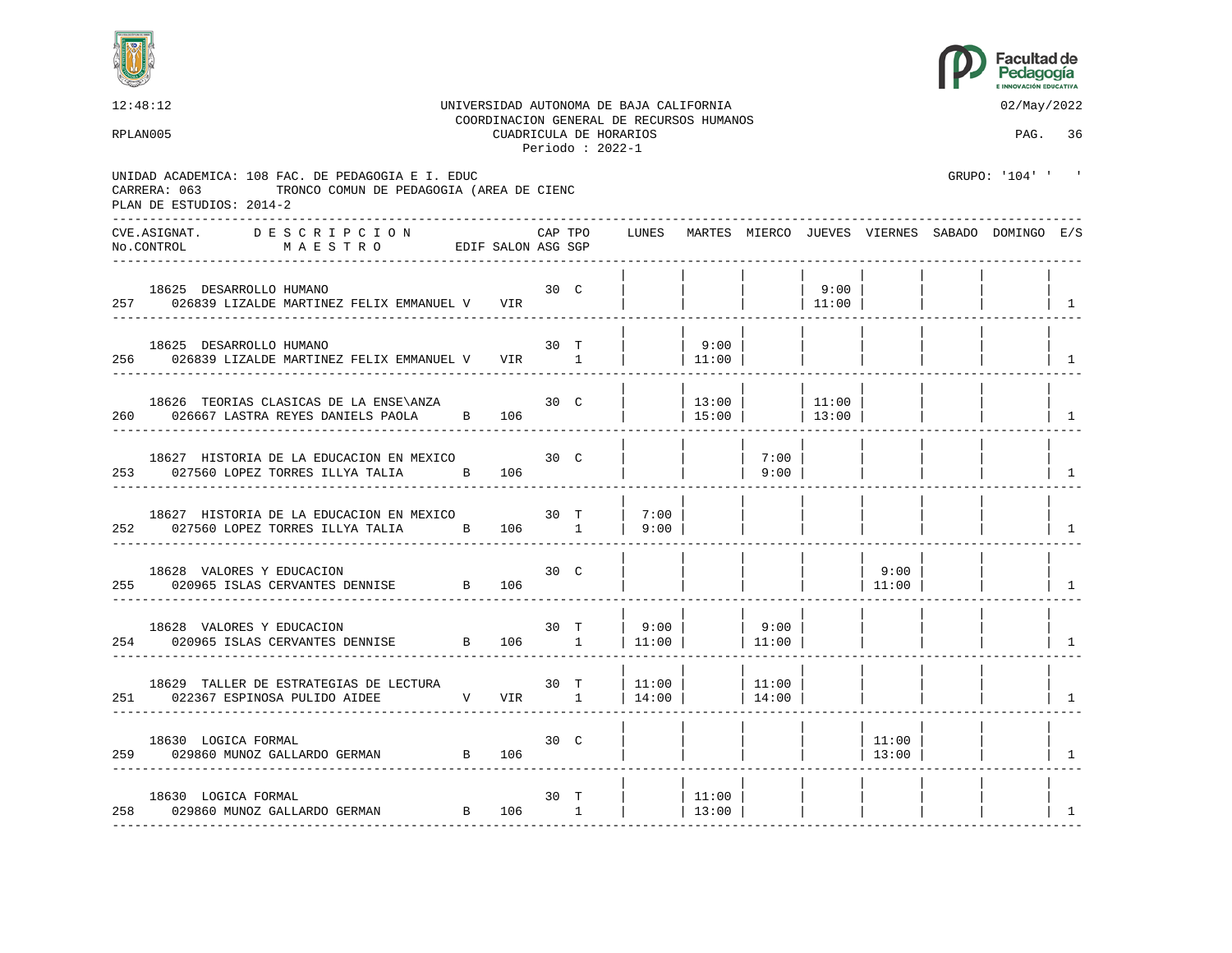



12:48:12 UNIVERSIDAD AUTONOMA DE BAJA CALIFORNIA 02/May/2022 COORDINACION GENERAL DE RECURSOS HUMANOS RPLAN005 CUADRICULA DE HORARIOS PAG. 37 Periodo : 2022-1 UNIDAD ACADEMICA: 108 FAC. DE PEDAGOGIA E I. EDUC GRUPO: '105' ' CARRERA: 063 TRONCO COMUN DE PEDAGOGIA (AREA DE CIENC PLAN DE ESTUDIOS: 2014-2 ---------------------------------------------------------------------------------------------------------------------------------- CVE.ASIGNAT. D E S C R I P C I O N CAP TPO LUNES MARTES MIERCO JUEVES VIERNES SABADO DOMINGO E/S No.CONTROL M A E S T R O EDIF SALON ASG SGP ---------------------------------------------------------------------------------------------------------------------------------- | | | | | | | | 18625 DESARROLLO HUMANO 34 C | | | | 11:00 | | | | 270 021548 PACHECO ROMERO ALINA NOEMI A 201 ---------------------------------------------------------------------------------------------------------------------------------- | | | | | | | | 18625 DESARROLLO HUMANO 34 T | 11:00 | | | | | | | 269 021548 PACHECO ROMERO ALINA NOEMI A 201 1 | 13:00 | | | | | | | | | | | | ---------------------------------------------------------------------------------------------------------------------------------- | | | | | | | | 18626 TEORIAS CLASICAS DE LA ENSE\ANZA 34 C | | | 7:00 | | 7:00 | | | 264 026667 LASTRA REYES DANIELS PAOLA A 201 | | 9:00 | | 9:00 | | | | ---------------------------------------------------------------------------------------------------------------------------------- | | | | | | | | 18627 HISTORIA DE LA EDUCACION EN MEXICO  $\begin{array}{c|c|c|c|c|c} \text{34} & \text{C} & & \text{ } \end{array}$  | | | | 7:00 | 263 029855 VILLA MARTINEZ YOLANDA SARAI A 201 | | | | 9:00 | | | | 1 ---------------------------------------------------------------------------------------------------------------------------------- | | | | | | | | 18627 HISTORIA DE LA EDUCACION EN MEXICO 34 T | | 7:00 | 262 029855 VILLA MARTINEZ YOLANDA SARAI A 201 1 | | 9:00 | | | | | | 1 ---------------------------------------------------------------------------------------------------------------------------------- | | | | | | | | 18628 VALORES Y EDUCACION 34 C | | | | | 9:00 | | | 266 027314 RODRIGUEZ LOPEZ KENIA LUCINA A 201 | | | | | | | | | 11:00 | | | | | 1 ---------------------------------------------------------------------------------------------------------------------------------- | | | | | | | | 18628 VALORES Y EDUCACION 18628 VALORES Y EDUCACION 1990 34 T | 9:00 | | 9:00 | | 9:00 | | 9:00 | | 9:00 | | 9<br>027314 RODRIGUEZ LOPEZ KENIA LUCINA 1990 1 | 11:00 | | 11:00 | | 11:00 | | 11:00 | | 11:00 | | 11:00 | | 11:00 265 027314 RODRIGUEZ LOPEZ KENIA LUCINA A 201 1 | 11:00 | | 11:00 | | | | | 1 | | | | | | | | 18629 TALLER DE ESTRATEGIAS DE LECTURA 34 T | | 14:00 | 14:00 | | 14:00 | | | 261 016534 BUSTAMANTE FLORES GUADALUPE V VIR 1 | 16:00 | 16:00 | ---------------------------------------------------------------------------------------------------------------------------------- | | | | | | | | 18630 LOGICA FORMAL 34 C | | | | 9:00 | | | | 268 027582 AVELAR OROZCO CLAUDIA VALERIA A 201 | | | | 11:00 | | | | 1 ---------------------------------------------------------------------------------------------------------------------------------- | | | | | | | | 18630 LOGICA FORMAL 34 T | | 9:00 | | | | | | 267 027582 AVELAR OROZCO CLAUDIA VALERIA A 201 1 | 11:00 | | | | | | | |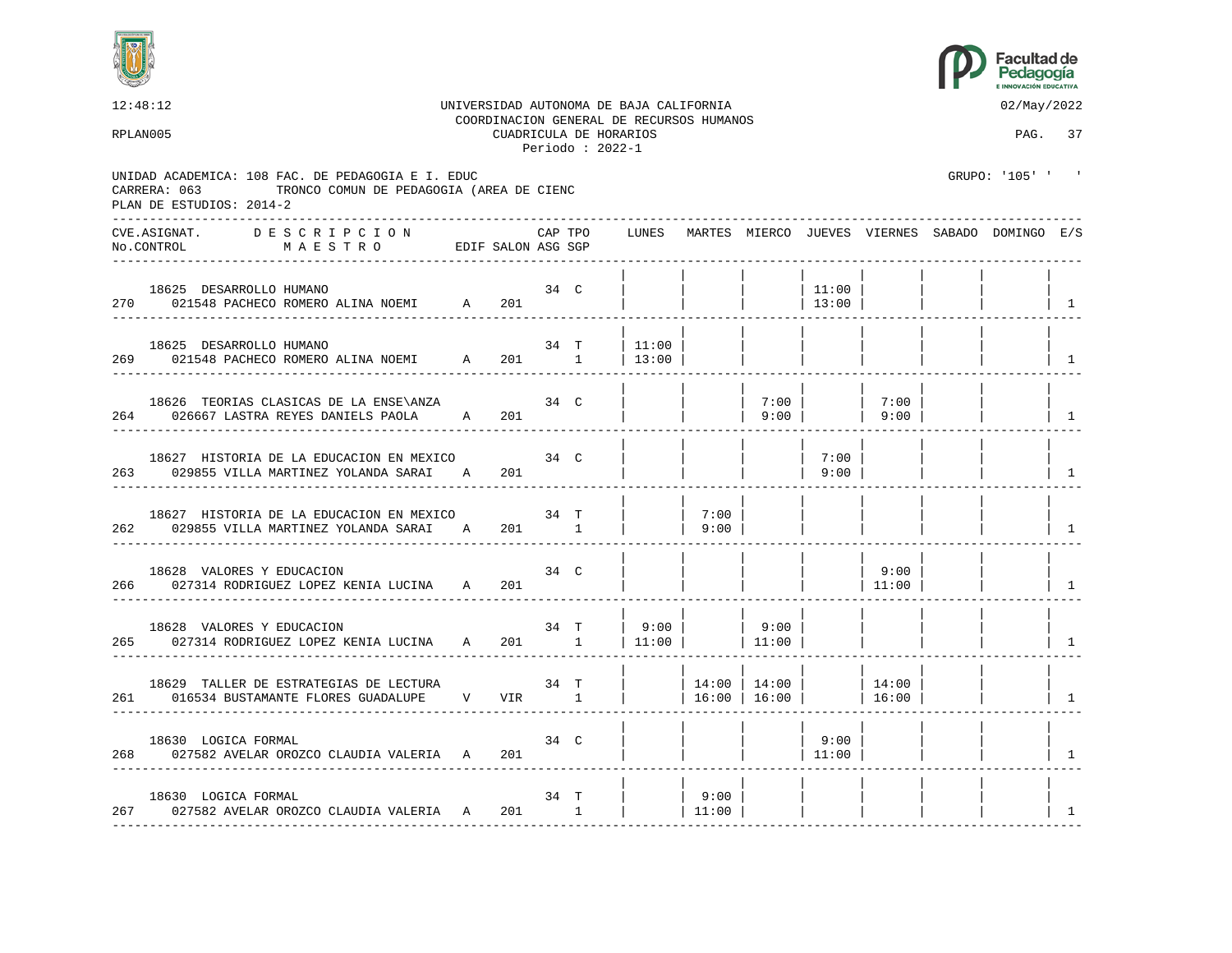



12:48:12 UNIVERSIDAD AUTONOMA DE BAJA CALIFORNIA 02/May/2022 COORDINACION GENERAL DE RECURSOS HUMANOS RPLAN005 CUADRICULA DE HORARIOS PAG. 38 Periodo : 2022-1 UNIDAD ACADEMICA: 108 FAC. DE PEDAGOGIA E I. EDUC GRUPO: '106' ' ' CARRERA: 063 TRONCO COMUN DE PEDAGOGIA (AREA DE CIENC PLAN DE ESTUDIOS: 2014-2 ---------------------------------------------------------------------------------------------------------------------------------- CVE.ASIGNAT. D E S C R I P C I O N CAP TPO LUNES MARTES MIERCO JUEVES VIERNES SABADO DOMINGO E/S No.CONTROL M A E S T R O EDIF SALON ASG SGP ---------------------------------------------------------------------------------------------------------------------------------- | | | | | | | | 18625 DESARROLLO HUMANO 30 C | | | | 11:00 | | | | 280 026255 ALVAREZ LEDESMA BERTHA A 203 | | | | 13:00 | | | | 1 ---------------------------------------------------------------------------------------------------------------------------------- | | | | | | | | 18625 DESARROLLO HUMANO 30 T | | 11:00 | | | | | | 279 026255 ALVAREZ LEDESMA BERTHA A 203 1 | | 13:00 | | | | | | | | | | ---------------------------------------------------------------------------------------------------------------------------------- | | | | | | | | 18626 TEORIAS CLASICAS DE LA ENSE\ANZA 30 C | 7:00 | | | | 7:00 | 272 011775 JAUREGUI SESMA CYNTHIA YOLANDA A 203 | 9:00 | | | 9:00 | | | | | | ---------------------------------------------------------------------------------------------------------------------------------- | | | | | | | | 18627 HISTORIA DE LA EDUCACION EN MEXICO 30 C | | | | | 9:00 276 022113 HERNANDEZ FUENTES CLAUDIA GUADALUPEA 203 | | | | | | | | 11:00 | | | | ---------------------------------------------------------------------------------------------------------------------------------- | | | | | | | | 18627 HISTORIA DE LA EDUCACION EN MEXICO 30 T | 9:00 | | | | | | | 275 022113 HERNANDEZ FUENTES CLAUDIA GUADALUPEA 203 1 | 11:00 | | | | | | | 1 ---------------------------------------------------------------------------------------------------------------------------------- | | | | | | | | 18628 VALORES Y EDUCACION 30 C | | | | 9:00 | | | | 274 029855 VILLA MARTINEZ YOLANDA SARAI A 203 | | | | | 11:00 | | | | | | ---------------------------------------------------------------------------------------------------------------------------------- | | | | | | | | 18628 VALORES Y EDUCACION 18628 19900 | 9:00 | 9:00 | 9:00 | 9:00 | 9:00 | 9:00 | 9:00 | 9:00 | 9:00 | 9:00 | 273 029855 VILLA MARTINEZ YOLANDA SARAI A 203 1 | | 11:00 | 11:00 | | | | | | | | | ---------------------------------------------------------------------------------------------------------------------------------- | | | | | | | | 18629 TALLER DE ESTRATEGIAS DE LECTURA 30 T | | | 6:00 | | 6:00 | | | 271 016534 BUSTAMANTE FLORES GUADALUPE V VIR 1 | | 9:00 | | 9:00 | | | | ---------------------------------------------------------------------------------------------------------------------------------- | | | | | | | | 18630 LOGICA FORMAL 30 C | | | | | 11:00 | | | 278 027556 CASTRO PINEDA ISIS ALHELI A 203 | | | | | 13:00 | | | 1 ---------------------------------------------------------------------------------------------------------------------------------- | | | | | | | | 18630 LOGICA FORMAL 20 20 20 20 30 T | 11:00 | 277 027556 CASTRO PINEDA ISIS ALHELI A 203 1 | 13:00 | | | | | | | | | | |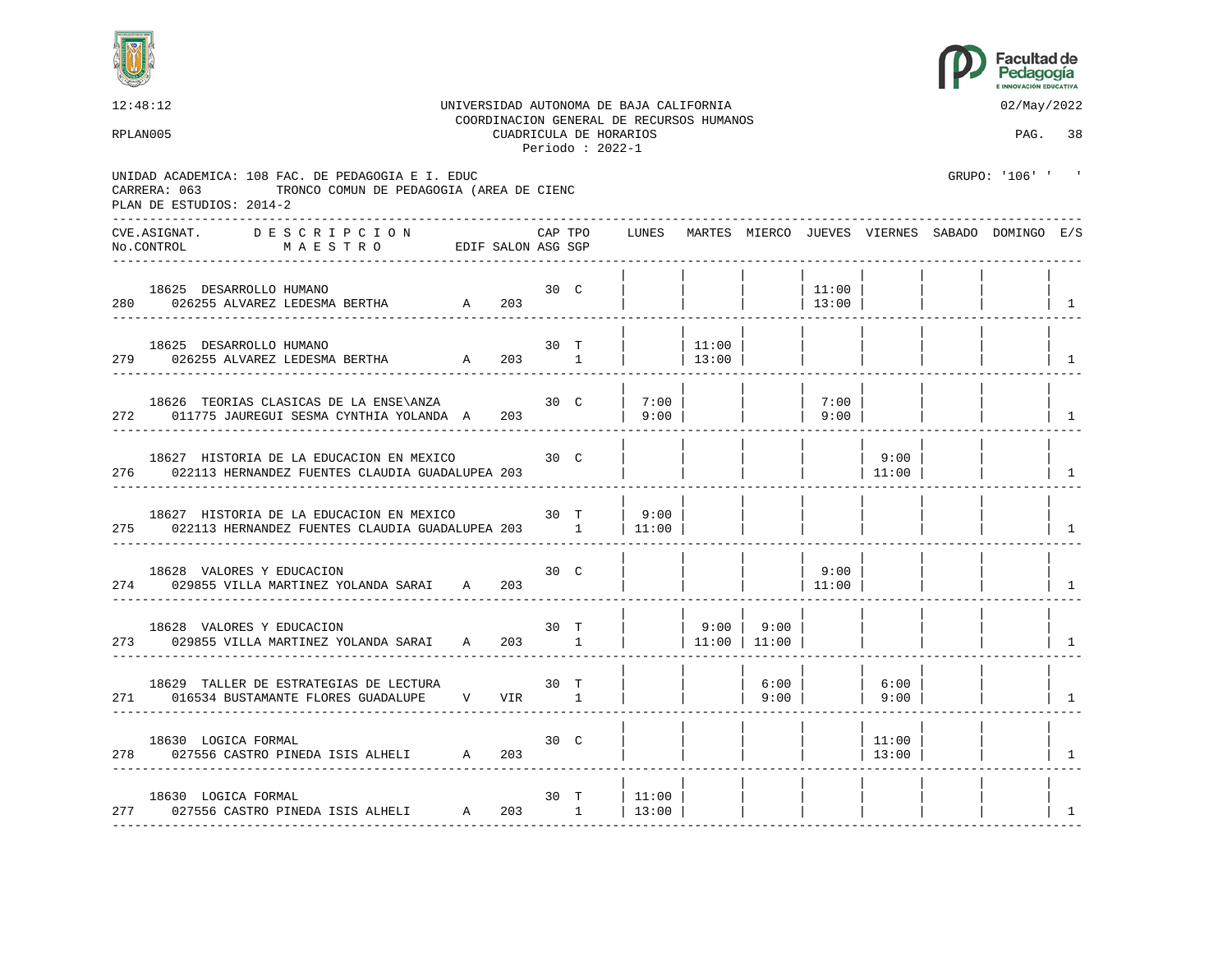



| 12:48:12                                 |                                                                                               |                    |         | UNIVERSIDAD AUTONOMA DE BAJA CALIFORNIA                                                 |                |        |        |         |        | 02/May/2022  |    |
|------------------------------------------|-----------------------------------------------------------------------------------------------|--------------------|---------|-----------------------------------------------------------------------------------------|----------------|--------|--------|---------|--------|--------------|----|
| RPLAN005                                 |                                                                                               |                    |         | COORDINACION GENERAL DE RECURSOS HUMANOS<br>CUADRICULA DE HORARIOS<br>Periodo: $2022-1$ |                |        |        |         |        | PAG.         | 39 |
| CARRERA: 063<br>PLAN DE ESTUDIOS: 2014-2 | UNIDAD ACADEMICA: 108 FAC. DE PEDAGOGIA E I. EDUC<br>TRONCO COMUN DE PEDAGOGIA (AREA DE CIENC |                    |         |                                                                                         |                |        |        |         |        | GRUPO: '111' |    |
| CVE.ASIGNAT.<br>No.CONTROL               | DESCRIPCION<br>MAESTRO                                                                        | EDIF SALON ASG SGP | CAP TPO | LUNES                                                                                   | MARTES         | MIERCO | JUEVES | VIERNES | SABADO | DOMINGO E/S  |    |
| 220                                      | 33505 Guitarra ClÃsica y Popular<br>013659 RODRIGUEZ RODRIGUEZ JOSE DELFINOB                  | AM                 | 20 T    |                                                                                         | 16:00<br>19:00 |        |        |         |        |              |    |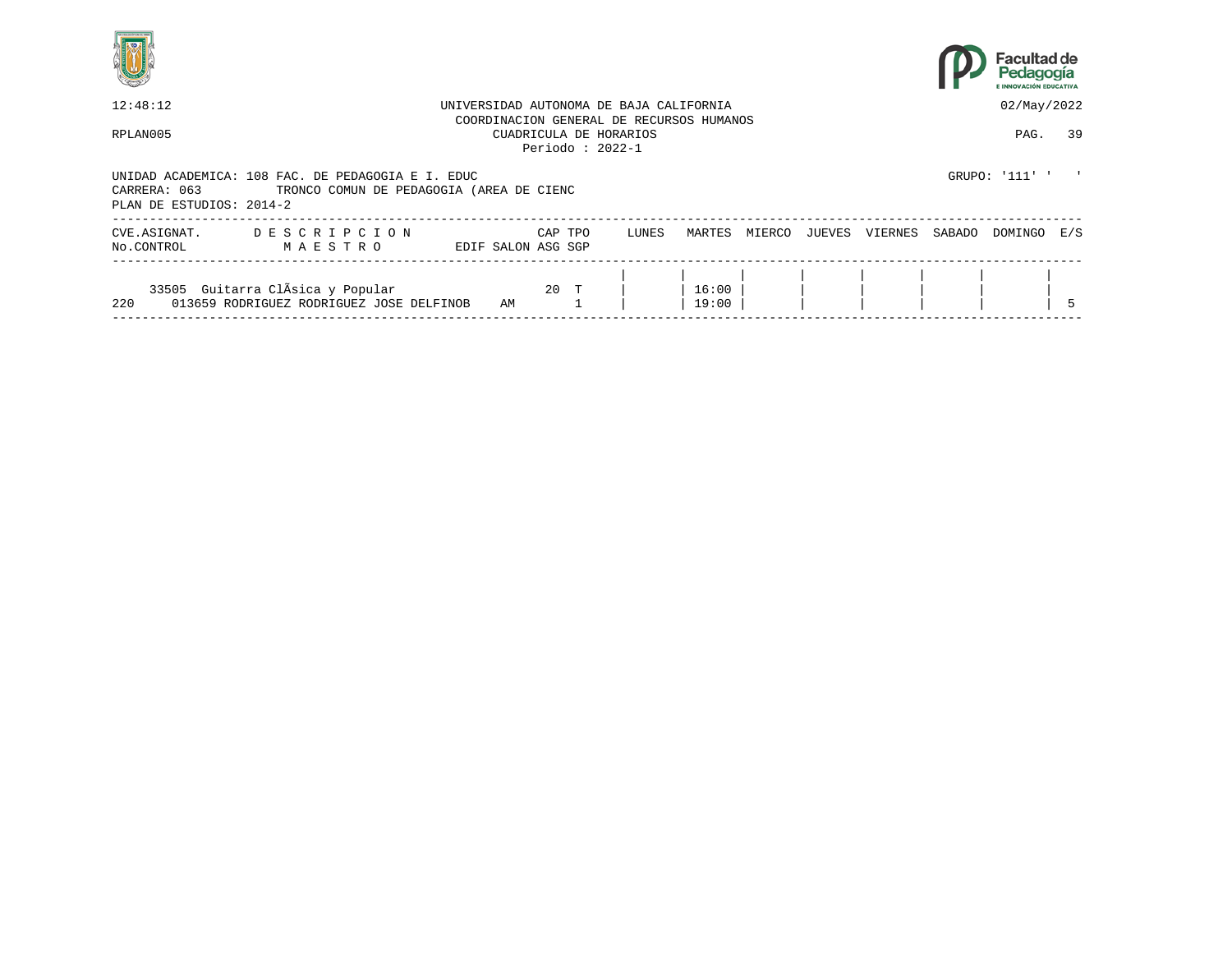



12:48:12 UNIVERSIDAD AUTONOMA DE BAJA CALIFORNIA 02/May/2022 COORDINACION GENERAL DE RECURSOS HUMANOS RPLAN005 CUADRICULA DE HORARIOS PAG. 40 Periodo : 2022-1 UNIDAD ACADEMICA: 108 FAC. DE PEDAGOGIA E I. EDUC GRUPO: '201' ' CARRERA: 063 TRONCO COMUN DE PEDAGOGIA (AREA DE CIENC PLAN DE ESTUDIOS: 2014-2 ---------------------------------------------------------------------------------------------------------------------------------- CVE.ASIGNAT. D E S C R I P C I O N CAP TPO LUNES MARTES MIERCO JUEVES VIERNES SABADO DOMINGO E/S No.CONTROL M A E S T R O EDIF SALON ASG SGP ---------------------------------------------------------------------------------------------------------------------------------- | | | | | | | | 18631 CORRIENTES DEL APRENDIZAJE 30 C | | | 9:00 | | | | | 290 026843 SANCHEZ MONREAL MARIBEL A 101 | | | 11:00 | | | | | 1 ---------------------------------------------------------------------------------------------------------------------------------- | | | | | | | | 18631 CORRIENTES DEL APRENDIZAJE 30 T | 9:00 | | | | | | | 289 026843 SANCHEZ MONREAL MARIBEL A 101 1 | 11:00 | | | | | | | 1 ---------------------------------------------------------------------------------------------------------------------------------- | | | | | | | | 18632 TEORIAS CONTEMPORANEAS DE LA ENSE\ANZA 30 C | | 7:00 | | 7:00 | | | | 286 011923 CONTRERAS GONZALEZ JOSE MARIA A 101 | 9:00 | | 9:00 | | | | | | ---------------------------------------------------------------------------------------------------------------------------------- | | | | | | | | 18633 SISTEMA EDUCATIVO MEXICANO 30 C | | | 13:00 | 284 028537 BUSTAMANTE DE LA CRUZ PORFIRIA DEL ROSARIOVVIR | | 15:00 | | | | | | | | | ---------------------------------------------------------------------------------------------------------------------------------- | | | | | | | | 18633 SISTEMA EDUCATIVO MEXICANO 30 T | | | | 11:00 283 028537 BUSTAMANTE DE LA CRUZ PORFIRIA DEL ROSARIOVVIR 1 | | | | | | | | 13:00 | | | | | | | | | ---------------------------------------------------------------------------------------------------------------------------------- | | | | | | | | 18634 EDUCACION CIVICA Y ETICA 1999 10 10 C | | | | | | 11:00 282 027548 HERNANDEZ VILLALVAZO SANDRA NOEMIV VIR | | | | | 13:00 | | | | | | | | ---------------------------------------------------------------------------------------------------------------------------------- | | | | | | | | 18634 EDUCACION CIVICA Y ETICA 30 T | | | | | 11:00 | | | 281 027548 HERNANDEZ VILLALVAZO SANDRA NOEMIV VIR 1 | | | | | | | | 13:00 | | | | ---------------------------------------------------------------------------------------------------------------------------------- | | | | | | | | 18635 ESTRATEGIAS DE REDACCION 6 30 C | | | | | | 10:00 288 030687 FRANCO ACOSTA LLUVIA AMOR A 101 | | | | | 11:00 | | | 1 ---------------------------------------------------------------------------------------------------------------------------------- | | | | | | | | 18635 ESTRATEGIAS DE REDACCION 30 T | | | 7:00 | | 8:00 | | | 287 030687 FRANCO ACOSTA LLUVIA AMOR A 101 1 | | 9:00 | | 10:00 | | | | ---------------------------------------------------------------------------------------------------------------------------------- | | | | | | | | 18636 DESARROLLO DE HABILIDADES DEL PENSAMIENTO 40 C | | | | 9:00 | | | | 292 027314 RODRIGUEZ LOPEZ KENIA LUCINA A 101 | | | | 11:00 | | | | 1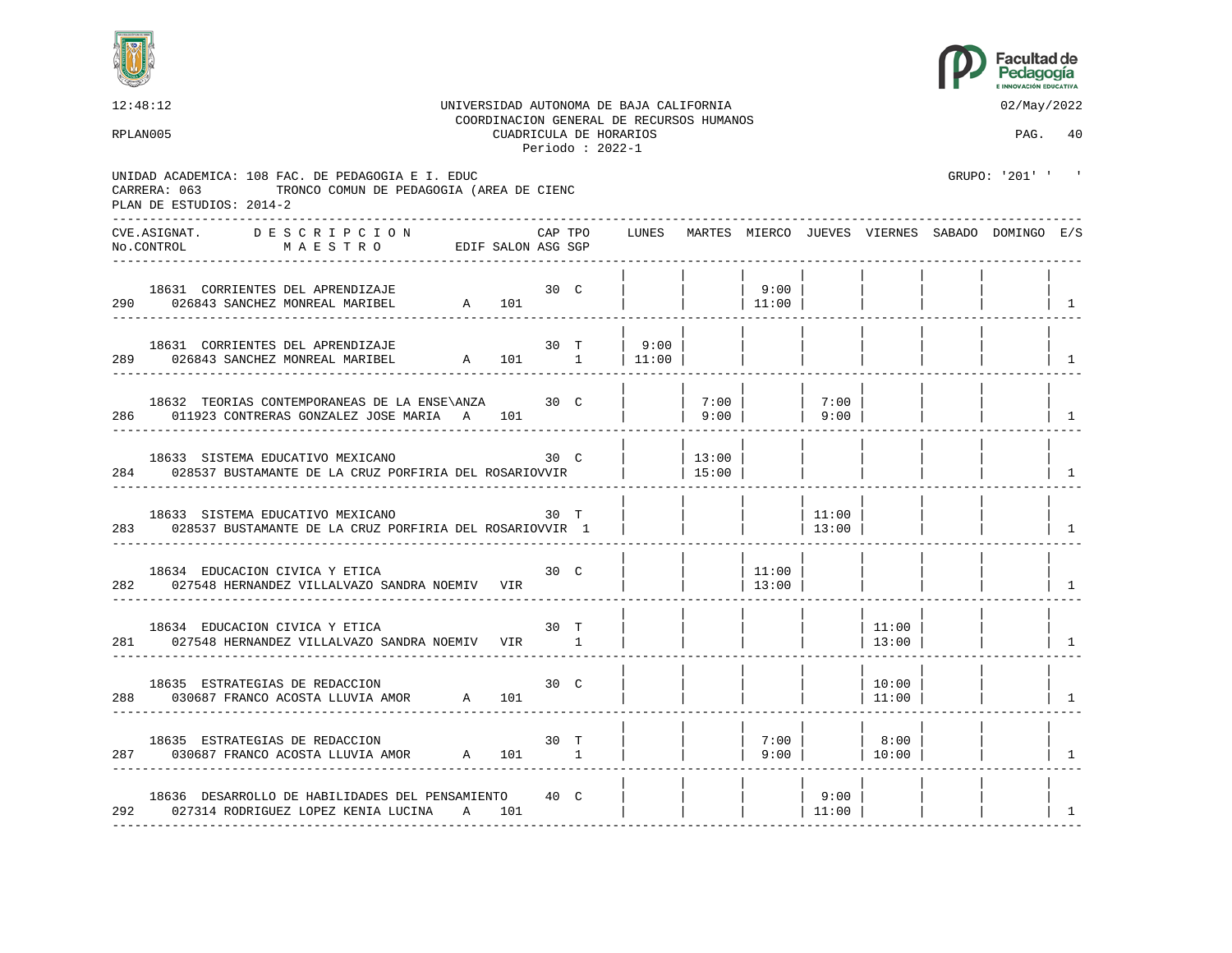



| 12:48:12                                 |                                                                                               |   |                    |         |                                             | UNIVERSIDAD AUTONOMA DE BAJA CALIFORNIA  |               |        |        |              |        | 02/May/2022    |     |
|------------------------------------------|-----------------------------------------------------------------------------------------------|---|--------------------|---------|---------------------------------------------|------------------------------------------|---------------|--------|--------|--------------|--------|----------------|-----|
| RPLAN005                                 |                                                                                               |   |                    |         | CUADRICULA DE HORARIOS<br>Periodo: $2022-1$ | COORDINACION GENERAL DE RECURSOS HUMANOS |               |        |        |              |        | PAG.           | 41  |
| CARRERA: 063<br>PLAN DE ESTUDIOS: 2014-2 | UNIDAD ACADEMICA: 108 FAC. DE PEDAGOGIA E I. EDUC<br>TRONCO COMUN DE PEDAGOGIA (AREA DE CIENC |   |                    |         |                                             |                                          |               |        |        |              |        | GRUPO: '201' ' |     |
| CVE.ASIGNAT.<br>No.CONTROL               | DESCRIPCION<br>MAESTRO                                                                        |   | EDIF SALON ASG SGP | CAP TPO |                                             | LUNES                                    | MARTES        | MIERCO | JUEVES | VIERNES      | SABADO | DOMINGO        | E/S |
| 291                                      | 18636 DESARROLLO DE HABILIDADES DEL PENSAMIENTO 40 T<br>027314 RODRIGUEZ LOPEZ KENIA LUCINA   | A | 101                |         |                                             |                                          | 9:00<br>11:00 |        |        |              |        |                |     |
| 19296<br>285                             | DERECHOS HUMANOS Y EDUCACION<br>015270 CASTILLO SOLIS PERLA GUADALUPE A                       |   | 101                | 30 C    |                                             | 7:00<br>9:00                             |               |        |        | 7:00<br>8:00 |        |                |     |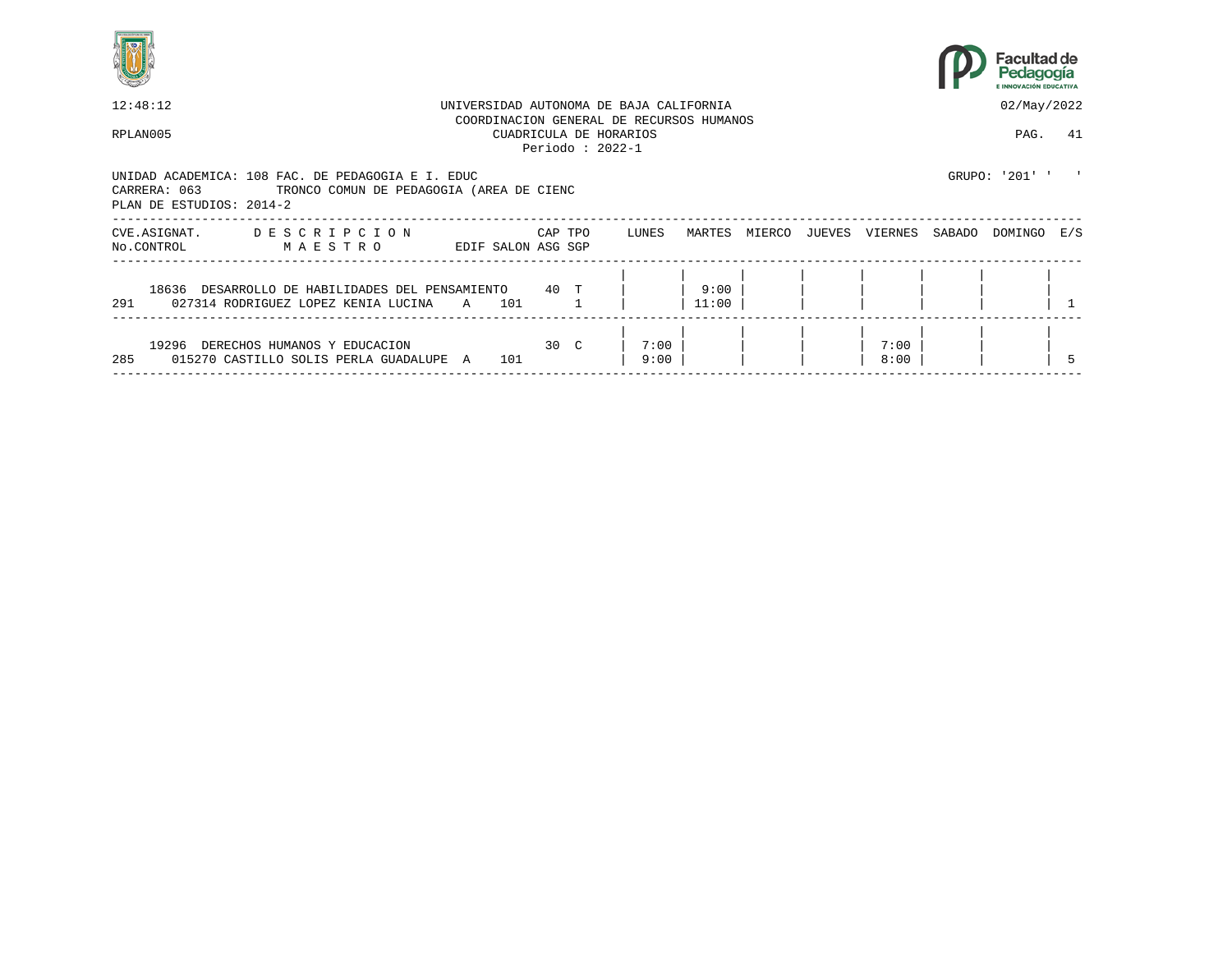



12:48:12 UNIVERSIDAD AUTONOMA DE BAJA CALIFORNIA 02/May/2022 COORDINACION GENERAL DE RECURSOS HUMANOS RPLAN005 CUADRICULA DE HORARIOS PAG. 42 Periodo : 2022-1 UNIDAD ACADEMICA: 108 FAC. DE PEDAGOGIA E I. EDUC GRUPO: '202' ' CARRERA: 063 TRONCO COMUN DE PEDAGOGIA (AREA DE CIENC PLAN DE ESTUDIOS: 2014-2 ---------------------------------------------------------------------------------------------------------------------------------- CVE.ASIGNAT. D E S C R I P C I O N CAP TPO LUNES MARTES MIERCO JUEVES VIERNES SABADO DOMINGO E/S No.CONTROL M A E S T R O EDIF SALON ASG SGP ---------------------------------------------------------------------------------------------------------------------------------- | | | | | | | | 18631 CORRIENTES DEL APRENDIZAJE 30 C | | | | | 9:00 | | | 299 026667 LASTRA REYES DANIELS PAOLA B 205 | | | | | 11:00 | | | 1 ---------------------------------------------------------------------------------------------------------------------------------- | | | | | | | | 18631 CORRIENTES DEL APRENDIZAJE 30 T | | | 9:00 | | | | | 298 026667 LASTRA REYES DANIELS PAOLA B 205 1 | | | 11:00 | | | | | | | ---------------------------------------------------------------------------------------------------------------------------------- | | | | | | | | 18632 TEORIAS CONTEMPORANEAS DE LA ENSE\ANZA 30 C | | 7:00 | | | 7:00 | 7:00 | 7:00 | 7:00 | 7:00 | 7:00 | 7:00 297 011775 JAUREGUI SESMA CYNTHIA YOLANDA B 205 | | 9:00 | | | 9:00 | | | | ---------------------------------------------------------------------------------------------------------------------------------- | | | | | | | | 18633 SISTEMA EDUCATIVO MEXICANO 60 30 C | | | | | | | | 11:00 296 023223 PEREZCHICA VEGA JOSE EDUARDO V VIR | | | | | | | | 13:00 | | | | ---------------------------------------------------------------------------------------------------------------------------------- | | | | | | | | 18633 SISTEMA EDUCATIVO MEXICANO 30 T | | 11:00 | | | | | | 295 023223 PEREZCHICA VEGA JOSE EDUARDO V VIR 1 | 13:00 | | | | | | | | | | ---------------------------------------------------------------------------------------------------------------------------------- | | | | | | | | 18634 EDUCACION CIVICA Y ETICA 1963 (NORTHERRES ESCOBAR CECILIA ANAHI V 1 U NORTHERRES ESCOBAR CECILIA ANAHI V 1 294 028762 GUTIERREZ ESCOBAR CECILIA ANAHI V VIR | | | | | | | | 9:00 | | | | | | | | ---------------------------------------------------------------------------------------------------------------------------------- | | | | | | | | 18634 EDUCACION CIVICA Y ETICA 30 T | 7:00 | | | | | | | 293 028762 GUTIERREZ ESCOBAR CECILIA ANAHI V VIR 1 | 9:00 | | | | | | | | | | | | ---------------------------------------------------------------------------------------------------------------------------------- | | | | | | | | 18635 ESTRATEGIAS DE REDACCION 50 C | 9:00 301 027149 ALVAREZ VILLA LUIS FRANCISCO B 205 | | 10:00 | | | | | | | | | | | ---------------------------------------------------------------------------------------------------------------------------------- | | | | | | | | 18635 ESTRATEGIAS DE REDACCION 30 T | 9:00 | 10:00 | 300 027149 ALVAREZ VILLA LUIS FRANCISCO B 205 1 | 12:00 | 11:00 | | | | | | 1 ---------------------------------------------------------------------------------------------------------------------------------- | | | | | | | | 18636 DESARROLLO DE HABILIDADES DEL PENSAMIENTO 40 C | | | | 9:00 | | | | 303 021548 PACHECO ROMERO ALINA NOEMI B 205 | | | | 11:00 | | | | 1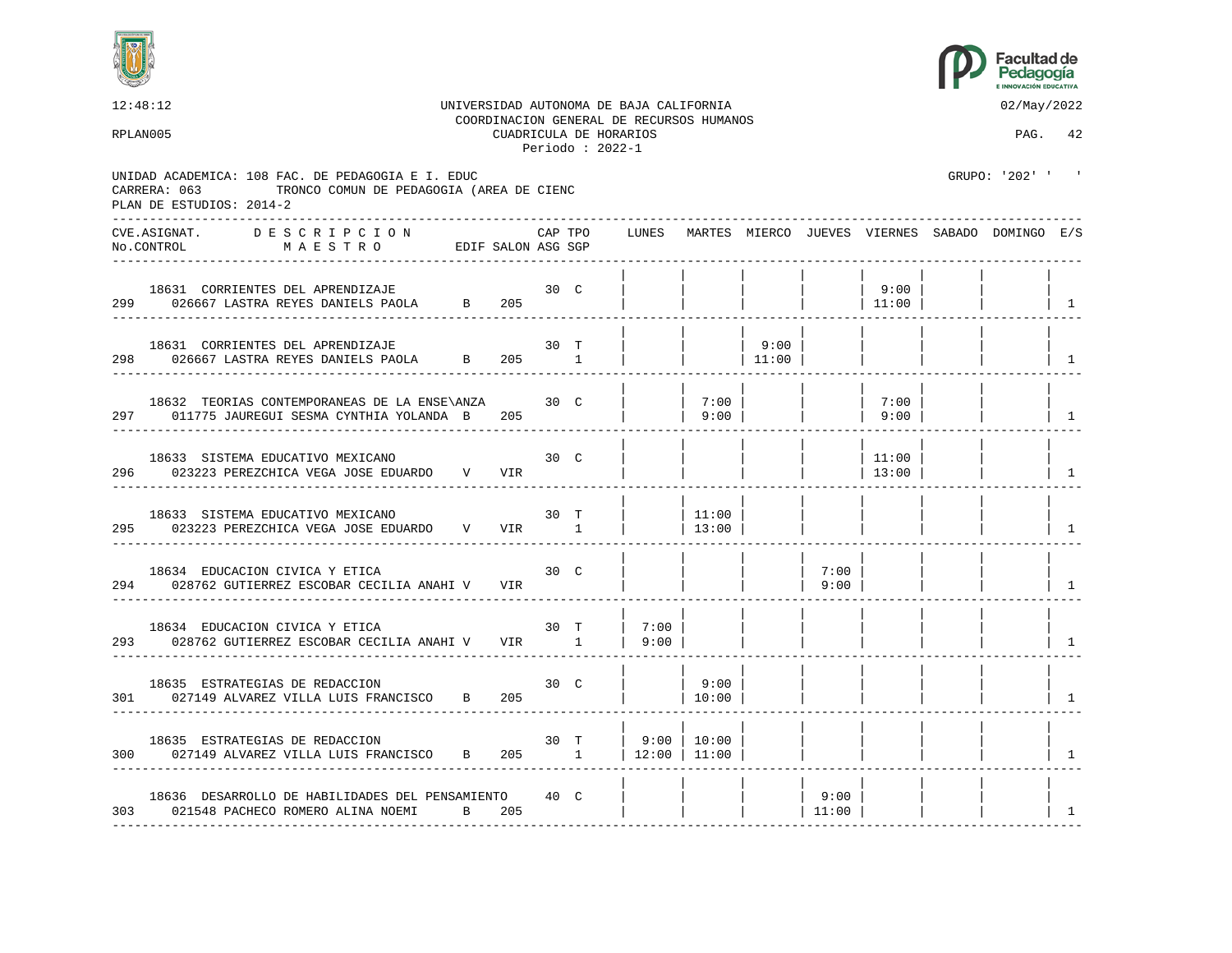



|                                                                                                                                           | 12:48:12<br>UNIVERSIDAD AUTONOMA DE BAJA CALIFORNIA<br>COORDINACION GENERAL DE RECURSOS HUMANOS |         |                                             |                |        |                |                |         |        |                |     |  |  |
|-------------------------------------------------------------------------------------------------------------------------------------------|-------------------------------------------------------------------------------------------------|---------|---------------------------------------------|----------------|--------|----------------|----------------|---------|--------|----------------|-----|--|--|
| RPLAN005                                                                                                                                  |                                                                                                 |         | CUADRICULA DE HORARIOS<br>Periodo: $2022-1$ |                |        |                |                |         |        | PAG.           | 43  |  |  |
| UNIDAD ACADEMICA: 108 FAC. DE PEDAGOGIA E I. EDUC<br>CARRERA: 063<br>TRONCO COMUN DE PEDAGOGIA (AREA DE CIENC<br>PLAN DE ESTUDIOS: 2014-2 |                                                                                                 |         |                                             |                |        |                |                |         |        | GRUPO: '202' ' |     |  |  |
| DESCRIPCION<br>CVE.ASIGNAT.<br>No.CONTROL<br>MAESTRO                                                                                      | EDIF SALON ASG SGP                                                                              | CAP TPO |                                             | LUNES          | MARTES | MIERCO         | JUEVES         | VIERNES | SABADO | DOMINGO        | E/S |  |  |
| 18636<br>DESARROLLO DE HABILIDADES DEL PENSAMIENTO<br>302<br>021548 PACHECO ROMERO ALINA NOEMI                                            | 205<br>$\mathbf{B}$                                                                             | 40 T    |                                             |                |        | 11:00<br>13:00 |                |         |        |                |     |  |  |
| 17731<br>INTRODUCCION AL DESARROLLO DE HABILIDADES C<br>304<br>000000 *** VACANTE ***                                                     | 205<br>B                                                                                        | 30 C    |                                             | 12:00<br>14:00 |        |                | 11:00<br>13:00 |         |        |                |     |  |  |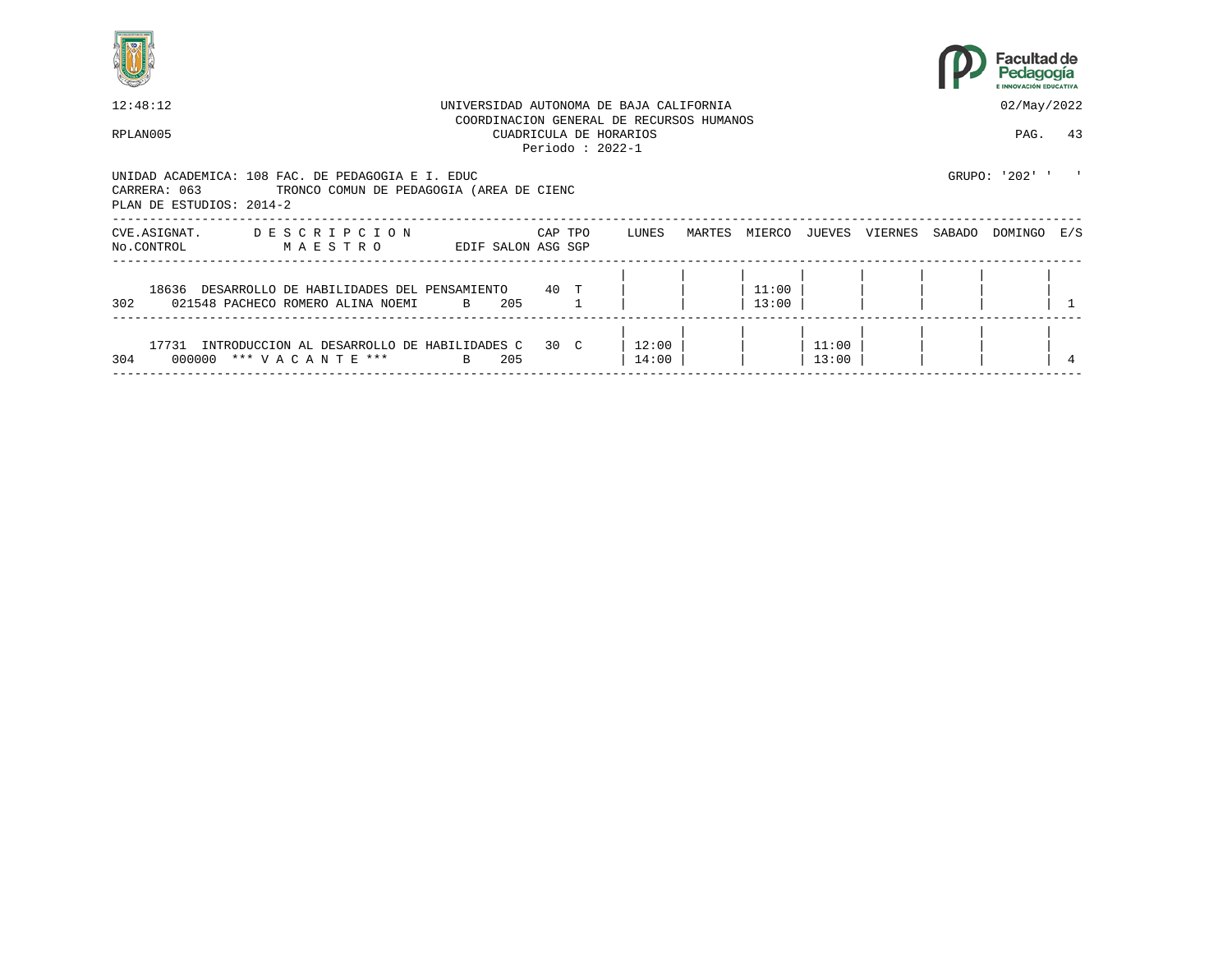



| 12:48:12                                                                                                                                  |                                                                                 |             |         |                                             | UNIVERSIDAD AUTONOMA DE BAJA CALIFORNIA<br>COORDINACION GENERAL DE RECURSOS HUMANOS |                 |                 |                 |                          | 02/May/2022                                           |                |
|-------------------------------------------------------------------------------------------------------------------------------------------|---------------------------------------------------------------------------------|-------------|---------|---------------------------------------------|-------------------------------------------------------------------------------------|-----------------|-----------------|-----------------|--------------------------|-------------------------------------------------------|----------------|
| RPLAN005                                                                                                                                  |                                                                                 |             |         | CUADRICULA DE HORARIOS<br>Periodo: $2022-1$ |                                                                                     |                 |                 |                 |                          | PAG. 44                                               |                |
| UNIDAD ACADEMICA: 108 FAC. DE PEDAGOGIA E I. EDUC<br>TRONCO COMUN DE PEDAGOGIA (AREA DE CIENC<br>CARRERA: 063<br>PLAN DE ESTUDIOS: 2014-2 |                                                                                 |             |         |                                             |                                                                                     |                 |                 |                 |                          | GRUPO: '203' ' '                                      |                |
| CVE.ASIGNAT. DESCRIPCION<br>MAESTRO EDIF SALON ASG SGP<br>No.CONTROL                                                                      |                                                                                 |             | CAP TPO |                                             |                                                                                     |                 |                 |                 |                          | LUNES MARTES MIERCO JUEVES VIERNES SABADO DOMINGO E/S |                |
| 18631 CORRIENTES DEL APRENDIZAJE<br>310 026843 SANCHEZ MONREAL MARIBEL                                                                    | $30\quad C$<br>B 210                                                            |             |         |                                             |                                                                                     | 11:00 <br>13:00 |                 |                 |                          |                                                       | $\overline{1}$ |
| 18631 CORRIENTES DEL APRENDIZAJE<br>309 026843 SANCHEZ MONREAL MARIBEL                                                                    | $\begin{array}{cccc} & & & 30 & \text{T} \\ \text{B} & & 210 & & 1 \end{array}$ |             |         |                                             |                                                                                     |                 |                 | 9:00<br> 11:00  |                          |                                                       | $\overline{1}$ |
| 18632 TEORIAS CONTEMPORANEAS DE LA ENSE\ANZA 30 C<br>315 026667 LASTRA REYES DANIELS PAOLA B 210                                          |                                                                                 |             |         |                                             |                                                                                     |                 | 12:00           |                 | 11:00<br>$14:00$   13:00 |                                                       | $\sim$ 1       |
| _________________                                                                                                                         |                                                                                 | $30\quad C$ |         |                                             |                                                                                     |                 |                 | 11:00<br> 13:00 |                          |                                                       | $\overline{1}$ |
| 18633 SISTEMA EDUCATIVO MEXICANO<br>021003 OVIEDO GONZALEZ EILEN V VIR 1                                                                  | 30 <sub>T</sub>                                                                 |             |         |                                             | 11:00<br> 13:00                                                                     |                 |                 |                 |                          |                                                       | $\overline{1}$ |
| 18634 EDUCACION CIVICA Y ETICA<br>306 027548 HERNANDEZ VILLALVAZO SANDRA NOEMIV VIR                                                       |                                                                                 |             |         | 30 C                                        |                                                                                     |                 |                 |                 | 7:00<br>9:00             |                                                       | $\overline{1}$ |
| 18634 EDUCACION CIVICA Y ETICA<br>305 027548 HERNANDEZ VILLALVAZO SANDRA NOEMIV VIR 1                                                     |                                                                                 |             |         | 30 T                                        |                                                                                     | 7:00<br>9:00    |                 |                 |                          |                                                       | 1              |
| 18635 ESTRATEGIAS DE REDACCION<br>314 028660 VILLASE/OR GUTIERREZ MONICA YAMILB 210                                                       |                                                                                 |             | 30 C    |                                             |                                                                                     |                 | 11:00<br> 12:00 |                 |                          |                                                       | $\overline{1}$ |
| 18635 ESTRATEGIAS DE REDACCION<br>313 028660 VILLASE/OR GUTIERREZ MONICA YAMILB 210 1                                                     |                                                                                 |             | 30 T    |                                             |                                                                                     |                 | $9:00$          |                 | 9:00                     |                                                       | $\mathbf{1}$   |
| 18636 DESARROLLO DE HABILIDADES DEL PENSAMIENTO 40 C<br>312 015913 OLIVEROS RUIZ MARIA AMPARO B 210                                       |                                                                                 |             |         |                                             | 9:00<br>11:00                                                                       |                 |                 |                 |                          |                                                       | <sup>1</sup>   |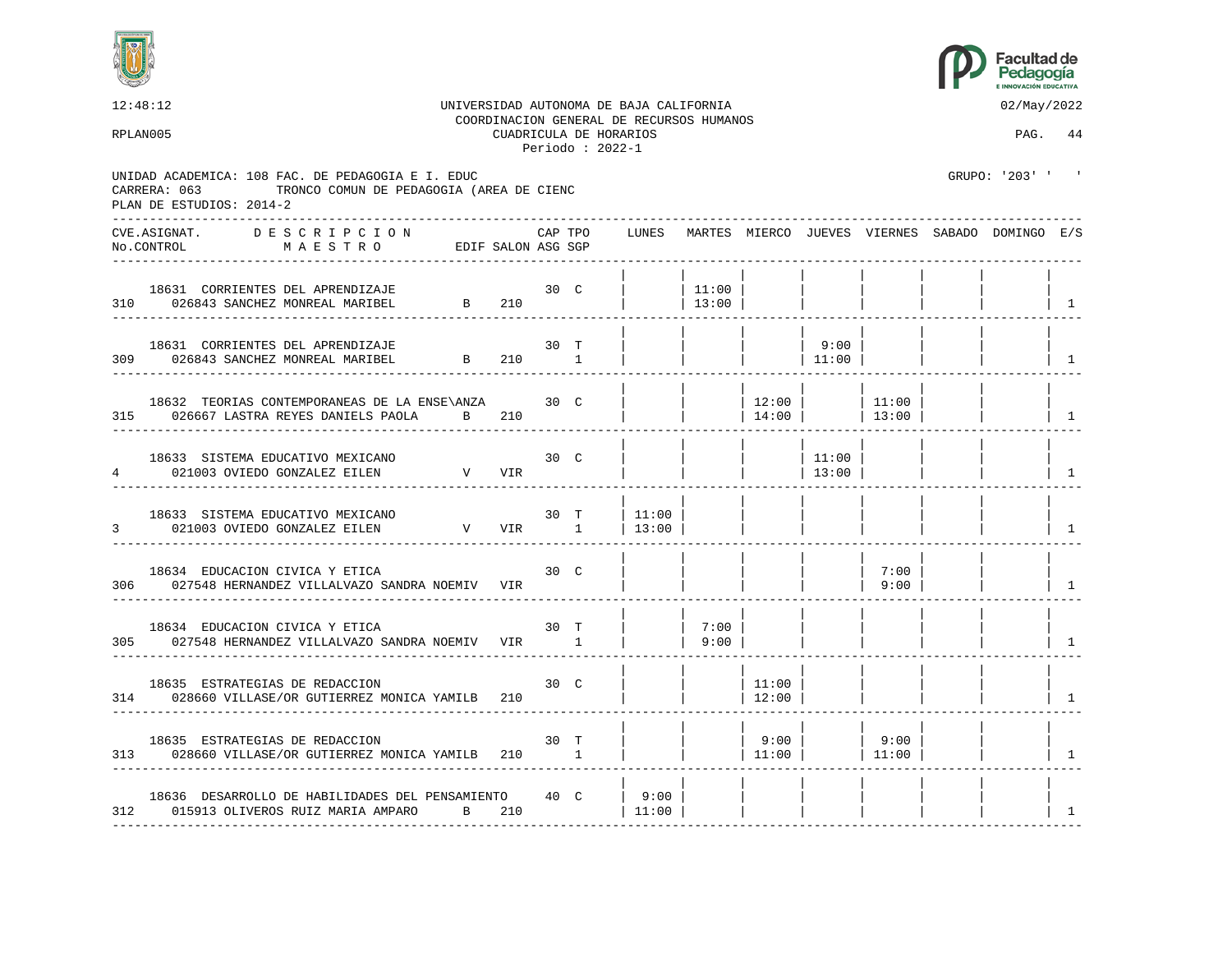



| 12:48:12                                                                                                                                  |                    |                 |                   | UNIVERSIDAD AUTONOMA DE BAJA CALIFORNIA                            |               |               |              |         |        | 02/May/2022    |  |
|-------------------------------------------------------------------------------------------------------------------------------------------|--------------------|-----------------|-------------------|--------------------------------------------------------------------|---------------|---------------|--------------|---------|--------|----------------|--|
| RPLAN005                                                                                                                                  |                    |                 | Periodo: $2022-1$ | COORDINACION GENERAL DE RECURSOS HUMANOS<br>CUADRICULA DE HORARIOS |               |               |              |         |        | PAG. 45        |  |
| UNIDAD ACADEMICA: 108 FAC. DE PEDAGOGIA E I. EDUC<br>CARRERA: 063<br>TRONCO COMUN DE PEDAGOGIA (AREA DE CIENC<br>PLAN DE ESTUDIOS: 2014-2 |                    |                 |                   |                                                                    |               |               |              |         |        | GRUPO: '203' ' |  |
| CVE.ASIGNAT. DESCRIPCION<br>No.CONTROL MAESTRO                                                                                            | EDIF SALON ASG SGP |                 | CAP TPO           | LUNES                                                              |               | MARTES MIERCO | JUEVES       | VIERNES | SABADO | DOMINGO E/S    |  |
| 18636 DESARROLLO DE HABILIDADES DEL PENSAMIENTO 40 T<br>311 015913 OLIVEROS RUIZ MARIA AMPARO B                                           |                    | 210             |                   |                                                                    | 9:00<br>11:00 |               |              |         |        |                |  |
| 19298 INTRODUCCION A LA LITERATURA<br>308 027149 ALVAREZ VILLA LUIS FRANCISCO B 210                                                       |                    | 36 <sup>°</sup> |                   | 8:00<br>9:00                                                       |               |               | 7:00<br>9:00 |         |        |                |  |
| 19298 INTRODUCCION A LA LITERATURA<br>307 027149 ALVAREZ VILLA LUIS FRANCISCO                                                             | B 210              | $36$ T          |                   | 7:00<br>8:00                                                       |               |               |              |         |        |                |  |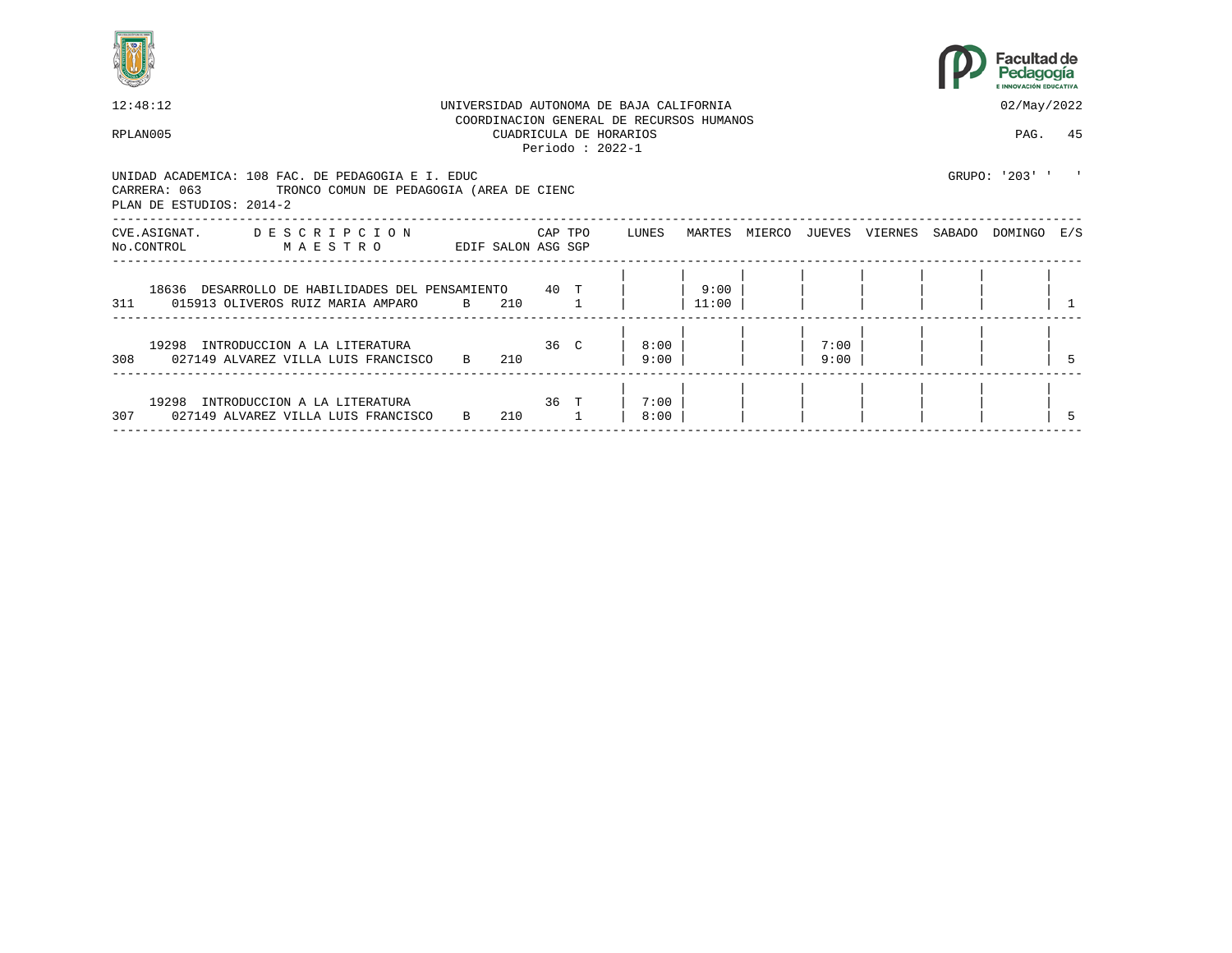



| 12:48:12                                                               |                                                   |                                                                                                                   |                                                                                                                                    |                                                                                                      |                                         |                                                   |                | 02/May/2022 |                                                                    |
|------------------------------------------------------------------------|---------------------------------------------------|-------------------------------------------------------------------------------------------------------------------|------------------------------------------------------------------------------------------------------------------------------------|------------------------------------------------------------------------------------------------------|-----------------------------------------|---------------------------------------------------|----------------|-------------|--------------------------------------------------------------------|
| RPLAN005                                                               |                                                   |                                                                                                                   |                                                                                                                                    |                                                                                                      |                                         |                                                   |                | PAG. 46     |                                                                    |
| PLAN DE ESTUDIOS: 2014-2                                               |                                                   |                                                                                                                   |                                                                                                                                    |                                                                                                      |                                         |                                                   |                |             |                                                                    |
| NO.CONTROL MAESTRO                                                     |                                                   |                                                                                                                   |                                                                                                                                    |                                                                                                      |                                         |                                                   |                |             |                                                                    |
| 18633 SISTEMA EDUCATIVO MEXICANO<br>317 026843 SANCHEZ MONREAL MARIBEL | VIR                                               |                                                                                                                   |                                                                                                                                    |                                                                                                      | 14:00<br>16:00                          |                                                   |                |             |                                                                    |
| 18633 SISTEMA EDUCATIVO MEXICANO<br>316 026843 SANCHEZ MONREAL MARIBEL |                                                   |                                                                                                                   | 13:00                                                                                                                              |                                                                                                      |                                         |                                                   |                |             |                                                                    |
| 18634 EDUCACION CIVICA Y ETICA                                         |                                                   |                                                                                                                   |                                                                                                                                    | 15:00                                                                                                |                                         |                                                   |                |             |                                                                    |
| 18634 EDUCACION CIVICA Y ETICA                                         | VIR                                               |                                                                                                                   |                                                                                                                                    |                                                                                                      |                                         |                                                   | 13:00<br>15:00 |             |                                                                    |
|                                                                        | UNIDAD ACADEMICA: 108 FAC. DE PEDAGOGIA E I. EDUC | $\mathbf V$<br>319 027548 HERNANDEZ VILLALVAZO SANDRA NOEMIV VIR<br>318 027548 HERNANDEZ VILLALVAZO SANDRA NOEMIV | CARRERA: 063 TRONCO COMUN DE PEDAGOGIA (AREA DE CIENC<br>EDIF SALON ASG SGP<br>$30\degree$ C<br>V VIR 1<br>30 <sup>o</sup><br>30 T | CUADRICULA DE HORARIOS<br>Periodo: $2022-1$<br>CVE.ASIGNAT. DESCRIPCION CAPTPO LUNES<br>$30 T$ 11:00 | UNIVERSIDAD AUTONOMA DE BAJA CALIFORNIA | COORDINACION GENERAL DE RECURSOS HUMANOS<br>13:00 |                |             | GRIJPO: '204' '<br>MARTES MIERCO JUEVES VIERNES SABADO DOMINGO E/S |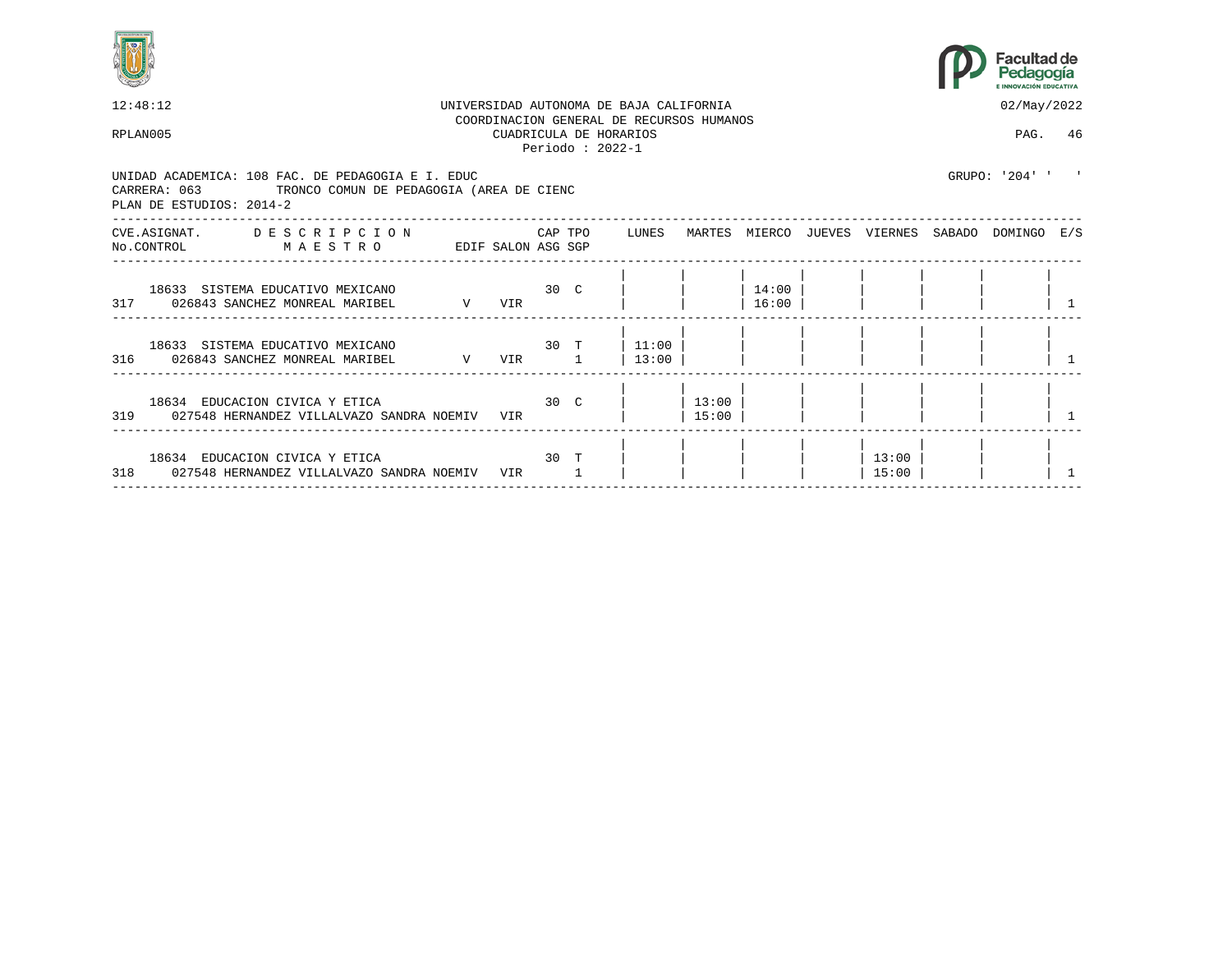



12:48:12 UNIVERSIDAD AUTONOMA DE BAJA CALIFORNIA 02/May/2022 COORDINACION GENERAL DE RECURSOS HUMANOS RPLAN005 CUADRICULA DE HORARIOS PAG. 47 Periodo : 2022-1 UNIDAD ACADEMICA: 108 FAC. DE PEDAGOGIA E I. EDUC GRUPO: '205' ' CARRERA: 063 TRONCO COMUN DE PEDAGOGIA (AREA DE CIENC PLAN DE ESTUDIOS: 2014-2 ---------------------------------------------------------------------------------------------------------------------------------- CVE.ASIGNAT. D E S C R I P C I O N CAP TPO LUNES MARTES MIERCO JUEVES VIERNES SABADO DOMINGO E/S No.CONTROL M A E S T R O EDIF SALON ASG SGP ---------------------------------------------------------------------------------------------------------------------------------- | | | | | | | | 18631 CORRIENTES DEL APRENDIZAJE 30 C | | 11:00 | | | | | | 427 024806 LOPEZ JIMENEZ ANA ROSA V VIR | | 13:00 | | | | | | 1 ---------------------------------------------------------------------------------------------------------------------------------- | | | | | | | | 18631 CORRIENTES DEL APRENDIZAJE 30 T | | | | 9:00 | | | | 426 024806 LOPEZ JIMENEZ ANA ROSA V VIR 1 | | | | | | 11:00 | | | | | | ---------------------------------------------------------------------------------------------------------------------------------- | | | | | | | | 18632 TEORIAS CONTEMPORANEAS DE LA ENSE\ANZA 30 C | | | 12:00 | | 11:00 | | | 430 031085 ROMAN MENDEZ ALAN DAVID V VIR | | | | | 14:00 | | | 13:00 | | | | | ---------------------------------------------------------------------------------------------------------------------------------- | | | | | | | | 18633 SISTEMA EDUCATIVO MEXICANO 30 C | | | | | 7:00 | 429 027985 LUGO GOMEZ MIRIAM JANETH V VIR | | | | | | 9:00 | | | | | | ---------------------------------------------------------------------------------------------------------------------------------- | | | | | | | | 18633 SISTEMA EDUCATIVO MEXICANO 30 T | 7:00 | | | | | | | 428 027985 LUGO GOMEZ MIRIAM JANETH V VIR 1 | 9:00 | | | | | | | 1 ---------------------------------------------------------------------------------------------------------------------------------- | | | | | | | | 18634 EDUCACION CIVICA Y ETICA 30 C | | | | | 18:00 | | | 421 028762 GUTIERREZ ESCOBAR CECILIA ANAHI V VIR | | | | | | | | | | 20:00 | | | | | ---------------------------------------------------------------------------------------------------------------------------------- | | | | | | | | 18634 EDUCACION CIVICA Y ETICA  $\begin{array}{c|ccccc}\n 18634 & \text{EDUCACION CIVICA Y ETICA & & & & \n 30 & T & & | & 18:00 \\
028762 & \text{GUTIERREZ ESCOBAR CECILIA ANAHI V & VIR & & & 1 & | & 20:00\n\end{array}$ 420 028762 GUTIERREZ ESCOBAR CECILIA ANAHI V VIR 1 | 1 | 20:00 | | | | | | | | | | ---------------------------------------------------------------------------------------------------------------------------------- | | | | | | | | 18635 ESTRATEGIAS DE REDACCION 30 C | | | 18:00 | | | | | 425 022610 AGUILAR GUERRERO DENISSE SAXANA A 104 | | | 19:00 | | | | | 1 ---------------------------------------------------------------------------------------------------------------------------------- | | | | | | | | 18635 ESTRATEGIAS DE REDACCION 30 T | | | 19:00 | 18:00 | | | | 424 022610 AGUILAR GUERRERO DENISSE SAXANA A 104 1 ----------------------------------------------------------------------------------------------------------------------------------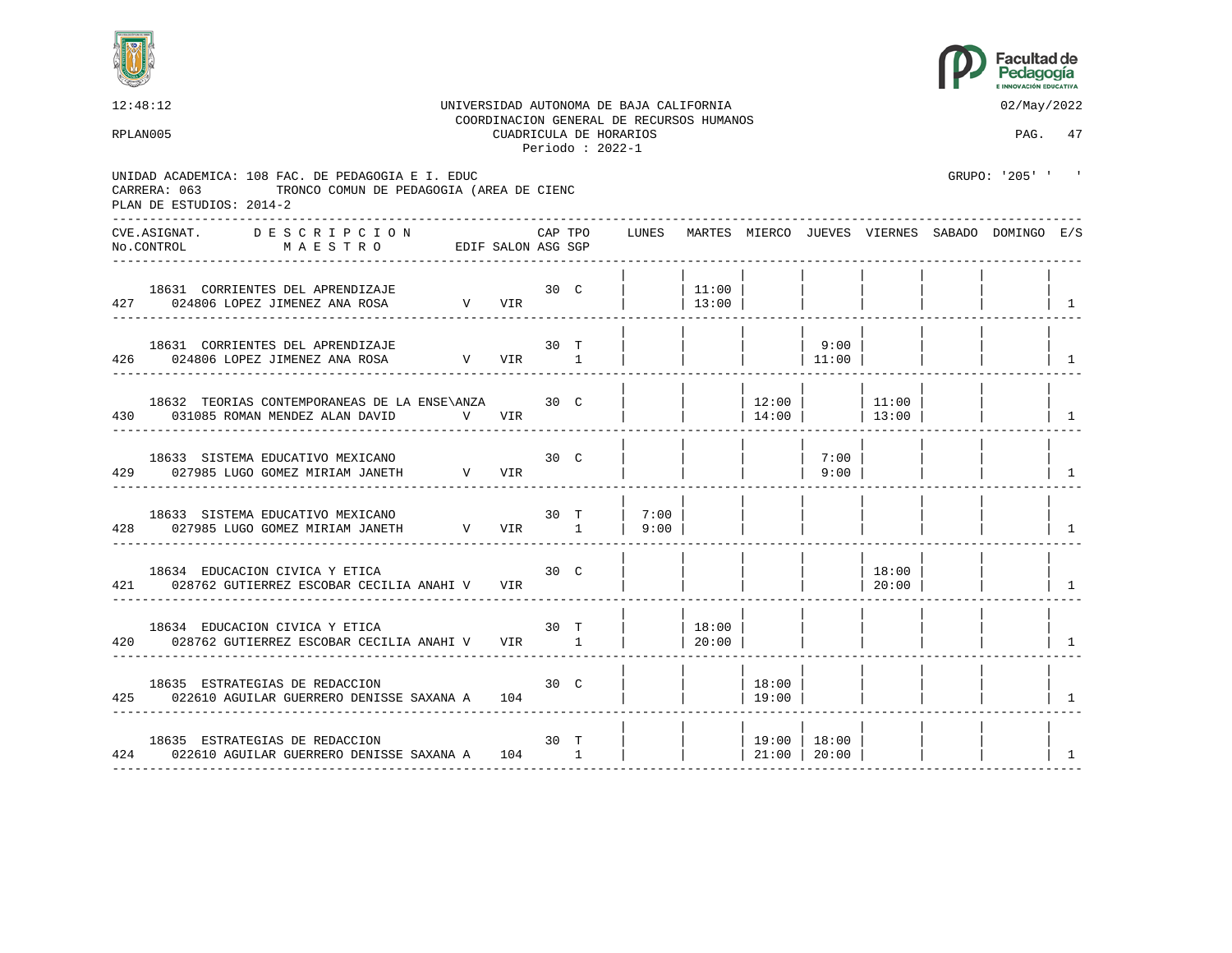



12:48:12 UNIVERSIDAD AUTONOMA DE BAJA CALIFORNIA 02/May/2022 COORDINACION GENERAL DE RECURSOS HUMANOS RPLAN005 CUADRICULA DE HORARIOS PAG. 48 Periodo : 2022-1 UNIDAD ACADEMICA: 108 FAC. DE PEDAGOGIA E I. EDUC GRUPO: '301' ' ' CARRERA: 063 TRONCO COMUN DE PEDAGOGIA (AREA DE CIENC PLAN DE ESTUDIOS: 2014-2 ---------------------------------------------------------------------------------------------------------------------------------- CVE.ASIGNAT. D E S C R I P C I O N CAP TPO LUNES MARTES MIERCO JUEVES VIERNES SABADO DOMINGO E/S No.CONTROL M A E S T R O EDIF SALON ASG SGP ---------------------------------------------------------------------------------------------------------------------------------- | | | | | | | | 18637 PEDAGOGIA Y EPISTEMOLOGIA 25 C | | 10:00 | | | 9:00 | | |  $331$  021548 PACHECO ROMERO ALINA NOEMI A 102 | | ---------------------------------------------------------------------------------------------------------------------------------- | | | | | | | | 18637 PEDAGOGIA Y EPISTEMOLOGIA 1990 125 T | 19:00 | 330 021548 PACHECO ROMERO ALINA NOEMI A 102 1 | 10:00 | | | | | | | | ---------------------------------------------------------------------------------------------------------------------------------- | | | | | | | | 18638 DIDACTICA GENERAL 25 C | | | | 9:00 | | | | 329 015913 OLIVEROS RUIZ MARIA AMPARO A 102 | | | | | | 11:00 | | | | | | | ---------------------------------------------------------------------------------------------------------------------------------- | | | | | | | | 18638 DIDACTICA GENERAL 25 T | | | 9:00 | | | | | 328 015913 OLIVEROS RUIZ MARIA AMPARO A 102 1 | | | 11:00 | | | | | 1 ---------------------------------------------------------------------------------------------------------------------------------- | | | | | | | | 18639 GESTION EDUCATIVA ESTRATEGICA  $25$  C | | | | 7:00 323 021714 RAMIREZ WAKAMATZU ADALGIZA A 102 | | | | 9:00 | | | | 1 ---------------------------------------------------------------------------------------------------------------------------------- | | | | | | | | 18639 GESTION EDUCATIVA ESTRATEGICA 25 T | | 7:00 | | | | | | 322 021714 RAMIREZ WAKAMATZU ADALGIZA A 102 1 | | 9:00 | | | | | | 1 ---------------------------------------------------------------------------------------------------------------------------------- | | | | | | | | 18640 EDUCACION, DIVERSIDAD E INCLUSION 25 C  $\vert$  13:00 | | 13:00 325 022659 MENDOZA DURAN VERONICA V VIR | 14:00 | | 14:00 | | | | | | | | | | ---------------------------------------------------------------------------------------------------------------------------------- | | | | | | | | 18640 EDUCACION, DIVERSIDAD E INCLUSION 25 T | | | 11:00 | | 11:00<br>022659 MENDOZA DURAN VERONICA V VIR 1 | | | 13:00 | | 13:00 324 022659 MENDOZA DURAN VERONICA V VIR 1 | 13:00 | 13:00 | | | | | ---------------------------------------------------------------------------------------------------------------------------------- | | | | | | | | 18641 COMUNICACION ESTRATEGICA 25 C | | | 11:00 | | | | | 327 029855 VILLA MARTINEZ YOLANDA SARAI A 102 | | | 13:00 | | | | | 1 ---------------------------------------------------------------------------------------------------------------------------------- | | | | | | | | 18641 COMUNICACION ESTRATEGICA  $25$  T | 9:00 | 326 029855 VILLA MARTINEZ YOLANDA SARAI A 102 1 | 11:00 | | | | | | | 1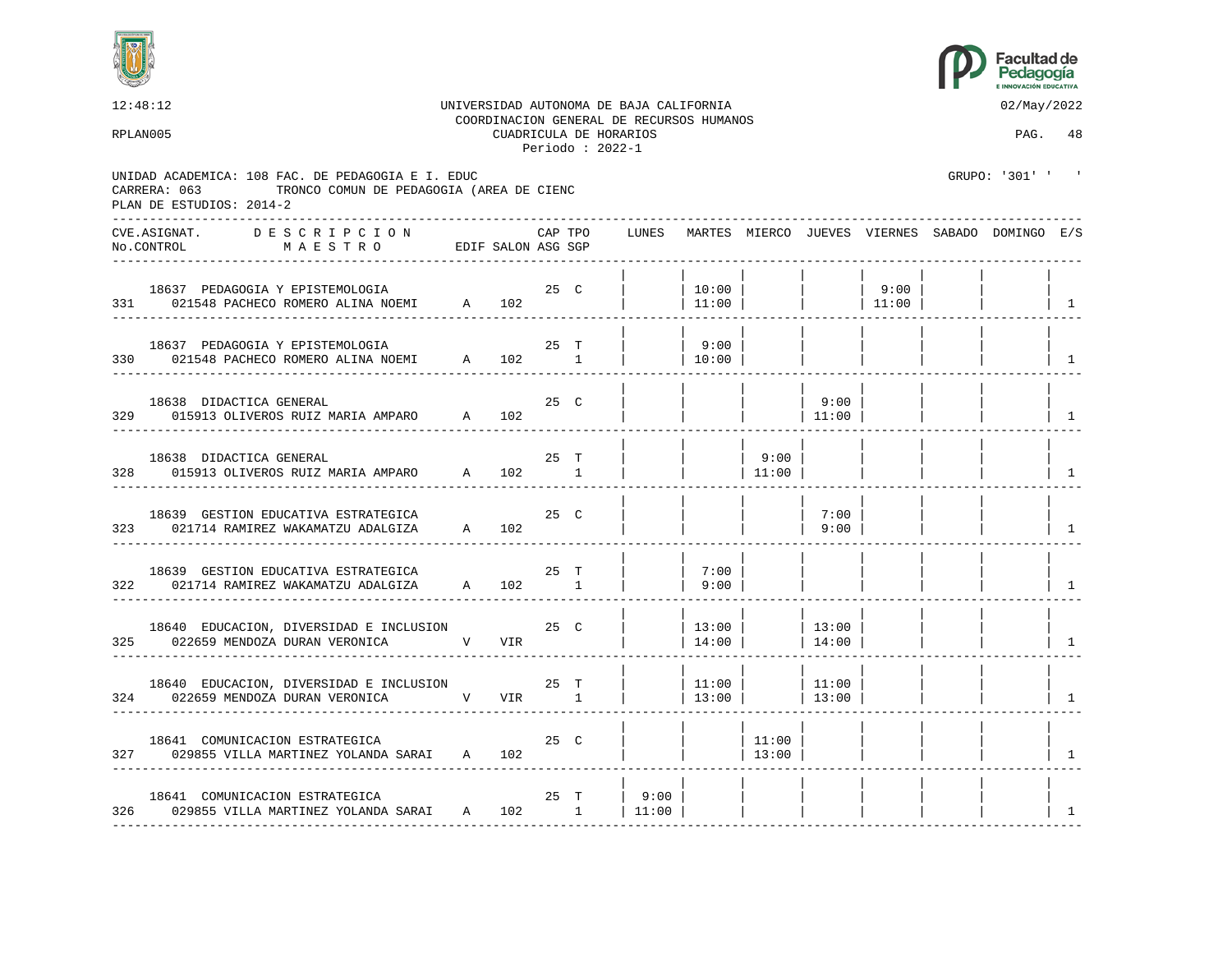



| 12:48:12                                                                                                                                  |                 |     |          |         | UNIVERSIDAD AUTONOMA DE BAJA CALIFORNIA                                                 |              |                | 02/May/2022                                     |  |
|-------------------------------------------------------------------------------------------------------------------------------------------|-----------------|-----|----------|---------|-----------------------------------------------------------------------------------------|--------------|----------------|-------------------------------------------------|--|
| RPLAN005                                                                                                                                  |                 |     |          |         | COORDINACION GENERAL DE RECURSOS HUMANOS<br>CUADRICULA DE HORARIOS<br>Periodo: $2022-1$ |              |                | PAG. 49                                         |  |
| UNIDAD ACADEMICA: 108 FAC. DE PEDAGOGIA E I. EDUC<br>TRONCO COMUN DE PEDAGOGIA (AREA DE CIENC<br>CARRERA: 063<br>PLAN DE ESTUDIOS: 2014-2 |                 |     |          |         |                                                                                         |              |                | GRUPO: '301' ' '                                |  |
| CVE.ASIGNAT. DESCRIPCION<br>No.CONTROL<br>MAESTRO<br>EDIF SALON ASG SGP                                                                   |                 |     |          | CAP TPO | LUNES                                                                                   |              |                | MARTES MIERCO JUEVES VIERNES SABADO DOMINGO E/S |  |
| 18642 ESTADISTICA DESCRIPTIVA<br>$\mathbf V$<br>321 027566 AVI/A CAMACHO ISSAC                                                            | 25 <sub>C</sub> | VIR |          |         |                                                                                         |              | 7:00<br>9:00   |                                                 |  |
| 18642 ESTADISTICA DESCRIPTIVA<br>320 027566 AVI/A CAMACHO ISSAC N VIR 1                                                                   |                 |     |          |         | 25 T 7:00<br>$9:00$                                                                     | 7:00<br>9:00 |                |                                                 |  |
| 19295 CONTEXTUALIZACION DE INSTITUCIONES EDUCATIV 25 C<br>333 028634 HURTADO MORA NUBIA GABRIELA A 102                                    |                 |     |          |         |                                                                                         |              | 13:00<br>14:00 |                                                 |  |
| 19295 CONTEXTUALIZACION DE INSTITUCIONES EDUCATIV 25 T<br>332 028634 HURTADO MORA NUBIA GABRIELA A 102                                    |                 |     | $\sim$ 1 |         | 11:00<br>13:00                                                                          |              | 11:00<br>13:00 |                                                 |  |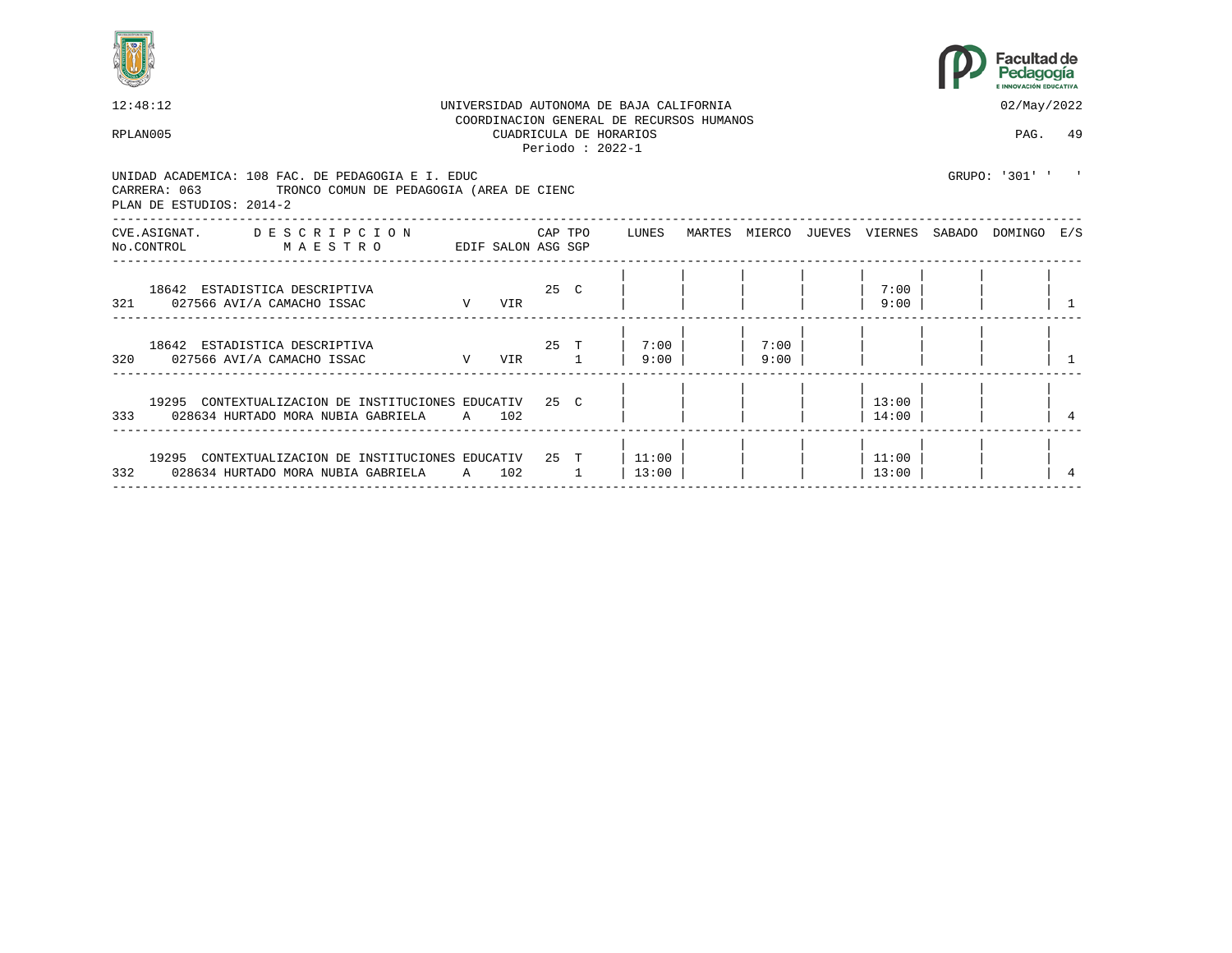



|   | 12:48:12                                                                                                                                  |                    |                 |         |                                             | UNIVERSIDAD AUTONOMA DE BAJA CALIFORNIA<br>COORDINACION GENERAL DE RECURSOS HUMANOS |              |              |                  |                 | 02/May/2022                                           |                                 |
|---|-------------------------------------------------------------------------------------------------------------------------------------------|--------------------|-----------------|---------|---------------------------------------------|-------------------------------------------------------------------------------------|--------------|--------------|------------------|-----------------|-------------------------------------------------------|---------------------------------|
|   | RPLAN005                                                                                                                                  |                    |                 |         | CUADRICULA DE HORARIOS<br>Periodo: $2022-1$ |                                                                                     |              |              |                  |                 | PAG. 50                                               |                                 |
|   | UNIDAD ACADEMICA: 108 FAC. DE PEDAGOGIA E I. EDUC<br>TRONCO COMUN DE PEDAGOGIA (AREA DE CIENC<br>CARRERA: 063<br>PLAN DE ESTUDIOS: 2014-2 |                    |                 |         |                                             |                                                                                     |              |              |                  |                 | GRUPO: '302' ' '                                      |                                 |
|   | CVE.ASIGNAT.<br>D E S C R I P C I O N<br>No.CONTROL<br>MAESTRO                                                                            | EDIF SALON ASG SGP |                 | CAP TPO |                                             |                                                                                     |              |              |                  |                 | LUNES MARTES MIERCO JUEVES VIERNES SABADO DOMINGO E/S |                                 |
|   | 18637 PEDAGOGIA Y EPISTEMOLOGIA<br>345 028661 LARA MENDOZA GILBERTO                                                                       | 25 C<br>A 202      |                 |         |                                             |                                                                                     |              |              | 12:00   11:00    | 13:00   13:00   |                                                       | $\begin{array}{cc} \end{array}$ |
|   | 18637 PEDAGOGIA Y EPISTEMOLOGIA<br>344 028661 LARA MENDOZA GILBERTO                                                                       | A 202 1            |                 | 25 T    |                                             |                                                                                     |              |              | 11:00<br>$12:00$ |                 |                                                       | $\begin{array}{cc} \end{array}$ |
|   | 18638 DIDACTICA GENERAL<br>339 027566 AVI/A CAMACHO ISSAC V VIR                                                                           |                    |                 | 25 C    |                                             |                                                                                     |              |              | 7:00<br>9:00     |                 |                                                       | $\mathbf{1}$                    |
|   | 18638 DIDACTICA GENERAL<br>V VIR 1<br>338 027566 AVI/A CAMACHO ISSAC                                                                      |                    |                 | 25 T    |                                             |                                                                                     | 7:00<br>9:00 |              |                  |                 |                                                       | 1                               |
|   | 18639 GESTION EDUCATIVA ESTRATEGICA<br>335 028634 HURTADO MORA NUBIA GABRIELA V VIR                                                       |                    |                 | 25 C    |                                             |                                                                                     |              | 7:00<br>9:00 |                  |                 |                                                       | $\overline{1}$                  |
|   | 18639 GESTION EDUCATIVA ESTRATEGICA<br>334 028634 HURTADO MORA NUBIA GABRIELA V VIR 1                                                     |                    |                 | 25 T    |                                             | 7:00<br> 9:00                                                                       |              |              |                  |                 |                                                       | $\overline{1}$                  |
|   | 18640 EDUCACION, DIVERSIDAD E INCLUSION<br>337 028537 BUSTAMANTE DE LA CRUZ PORFIRIA DEL ROSARIOVVIR                                      |                    |                 | 25 C    |                                             |                                                                                     |              |              | 13:00<br> 15:00  |                 |                                                       | $\overline{1}$                  |
|   | 18640 EDUCACION, DIVERSIDAD E INCLUSION 25 T<br>336 028537 BUSTAMANTE DE LA CRUZ PORFIRIA DEL ROSARIOVVIR 1                               |                    |                 |         |                                             | 13:00<br> 15:00                                                                     |              |              |                  | 13:00<br> 15:00 |                                                       | $\overline{1}$                  |
| 6 | 18641 COMUNICACION ESTRATEGICA 18641 COMUNICACION ESTRATEGICA 1992 25 C                                                                   |                    |                 |         |                                             |                                                                                     |              |              |                  | 9:00<br> 11:00  |                                                       | $\overline{1}$                  |
|   | 18641 COMUNICACION ESTRATEGICA<br>5 031118 AGUILAR RUBIO KARLA ELENA A 202 1 $\vert$ 11:00                                                |                    | $25$ T<br>----- |         | -------                                     | 9:00                                                                                |              |              |                  |                 |                                                       | 1                               |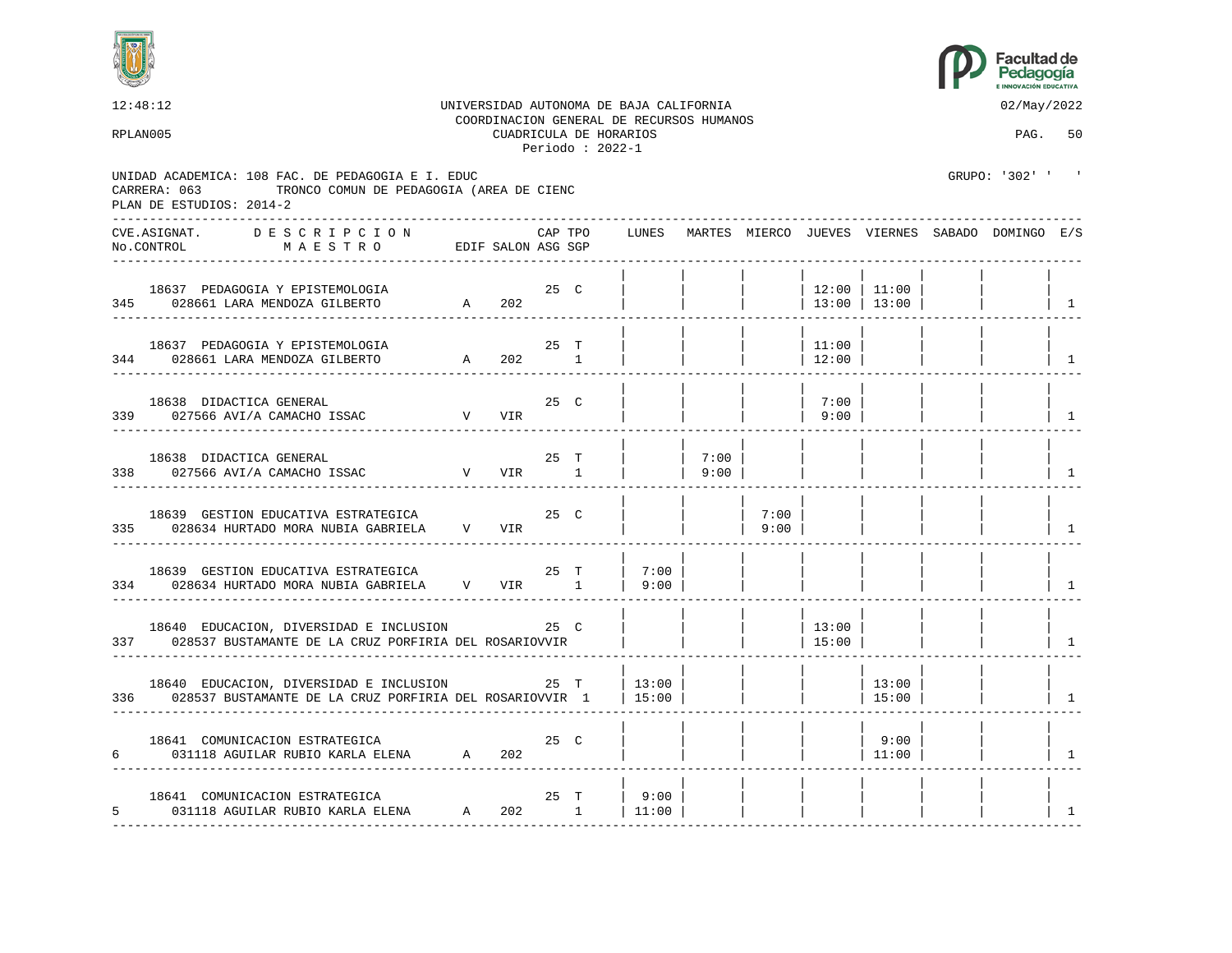



| 12:48:12                                 |                                                                                               |             |                    |         |                                             | UNIVERSIDAD AUTONOMA DE BAJA CALIFORNIA |                                          |               |               |         |        | 02/May/2022    |     |
|------------------------------------------|-----------------------------------------------------------------------------------------------|-------------|--------------------|---------|---------------------------------------------|-----------------------------------------|------------------------------------------|---------------|---------------|---------|--------|----------------|-----|
| RPLAN005                                 |                                                                                               |             |                    |         | CUADRICULA DE HORARIOS<br>Periodo: $2022-1$ |                                         | COORDINACION GENERAL DE RECURSOS HUMANOS |               |               |         |        | PAG.           | 51  |
| CARRERA: 063<br>PLAN DE ESTUDIOS: 2014-2 | UNIDAD ACADEMICA: 108 FAC. DE PEDAGOGIA E I. EDUC<br>TRONCO COMUN DE PEDAGOGIA (AREA DE CIENC |             |                    |         |                                             |                                         |                                          |               |               |         |        | GRUPO: '302' ' |     |
| CVE.ASIGNAT.<br>No.CONTROL               | DESCRIPCION<br>M A E S T R O                                                                  |             | EDIF SALON ASG SGP | CAP TPO |                                             | LUNES                                   | MARTES                                   | MIERCO        | JUEVES        | VIERNES | SABADO | DOMINGO        | E/S |
| 341                                      | 18642 ESTADISTICA DESCRIPTIVA<br>015266 ROA RIVERA REYNA ISABEL                               | A 302       |                    | 25 C    |                                             |                                         |                                          |               | 9:00<br>11:00 |         |        |                |     |
| 340                                      | 18642 ESTADISTICA DESCRIPTIVA<br>015266 ROA RIVERA REYNA ISABEL                               | $\mathbb A$ | 202                | 25 T    |                                             |                                         | 9:00<br>11:00                            | 9:00<br>11:00 |               |         |        |                |     |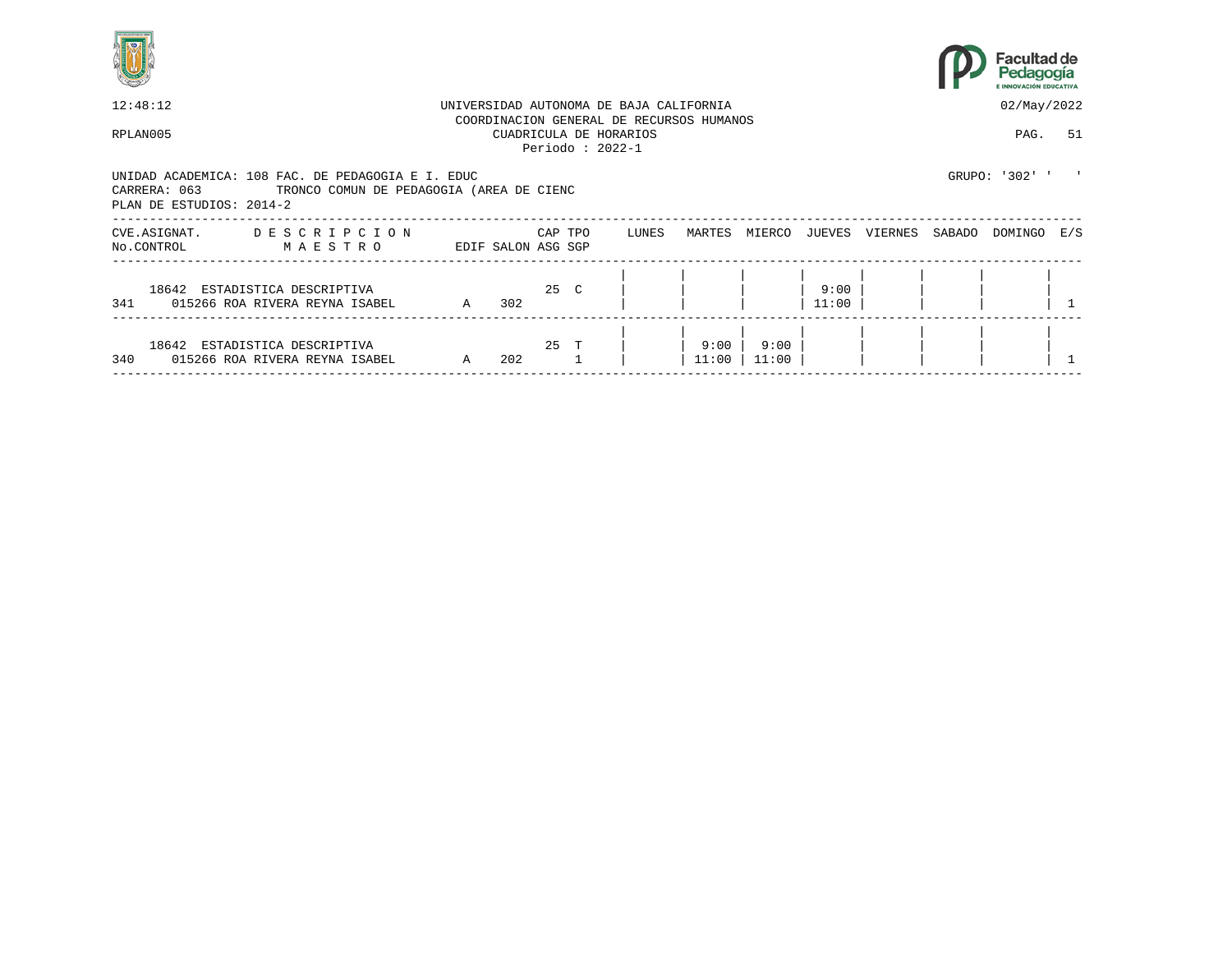



12:48:12 UNIVERSIDAD AUTONOMA DE BAJA CALIFORNIA 02/May/2022 COORDINACION GENERAL DE RECURSOS HUMANOS RPLAN005 CUADRICULA DE HORARIOS PAG. 52 Periodo : 2022-1 UNIDAD ACADEMICA: 108 FAC. DE PEDAGOGIA E I. EDUC GRUPO: '303' ' ' CARRERA: 063 TRONCO COMUN DE PEDAGOGIA (AREA DE CIENC PLAN DE ESTUDIOS: 2014-2 ---------------------------------------------------------------------------------------------------------------------------------- CVE.ASIGNAT. D E S C R I P C I O N CAP TPO LUNES MARTES MIERCO JUEVES VIERNES SABADO DOMINGO E/S No.CONTROL M A E S T R O EDIF SALON ASG SGP ---------------------------------------------------------------------------------------------------------------------------------- | | | | | | | | 18637 PEDAGOGIA Y EPISTEMOLOGIA 25 C | 10:00 | | 9:00 | | | | | 355 021548 PACHECO ROMERO ALINA NOEMI B 105 | 11:00 | | 11:00 | | | | | | | | 1 ---------------------------------------------------------------------------------------------------------------------------------- | | | | | | | | 18637 PEDAGOGIA Y EPISTEMOLOGIA 1990 | 25 T | 9:00 | 354 021548 PACHECO ROMERO ALINA NOEMI B 105 1 | 10:00 | | | | | | | 1 ---------------------------------------------------------------------------------------------------------------------------------- | | | | | | | | 18638 DIDACTICA GENERAL 25 C | | | | 9:00 | | | | 353 015456 RIVERA MORAN JESUS RAMON B 105 | | | | 11:00 | | | | 1 ---------------------------------------------------------------------------------------------------------------------------------- | | | | | | | | 18638 DIDACTICA GENERAL 25 T | | 9:00 | | | | | | 352 015456 RIVERA MORAN JESUS RAMON B 105 1 | | 11:00 | | | | | | | | | ---------------------------------------------------------------------------------------------------------------------------------- | | | | | | | | 18639 GESTION EDUCATIVA ESTRATEGICA  $25$  C | | | | | 7:00 347 027978 ARREOLA CASTANEDA CARLOS DANIEL V VIR | | | | | | | 9:00 | | | | | | | ---------------------------------------------------------------------------------------------------------------------------------- | | | | | | | | 18639 GESTION EDUCATIVA ESTRATEGICA  $25$  T | | 7:00 | 027978 ARREOLA CASTANEDA CARLOS DANIEL V VIR 1 | | 9:00 | 346 027978 ARREOLA CASTANEDA CARLOS DANIEL V VIR 1 | | 9:00 | | | | | | | | | ---------------------------------------------------------------------------------------------------------------------------------- | | | | | | | | 18640 EDUCACION, DIVERSIDAD E INCLUSION 25 C | | 15:00 | | 15:00 | | | | 349 026255 ALVAREZ LEDESMA BERTHA V VIR | 16:00 | | 16:00 | | | | | | | | | | 1 ---------------------------------------------------------------------------------------------------------------------------------- | | | | | | | | 18640 EDUCACION, DIVERSIDAD E INCLUSION 25 T | | 13:00 | | 13:00 348 026255 ALVAREZ LEDESMA BERTHA V VIR 1 | 15:00 | 15:00 | | | | | ---------------------------------------------------------------------------------------------------------------------------------- | | | | | | | | 18641 COMUNICACION ESTRATEGICA  $25$  C | | | 7:00 | 028588 SANDEZ SALAZAR ANDRES B 105 351 028588 SANDEZ SALAZAR ANDRES B 105 | | | 9:00 | | | | | 1 ---------------------------------------------------------------------------------------------------------------------------------- | | | | | | | | 18641 COMUNICACION ESTRATEGICA 25 T | 7:00 | | | | | | | 350 028588 SANDEZ SALAZAR ANDRES B 105 1 | 9:00 | | | | | | | 1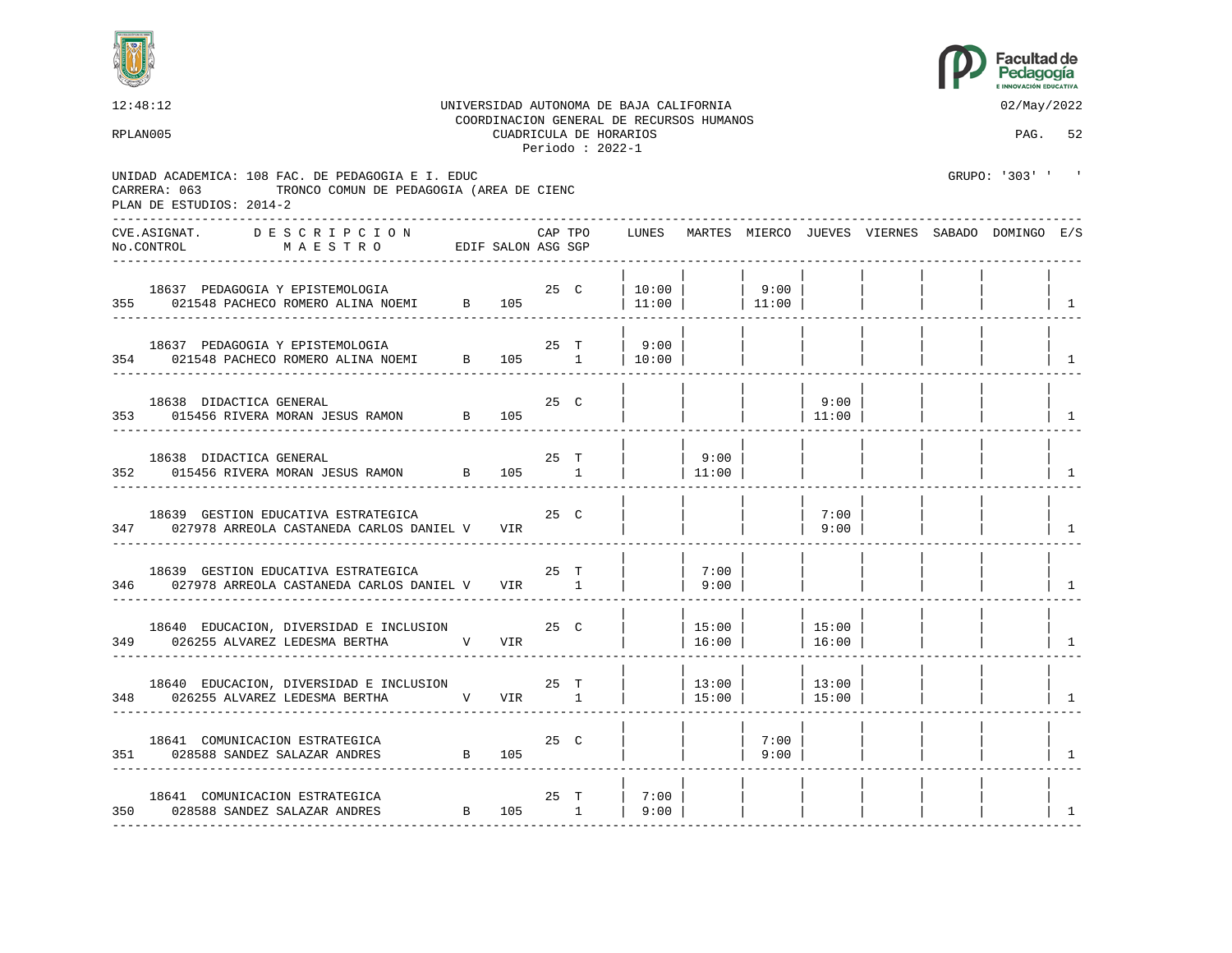



| 12:48:12 |                                                                                                                                           | UNIVERSIDAD AUTONOMA DE BAJA CALIFORNIA<br>COORDINACION GENERAL DE RECURSOS HUMANOS |  |                                             |  |         |               |  |  |                |                |  | 02/May/2022                                     |  |  |
|----------|-------------------------------------------------------------------------------------------------------------------------------------------|-------------------------------------------------------------------------------------|--|---------------------------------------------|--|---------|---------------|--|--|----------------|----------------|--|-------------------------------------------------|--|--|
|          | RPLAN005                                                                                                                                  |                                                                                     |  | CUADRICULA DE HORARIOS<br>Periodo: $2022-1$ |  | PAG. 53 |               |  |  |                |                |  |                                                 |  |  |
|          | UNIDAD ACADEMICA: 108 FAC. DE PEDAGOGIA E I. EDUC<br>CARRERA: 063<br>TRONCO COMUN DE PEDAGOGIA (AREA DE CIENC<br>PLAN DE ESTUDIOS: 2014-2 |                                                                                     |  |                                             |  |         |               |  |  |                |                |  | GRUPO: '303' ' '                                |  |  |
|          | CVE.ASIGNAT. DESCRIPCION CAPTPO LUNES<br>No.CONTROL MAESTRO                                                                               |                                                                                     |  | EDIF SALON ASG SGP                          |  |         |               |  |  |                |                |  | MARTES MIERCO JUEVES VIERNES SABADO DOMINGO E/S |  |  |
|          | 18642 ESTADISTICA DESCRIPTIVA<br>357 029592 CALLEJAS MELGOZA OSCAR ENRIOUE B 105                                                          |                                                                                     |  | 25 <sub>C</sub>                             |  |         |               |  |  |                | 11:00<br>13:00 |  |                                                 |  |  |
|          | 18642 ESTADISTICA DESCRIPTIVA $25$ T   11:00   11:00  <br>356 029592 CALLEJAS MELGOZA OSCAR ENRIQUE B 105 1                               |                                                                                     |  |                                             |  |         | 13:00   13:00 |  |  |                |                |  |                                                 |  |  |
|          | 19299 PSICOLOGIA DEL MEXICANO<br>359 024328 GUERRERO MONDACA JULIO ERNESTO B 105                                                          |                                                                                     |  | $25$ C                                      |  |         |               |  |  | 11:00<br>13:00 |                |  |                                                 |  |  |
|          | 19299 PSICOLOGIA DEL MEXICANO<br>358 024328 GUERRERO MONDACA JULIO ERNESTO B                                                              |                                                                                     |  | 25 T<br>105                                 |  |         |               |  |  |                | 9:00<br>11:00  |  |                                                 |  |  |
|          |                                                                                                                                           |                                                                                     |  |                                             |  |         |               |  |  |                |                |  |                                                 |  |  |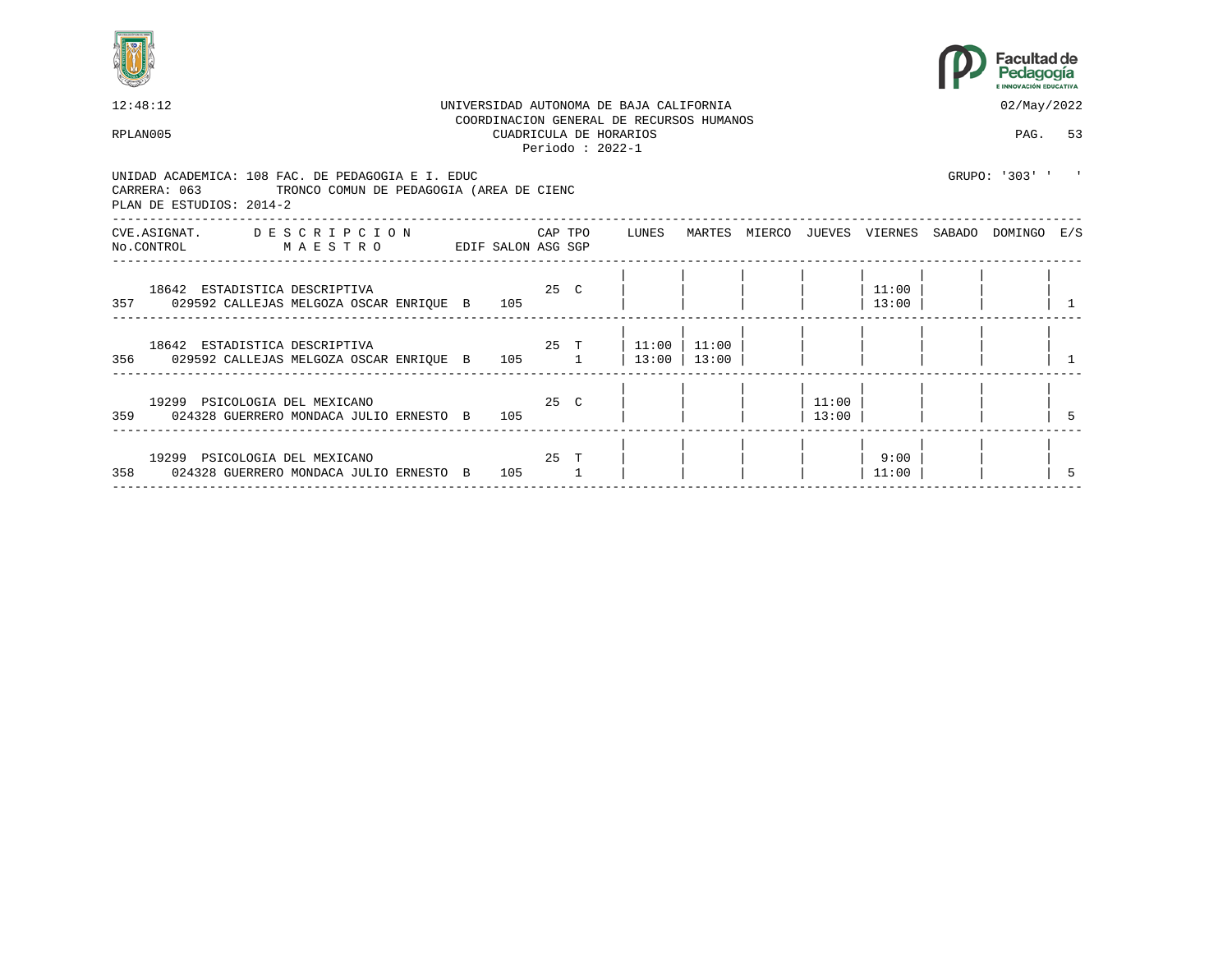



| 12:48:12                                                                                            |                                          | UNIVERSIDAD AUTONOMA DE BAJA CALIFORNIA |     | 02/May/2022                   |  |              |        |              |        |         |        |                |    |
|-----------------------------------------------------------------------------------------------------|------------------------------------------|-----------------------------------------|-----|-------------------------------|--|--------------|--------|--------------|--------|---------|--------|----------------|----|
| COORDINACION GENERAL DE RECURSOS HUMANOS<br>RPLAN005<br>CUADRICULA DE HORARIOS<br>Periodo: $2022-1$ |                                          |                                         |     |                               |  |              |        |              |        |         |        | PAG.           | 54 |
| UNIDAD ACADEMICA: 108 FAC. DE PEDAGOGIA E I. EDUC<br>CARRERA: 063<br>PLAN DE ESTUDIOS: 2014-2       | TRONCO COMUN DE PEDAGOGIA (AREA DE CIENC |                                         |     |                               |  |              |        |              |        |         |        | GRUPO: '304' ' |    |
| CVE.ASIGNAT.<br>No.CONTROL                                                                          | DESCRIPCION<br>MAESTRO                   |                                         |     | CAP TPO<br>EDIF SALON ASG SGP |  | LUNES        | MARTES | MIERCO       | JUEVES | VIERNES | SABADO | DOMINGO E/S    |    |
| 18638 DIDACTICA GENERAL<br>361 026843 SANCHEZ MONREAL MARIBEL                                       |                                          | $\mathbf V$                             | VIR | 25 C                          |  |              |        | 7:00<br>9:00 |        |         |        |                |    |
| 18638 DIDACTICA GENERAL<br>360                                                                      | 026843 SANCHEZ MONREAL MARIBEL           | $\mathbf{V}$                            | VIR | 25 T                          |  | 7:00<br>9:00 |        |              |        |         |        |                |    |